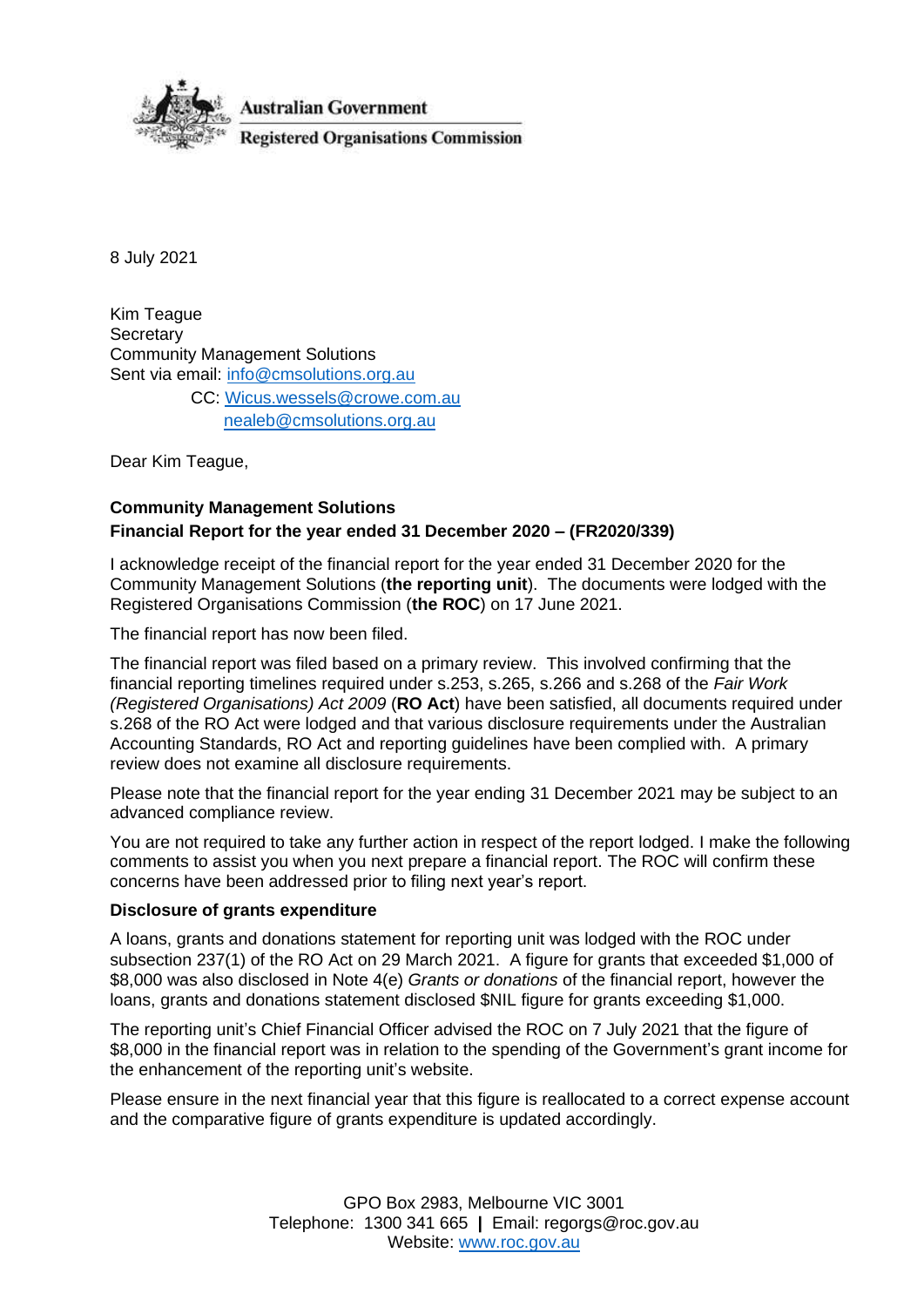# **Reporting Requirements**

The ROC website provides a number of factsheets in relation to the financial reporting process and associated timelines. The website also contains the s.253 reporting guidelines and a model set of financial statements.

The ROC recommends that reporting units use these model financial statements to assist in complying with the RO Act, the s.253 reporting guidelines and Australian Accounting Standards. Access to this information is available via [this link.](https://www.roc.gov.au/running-a-registered-organisation/financial-reporting)

If you have any queries regarding this letter, please contact me on (03) 9603 0764 or via email at [kylie.ngo@roc.gov.au.](mailto:kylie.ngo@roc.gov.au)

Yours sincerely,

W

**Kylie Ngo Registered Organisations Commission**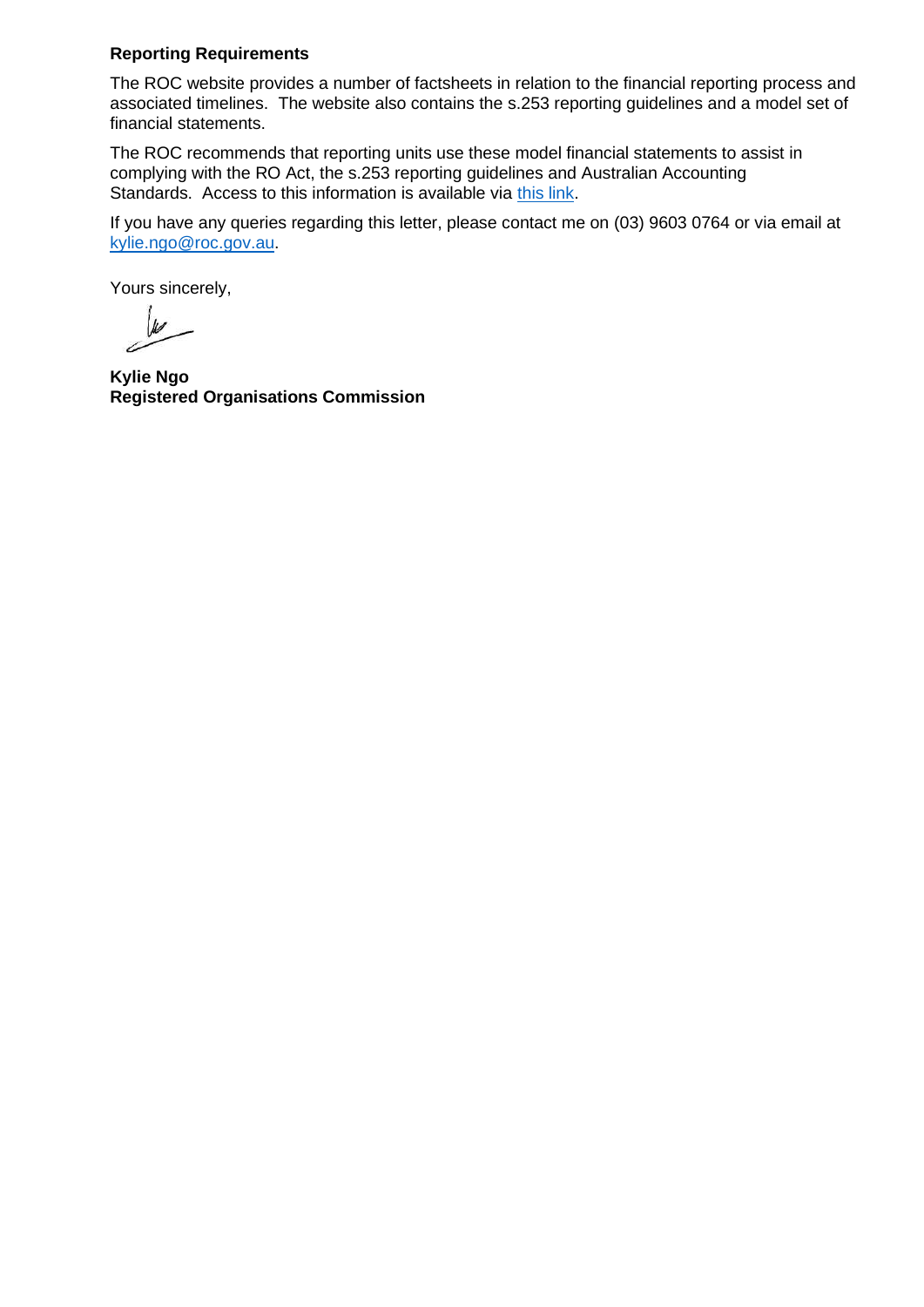

BANCE • ADVICE • SUPPORT **PO Box 3252, Newmarket Qld 4051** Telephone: (07) 3852 5177 or 1300 007 110 Email: info@cmsolutions.org.au I Website: www.cmsolutions.org.au

# Designated Officer's Certificate or other Authorised Officer

S268 Fair Work (Registered Organisations) Act 2009

I Kim Teague being the secretary of Community Management Solutions certify:

- That the documents lodged herewith are copies of the full report, referred to in s268 of the Fair Work (Registered Organisations) Act 2009; and
- That the full report, was provided to members on  $20<sup>th</sup>$  May 2021; and
- That the full report was presented to a general meeting of members of the reporting unit 16<sup>th</sup> June 2021; in accordance with section 266 of the Fair Work (Registered Organisations) Act 2009.

Kim Teague

16th June 2021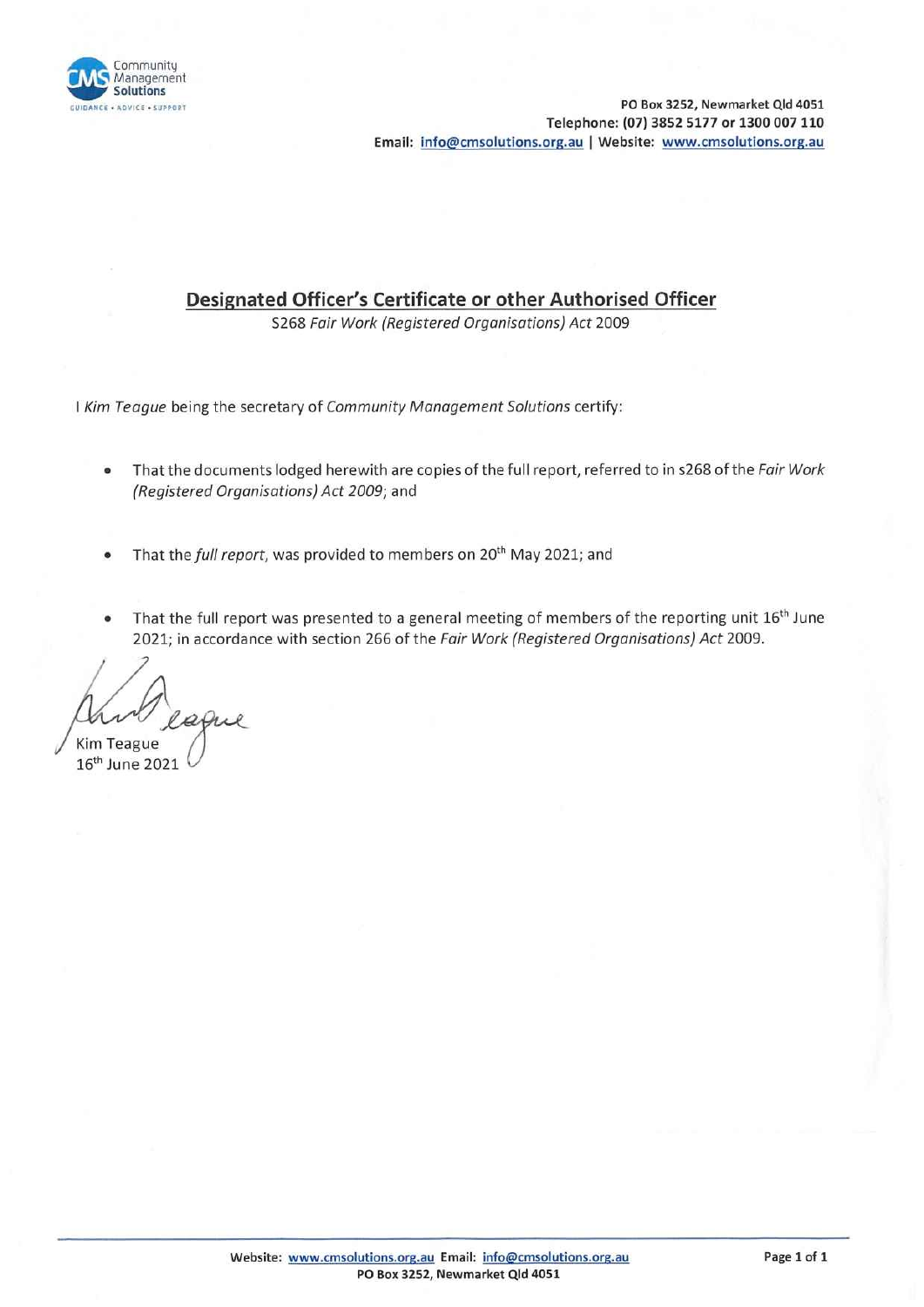# **COMMUNITY MANAGEMENT SOLUTIONS ABN: 68 150 310 815**



**Annual Financial Statements for the year ended 31 December 2020**

Presented at the Annual General Meeting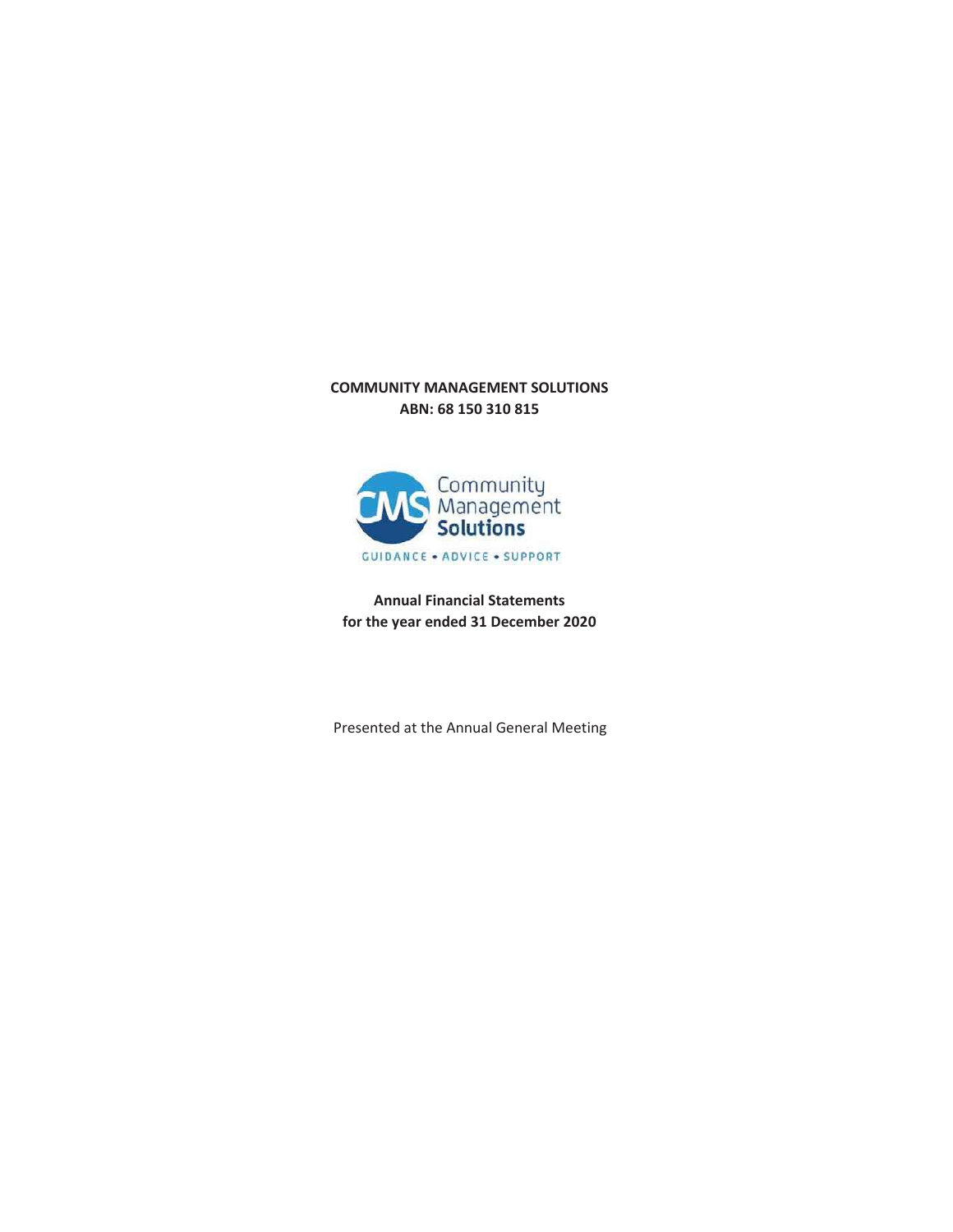# **ANNUAL FINANCIAL STATEMENTS FOR THE YEAR ENDED 31 DECEMBER 2020**

# **CONTENTS**

Page Number

| Operating report                               | 3  |
|------------------------------------------------|----|
| Committee of Management Statement              | 4  |
| Report under Subsection 255(2A)                | 5  |
| Statement of Comprehensive Income              | 6  |
| <b>Statement of Financial Position</b>         |    |
| Statement of Changes in Equity                 | 8  |
| <b>Statement of Cash Flows</b>                 | 9  |
| Index to the notes of the Financial Statements | 10 |
| Notes to the Financial Statements              | 11 |
| Independent Auditor's Report                   | 40 |

| Postal Address:    | PO Box 3252<br>NEWMARKET QLD 4051                                                                                                                         |
|--------------------|-----------------------------------------------------------------------------------------------------------------------------------------------------------|
| Registered Office: | Unit 5/321 Kelvin Grove Road<br>KELVIN GROVE QLD 4059                                                                                                     |
| Telephone:         | +61 7 3852 5177                                                                                                                                           |
| Facsimile:         | +61 7 3852 5188                                                                                                                                           |
| Email:             | info@cmsolutions.org.au                                                                                                                                   |
| Registration:      | The Association is registered as an Industrial Union of Employers under<br>the provisions of the Fair Work (Registered Organisations) Act 2009<br>("RO"). |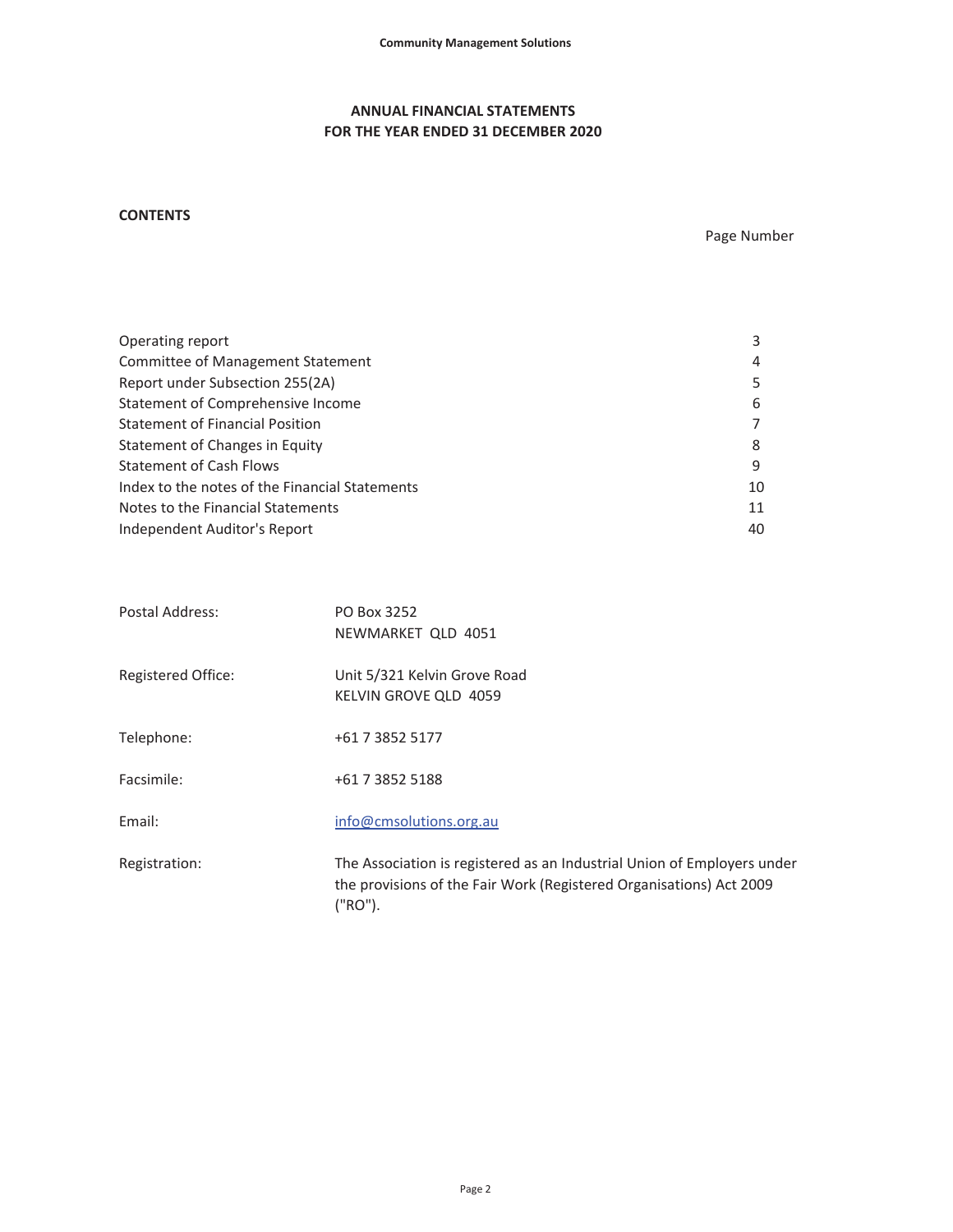# **OPERATING REPORT FOR THE YEAR ENDED 31 DECEMBER 2020**

The Committee of Management presents its operating report on the Association for the financial year ended 31 December 2020.

# **Review of principal activities, the results of those activities and any significant changes in the nature of those activities during the year**

The principal activity of the business is providing guidance, advice and support to our members. There has been no significant change in the nature of these activities during the year. The results of these activities include Industrial relations & human relations services and support activities for our members. A review of the results of these activities shows they have achieved the objectives of the Association. The Association changed its name from Australian Community Services Employers Association, Union of Employers to Community Management Solutions effective from 17 November 2020.

### **Significant changes in financial affairs**

There were no significant changes in the financial affairs of the Association during 2020.

#### **Right of members to resign**

Members may resign from the Association in accordance with R.9 (s.254 (2) (c)).

No officers or members are a superannuation fund trustee or director of a company that is a superannuation fund trustee. **Officers or members who are superannuation fund trustee(s) or director of a company that is a superannuation fund trustee where being a member or officer of a registered organisation is a criterion for them holding such** 

#### **Number of members**

The number of members who, at the end of the reporting period, were recorded on the Register of Members of the Association was 462.

#### **Number of employees**

The number of full time equivalent employees as at 31 December 2020 was 6.59 employees (2019: 10.89).

### **Names of Committee of Management members and period positions held during the financial year**

The persons who held office as members of the Committee of Management of the Association during the reporting period are:

| President             |
|-----------------------|
| <b>Vice President</b> |
| Secretary             |
| Treasurer             |
| Board member          |
| Board member          |
|                       |

Unless otherwise indicated each person held office for the full period of the financial year.

Signature of designated officer:

DE Ponting

Name and title of designated officer: Deborah Ponting, President Dated: 14 May 2021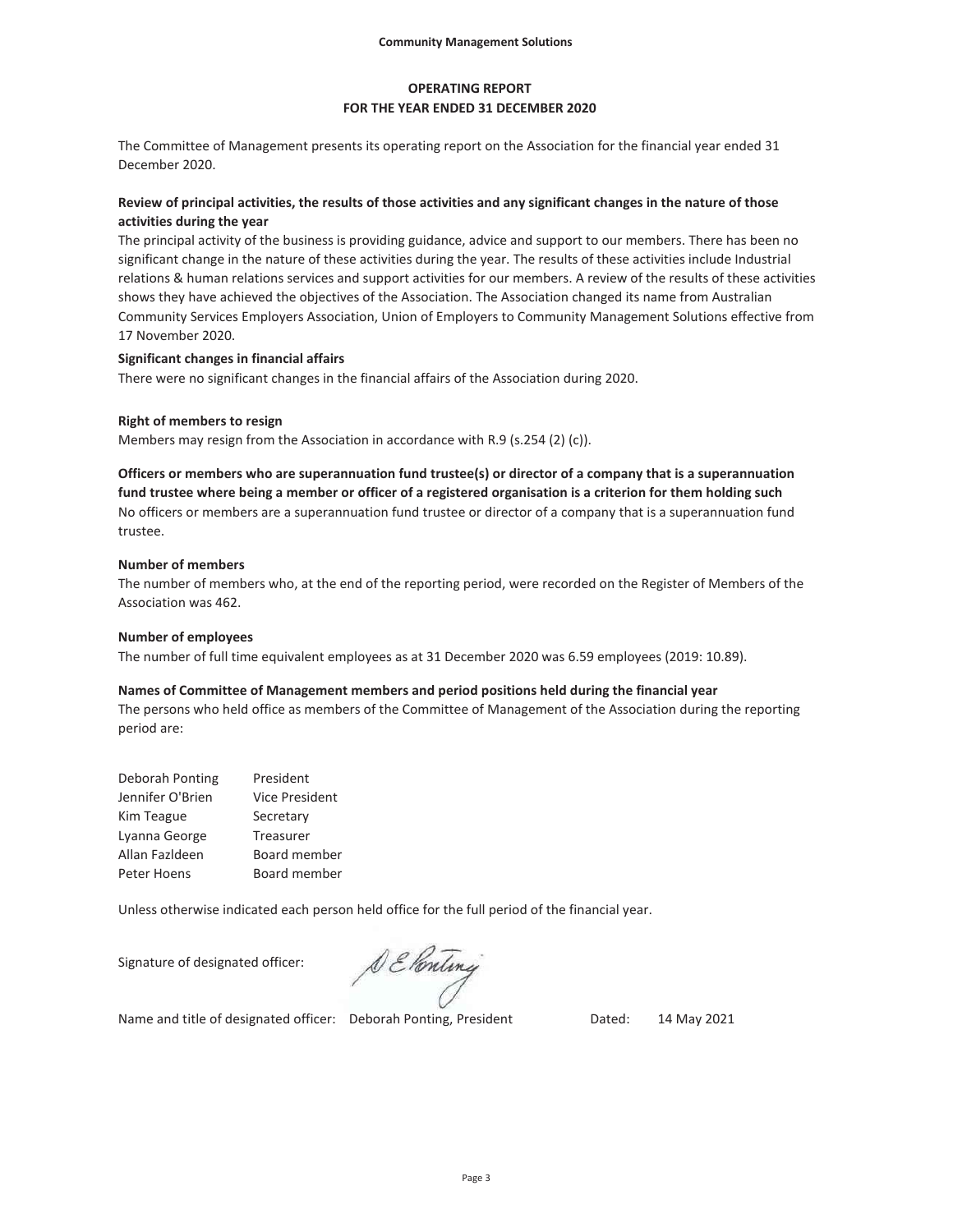# **FOR THE YEAR ENDED 31 DECEMBER 2020 COMMITTEE OF MANAGEMENT STATEMENT**

On the 14th May 2021 the Committee of Management of the above named Association passed the following resolution in relation to the general purpose financial report (GPFR) for the year ended 31 December 2020:

The Committee of Management declares that in its opinion:

- (a) the financial statements and notes comply with the Australian Accounting Standards;
- (b) the financial statements and notes comply with any other requirements imposed by the Reporting Guidelines or Part 3 of Chapter 8 of the *Fair Work (Registered Organisations) Act 2009* (the RO Act);
- $(c)$ the financial statements and notes give a true and fair view of the financial performance, financial position and cash flows of the Association for the financial year to which they relate;
- (d) there are reasonable grounds to believe that the Association will be able to pay its debts as and when they become due and payable; and
- (e) during the financial year to which the GPFR relates and since the end of that year:
	- (i) meetings of the committee of management were held in accordance with the rules of the organisation; and
	- (ii) the financial affairs of the Association have been managed in accordance with the rules of the organisation; and
	- (iii) the financial records of the Association have been kept and maintained in accordance with the RO Act; and
	- (iv) the organisation consists of only one reporting unit;
	- (v) no information has been sought in any request by a member of the Association or the Commissioner duly made under section 272 of the RO Act; and
	- (vi) no order for inspection of financial records has been made by the Fair Work Commission under section 273 of the RO Act.

This declaration is made in accordance with a resolution of the Committee of Management.

Signature of designated officer:

President- Deborah Ponting

Signature of designated officer:

Treasurer - Lyanna George

s & Conting<br>April 1990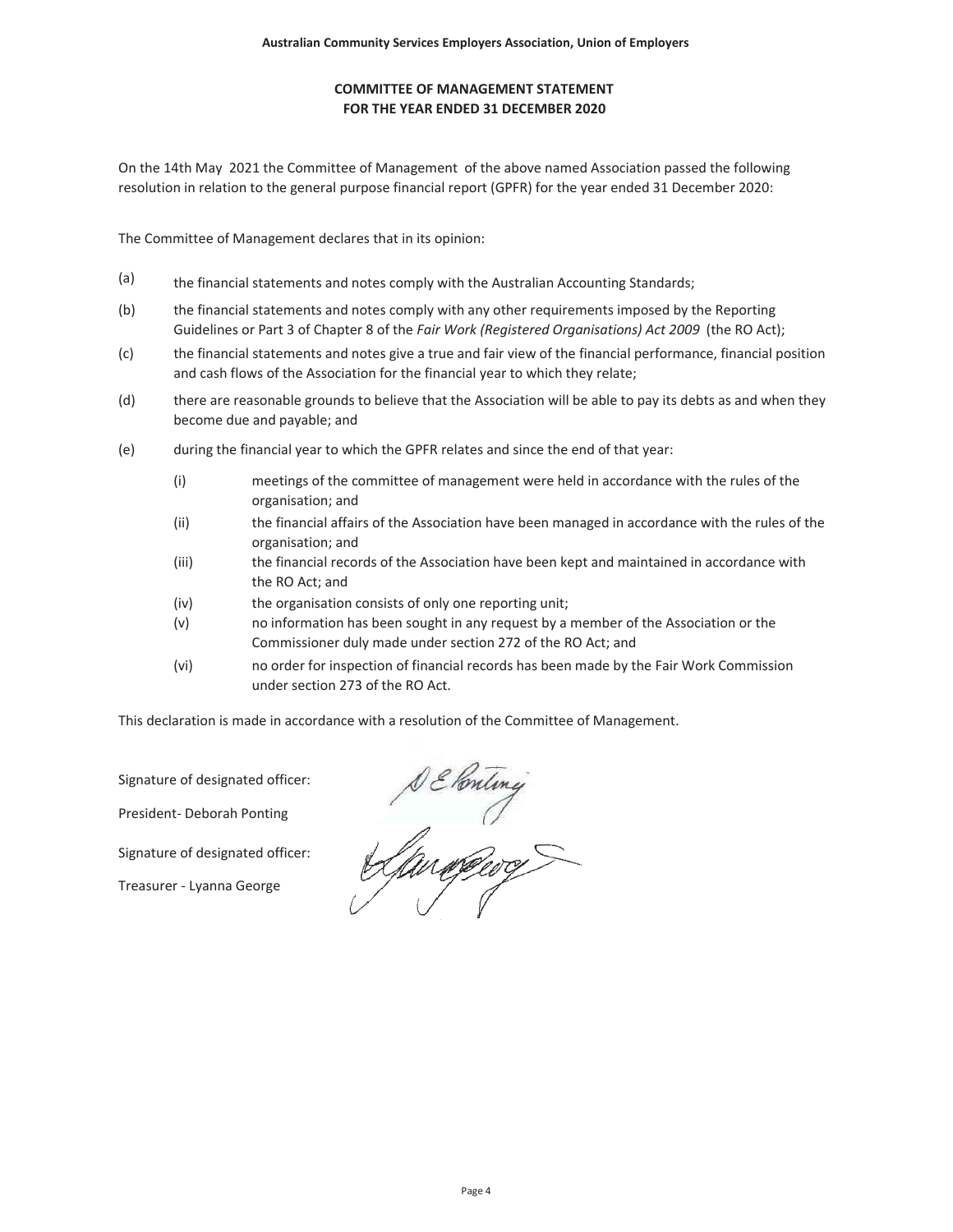# **REPORT REQUIRED UNDER SUBSECTION 255(2A) FOR THE YEAR ENDED 31 DECEMBER 2020**

The Committee of Management presents the expenditure report as required under subsection 255(2A) on the Association for the year ended 31 December 2020.

# **Descriptive form**

| 2020    | 2019    |  |
|---------|---------|--|
| Ş       |         |  |
|         |         |  |
|         |         |  |
| 848,942 | 895,427 |  |
|         |         |  |
| 452,948 | 320,595 |  |
| ۰       | -       |  |
|         |         |  |
|         |         |  |

Signature of designated officer:

DE Ponting

Name of designated officer: Deborah Ponting

Title of designated officer: President

Dated: 14 May 2021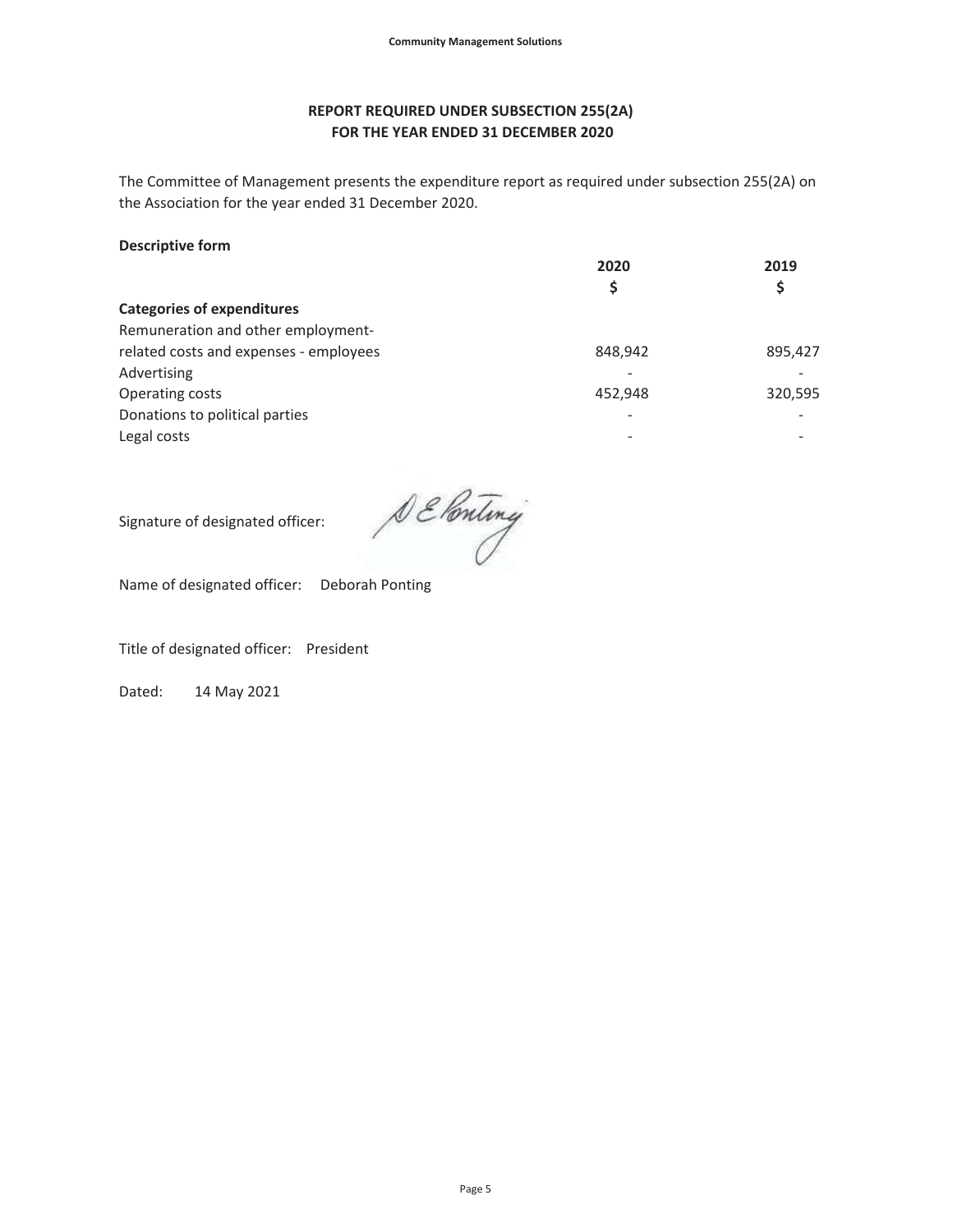# **STATEMENT OF COMPREHENSIVE INCOME FOR THE YEAR ENDED 31 DECEMBER 2020**

|                                                               | <b>Note</b>    | 2020      | 2019      |
|---------------------------------------------------------------|----------------|-----------|-----------|
|                                                               |                | \$        | \$        |
| <b>REVENUE FROM CONTRACTS WITH CUSTOMERS</b>                  |                |           |           |
| Membership revenue                                            |                | 441,512   | 504,260   |
| Capitation fees and other revenue from another reporting unit | 3a             |           |           |
| Levies                                                        | 3 <sub>b</sub> |           |           |
| Services rendered income                                      |                | 676,475   | 683,124   |
| Manuals and awards sales income                               |                | 8,907     | 10,647    |
| <b>TOTAL REVENUE FROM CONTRACTS WITH CUSTOMERS</b>            |                | 1,126,894 | 1,198,031 |
| <b>INCOME FOR FURTHERING OBJECTIVES</b>                       |                |           |           |
| Grants and donations                                          | 3d             | 313,203   |           |
| <b>TOTAL INCOME FOR FURTHERING OBJECTIVES</b>                 |                | 313,203   |           |
| <b>OTHER INCOME</b>                                           |                |           |           |
| Investment income                                             | 3c             | 18,185    | 35,618    |
| Net gains from sale of assets                                 | 3e             |           |           |
| Revenue from recovery of wages activity                       | 3f             |           |           |
| Rental and facilities income                                  | 3g             | 9,000     |           |
| Recovery of funds from insurance                              |                |           | 25,655    |
| Sundry income                                                 |                |           | 792       |
| Net gain/(loss) on disposal of investments                    |                | (37, 697) | 41,026    |
| Unrealised profit on financial assets held for trading        |                | 5,373     | 102,076   |
| Other revenue                                                 |                | 800       | 800       |
| <b>TOTAL OTHER INCOME</b>                                     |                | (4, 339)  | 205,967   |
| <b>TOTAL INCOME</b>                                           |                | 1,435,758 | 1,403,998 |
| <b>EXPENSES</b>                                               |                |           |           |
| Employee expenses                                             | 4a             | 848,942   | 895,427   |
| Capitation fees and other expense to another reporting unit   | 4b             |           |           |
| <b>Affiliation fees</b>                                       | 4c             |           |           |
| Administration expenses                                       | 4d             | 280,477   | 239,747   |
| Grants or donations                                           | 4e             | 8,000     |           |
| Depreciation expense                                          | 4f             | 61,537    | 59,322    |
| Finance costs                                                 | 4g             | 9,997     | 12,795    |
| Legal costs                                                   | 4h             |           |           |
| Other expenses                                                | 4i             |           |           |
| Audit fees                                                    | 14             | 13,905    | 13,650    |
| Brokerage & stamp duty                                        |                | 12,280    | 13,234    |
| Insurance expense                                             |                | 14,536    | 14,732    |
| Loss/(profit) from scrapping of asset                         |                | (40)      | 1,082     |
| Membership, subscriptions & member seminars                   |                | 12,615    | 12,920    |
| Project & recoverable costs                                   |                | 39,641    | 55,189    |
| <b>TOTAL EXPENSES</b>                                         |                | 1,301,890 | 1,318,098 |
| <b>SURPLUS FOR THE YEAR</b>                                   |                | 133,868   | 85,900    |
| <b>OTHER COMPREHENSIVE INCOME</b>                             |                |           |           |
| TOTAL COMPREHENSIVE INCOME FOR THE YEAR                       |                | 133,868   | 85,900    |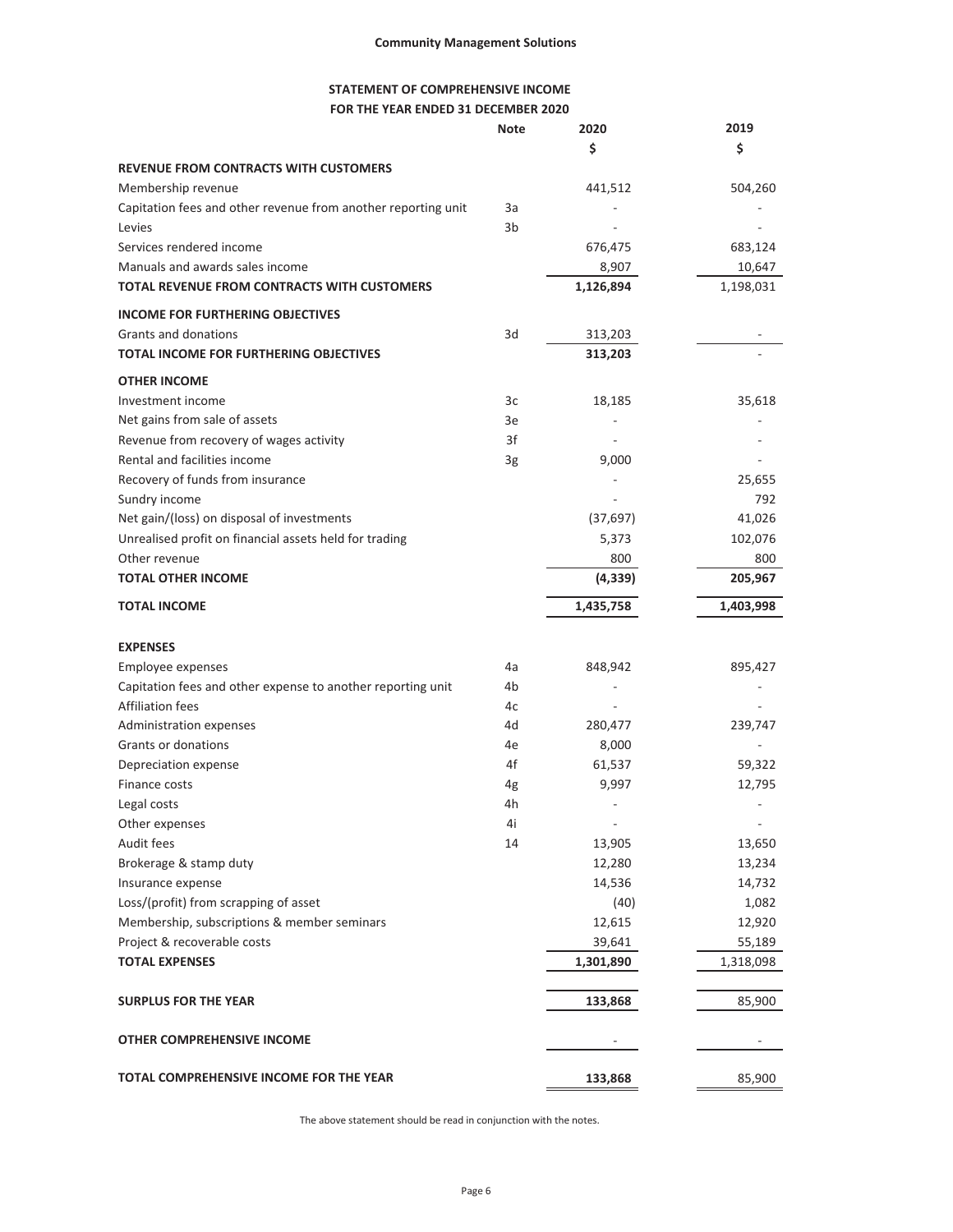# **STATEMENT OF FINANCIAL POSITION FOR THE YEAR ENDED 31 DECEMBER 2020**

|                                      | <b>Note</b>    | 2020<br>\$ | 2019<br>\$ |
|--------------------------------------|----------------|------------|------------|
| <b>ASSETS</b>                        |                |            |            |
| <b>CURRENT ASSETS</b>                |                |            |            |
| Cash and cash equivalents            | 5a             | 924,200    | 635,047    |
| Trade and other receivables          | 5b             | 88,810     | 83,759     |
| Financial assets                     | 5c             | 755,646    | 721,540    |
| Other current assets                 | 5d             |            | 3,220      |
| <b>TOTAL CURRENT ASSETS</b>          |                | 1,768,656  | 1,443,566  |
| <b>NON-CURRENT ASSETS</b>            |                |            |            |
| Furniture and equipment              | 6a             | 5,809      | 8,095      |
| Computer equipment                   | 6 <sub>b</sub> | 12,170     | 22,221     |
| Strata title office                  | 6c             | 575,519    | 601,768    |
| Right of use asset                   | 6d             | 54,190     | 69,721     |
| <b>TOTAL NON-CURRENT ASSETS</b>      |                | 647,688    | 701,805    |
| <b>TOTAL ASSETS</b>                  |                | 2,416,344  | 2,145,371  |
| <b>LIABILITIES</b>                   |                |            |            |
| <b>CURRENT LIABILITIES</b>           |                |            |            |
| Trade payables                       | 7a             | 20,196     | 17,828     |
| Other payables                       | 7b             | 587,616    | 445,420    |
| <b>Employee provisions</b>           | 8              | 79,658     | 79,904     |
| Lease liability                      | 6d             | 15,286     | 14,554     |
| Other current liabilities            | 9              | 339,927    | 277,268    |
| <b>TOTAL CURRENT LIABILITIES</b>     |                | 1,042,683  | 834,974    |
| <b>NON-CURRENT LIABILITIES</b>       |                |            |            |
| <b>Employee provisions</b>           | 8              | 22,882     | 39,267     |
| Lease liability                      | 6d             | 40,435     | 55,875     |
| Other non-current liabilities        | 9              | 140,581    | 179,360    |
| <b>TOTAL NON-CURRENT LIABILITIES</b> |                | 203,898    | 274,502    |
| <b>TOTAL LIABILITIES</b>             |                | 1,246,581  | 1,109,476  |
| <b>NET ASSETS</b>                    |                | 1,169,763  | 1,035,895  |
| <b>EQUITY</b>                        |                |            |            |
| Accumulated funds                    | 10             | 1,169,763  | 1,035,895  |
| <b>TOTAL EQUITY</b>                  |                | 1,169,763  | 1,035,895  |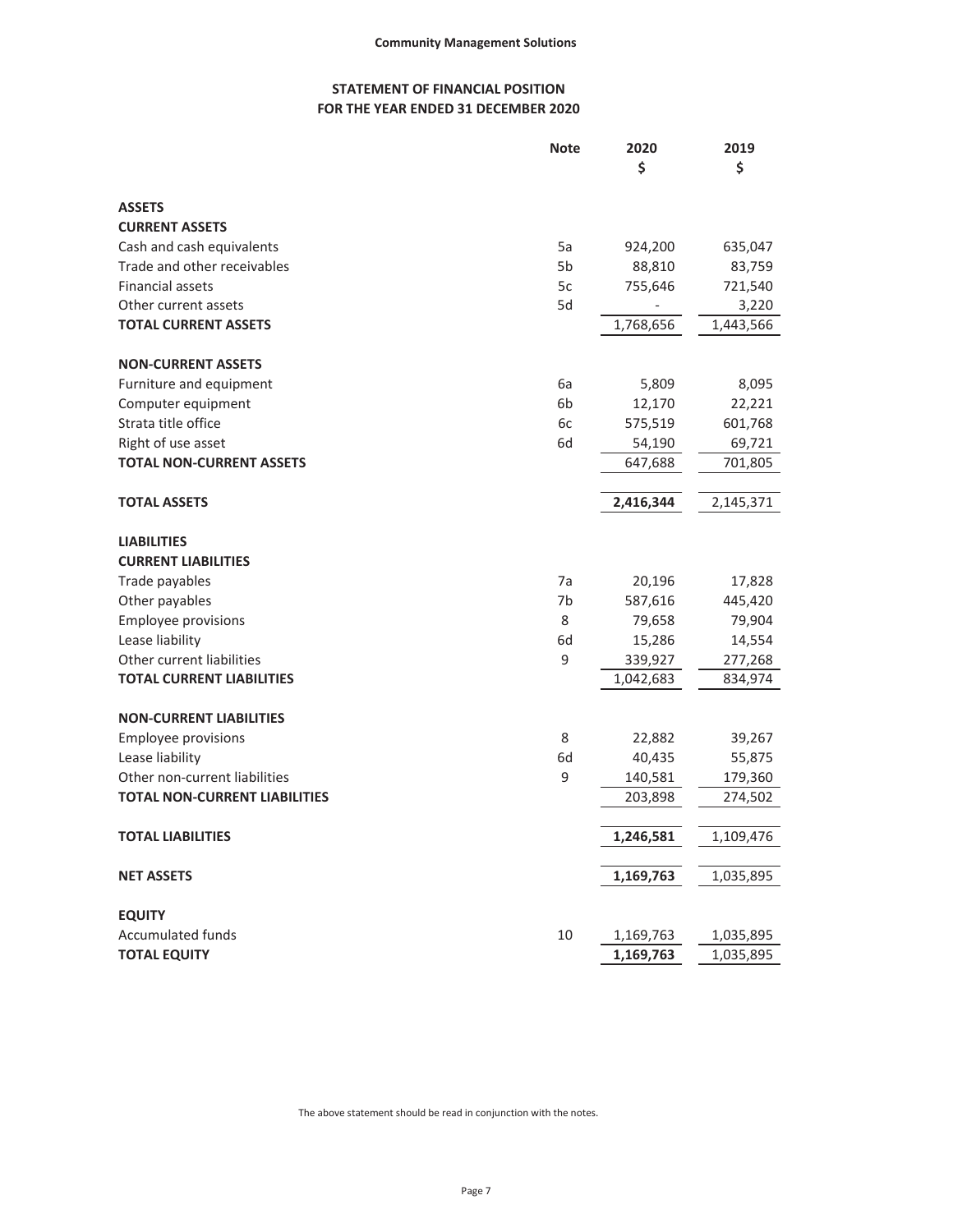# **STATEMENT OF CHANGES IN EQUITY FOR THE YEAR ENDED 31 DECEMBER 2020**

|                                        |    | <b>Accumulated</b><br>funds<br><b>Note</b> |           | <b>Total equity</b> |  |
|----------------------------------------|----|--------------------------------------------|-----------|---------------------|--|
|                                        |    | \$                                         | \$        |                     |  |
| Balance as at 1 January 2019           |    | 949,995                                    | 949,995   |                     |  |
| Surplus                                |    | 85,900                                     | 85,900    |                     |  |
| Other comprehensive income             |    |                                            |           |                     |  |
| Closing balance as at 31 December 2019 | 10 | 1,035,895                                  | 1,035,895 |                     |  |
| Surplus                                |    | 133,868                                    | 133,868   |                     |  |
| Other comprehensive income             |    |                                            |           |                     |  |
| Closing balance as at 31 December 2020 | 10 | 1,169,763                                  | 1,169,763 |                     |  |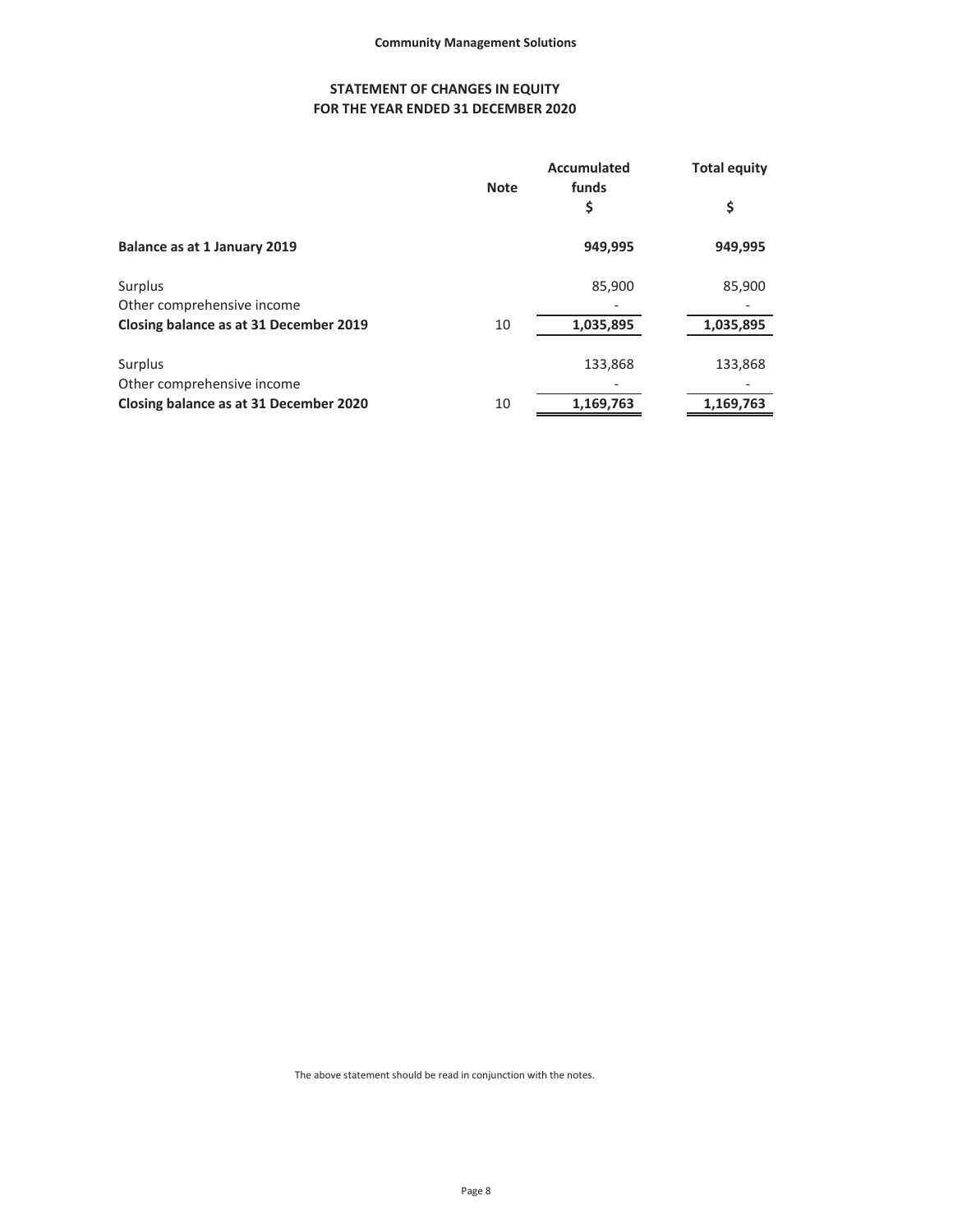# **STATEMENT OF CASH FLOWS FOR THE YEAR ENDED 31 DECEMBER 2020**

|                                                                  | <b>Note</b> | 2020       | 2019       |
|------------------------------------------------------------------|-------------|------------|------------|
|                                                                  |             | \$         | \$         |
| <b>OPERATING ACTIVITIES</b>                                      |             |            |            |
| <b>Cash received</b>                                             |             |            |            |
| Receipts from members and customers                              |             | 1,247,212  | 1,367,338  |
| Receipts from grants and donations                               |             | 312,000    |            |
| <b>Dividends</b>                                                 |             | 17,370     | 33,292     |
| Interest                                                         |             | 815        | 2,326      |
| Cash used                                                        |             |            |            |
| Suppliers                                                        |             | (213, 830) | (465, 295) |
| Employees                                                        |             | (865, 572) | (872, 866) |
| Lease payments for leases of low-value assets                    | 6e          | (5,238)    | (13,207)   |
| Finance costs                                                    |             | (8, 134)   | (11, 855)  |
| <b>GST</b>                                                       |             | (69, 113)  | (85, 530)  |
| Net cash from/(used by) operating activities                     | 11a         | 415,510    | (45, 797)  |
| <b>INVESTING ACTIVITIES</b>                                      |             |            |            |
| <b>Cash received</b>                                             |             |            |            |
| Proceeds from sale of assets                                     |             |            |            |
| Proceeds from sale of investments                                |             | 329,921    | 593,375    |
| Cash used                                                        |             |            |            |
| Purchase of plant & equipment                                    |             | (7,969)    | (39, 549)  |
| Payments for investments                                         |             | (396, 351) | (333, 220) |
| Net cash from/(used by) investing activities                     |             | (74, 399)  | 220,606    |
| <b>FINANCING ACTIVITIES</b>                                      |             |            |            |
| Cash used                                                        |             |            |            |
| Repayment of borrowings                                          |             | (37, 250)  | (31, 303)  |
| Repayment of right of use asset                                  |             | (14, 708)  | (7,058)    |
| Net cash from/(used by) financing activities                     |             | (51, 958)  | (38, 361)  |
| Net (decrease)/increase in cash & cash equivalents held          |             | 289,153    | 136,448    |
| Cash & cash equivalents at the beginning of the reporting period |             | 635,047    | 498,600    |
| Cash & cash equivalents at the end of the                        |             |            |            |
| reporting period                                                 | 5a          | 924,200    | 635,047    |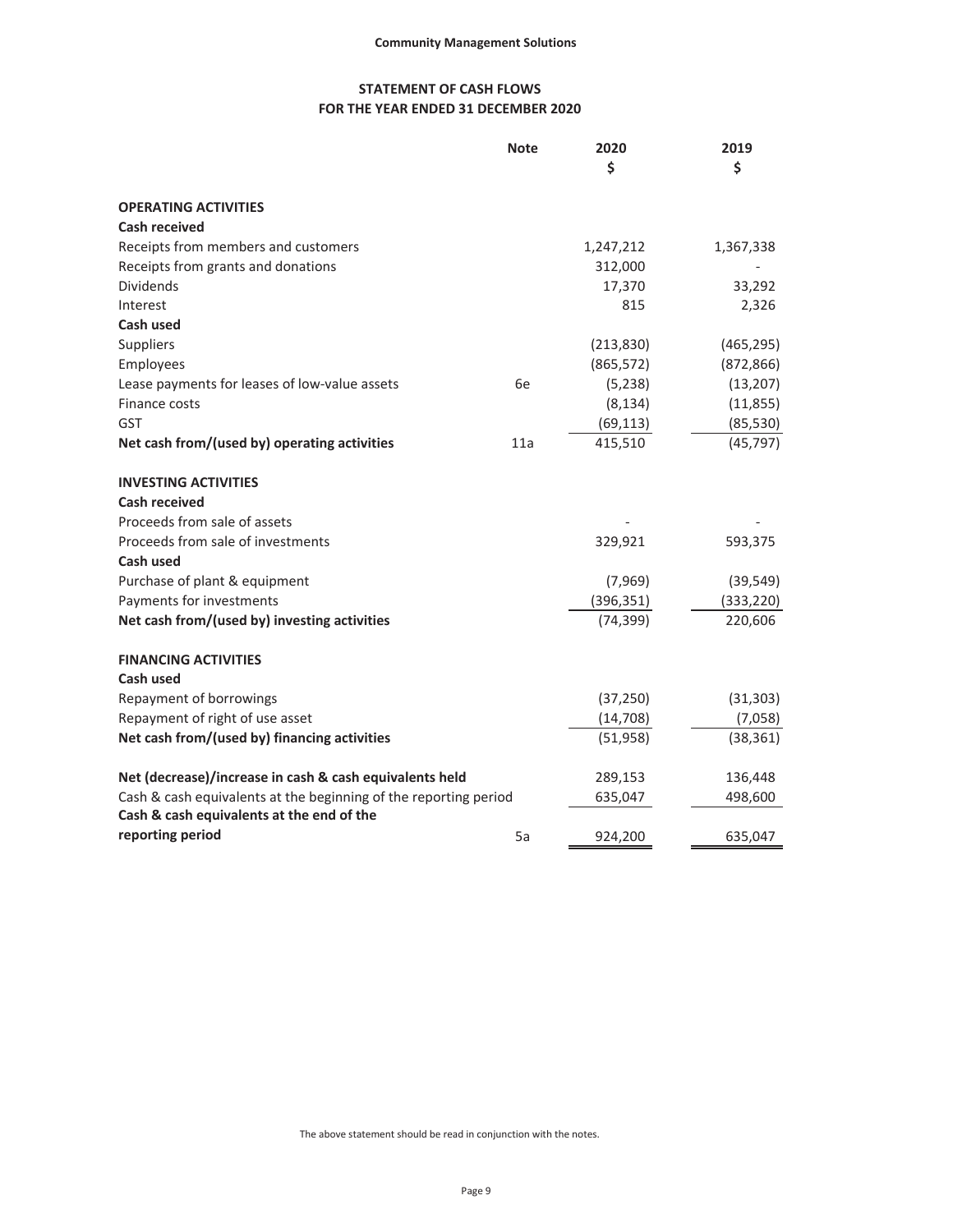## **INDEX TO THE NOTES OF THE FINANCIAL STATEMENTS**

- Note 1 Summary of significant accounting policies
- Note 2 Events after the reporting period
- Note 3 Income
- Note 4 Expenses
- Note 5 Current assets
- Note 6 Non-current assets
- Note 7 Current liabilities
- Note 8 Provisions
- Note 9 Other current and non-current liabilities
- Note 10 Equity
- Note 11 Cash flow
- Note 12 Contingent liabilities, assets and commitments
- Note 13 Related party disclosures
- Note 14 Remuneration of auditors
- Note 15 Financial instruments
- Note 16 Fair value measurements
- Note 17 Section 272 *Fair Work (Registered Organisations) Act 2009*
- Note 18 Disclosure under Reporting Guidelines, Section 253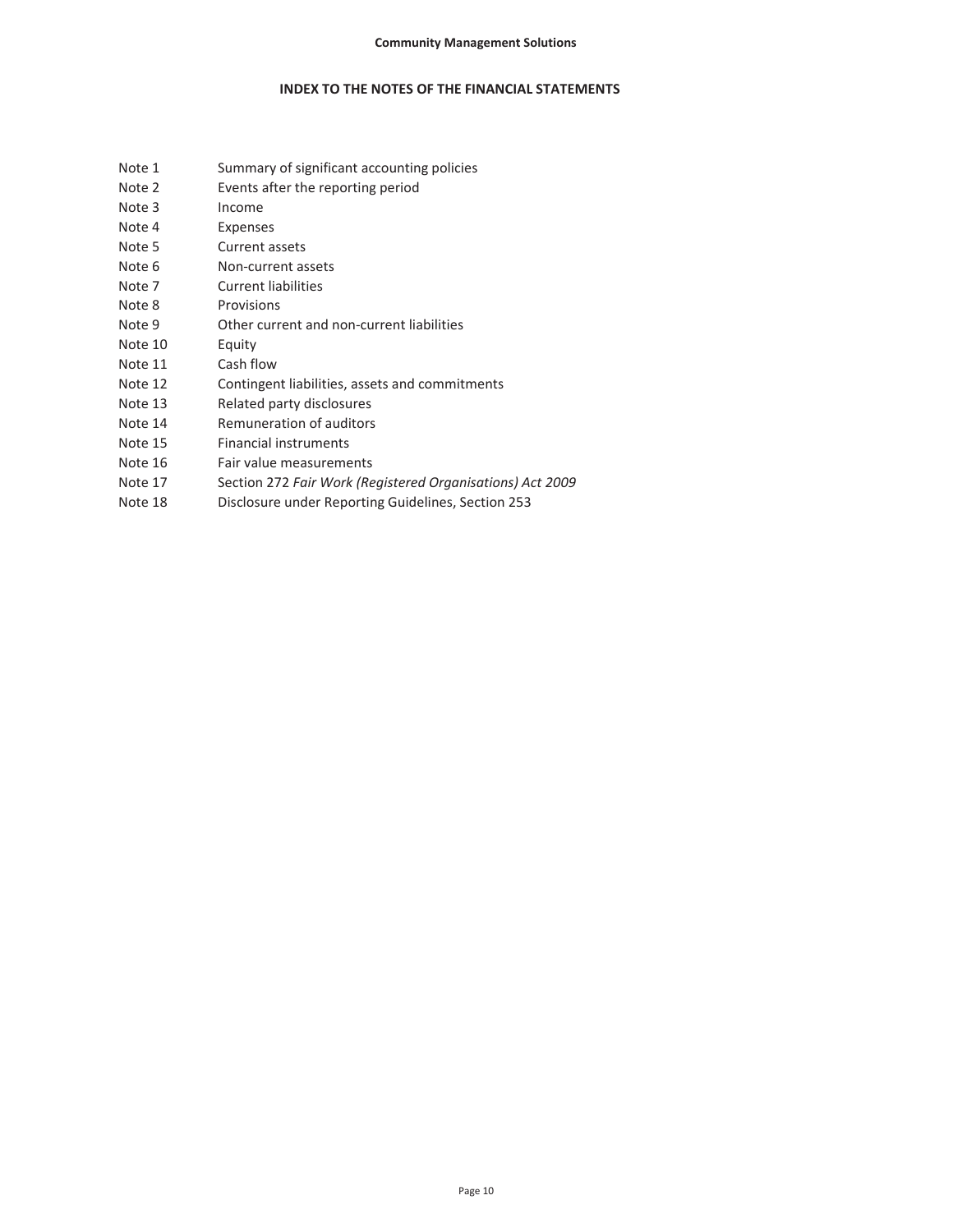#### **Note 1: Summary of significant accounting policies**

#### **1.1 Basis of preparation of financial statements**

The financial statements are general purpose financial statements and have been prepared in accordance with Australian Accounting Standards and Interpretations issued by the Australian Accounting Standards Board (AASB) that apply for the reporting period, and the *Fair Work (Registered Organisation) Act 2009 (RO Act).* For the purpose of preparing the general purpose financial statements Community Management Solutions (the Association) is a not-for-profit entity.

The financial statements have been prepared on an accrual basis and in accordance with the historical cost, except for certain assets and liabilities measured at fair value, as explained in the accounting policies below. Historical cost is generally based on the fair values of the consideration given in exchange for assets. Except where stated, no allowance is made for the effect of changing prices on the results or the financial position. The financial statements are presented in Australian dollars.

#### **1.2 Comparative amounts**

When required by Accounting Standards, comparative figures have been adjusted to conform to changes in presentation for the current financial year.

#### **1.3 Significant accounting judgements and estimates**

No accounting assumptions or estimates have been identified that have a significant risk of causing a material adjustment to the carrying amounts of assets and liabilities within the next reporting period.

#### **1.4 New Australian Accounting Standards**

#### *Adoption of New Australian Accounting Standards and amendments*

No accounting standard has been adopted earlier than the application date stated in the standard. The accounting policies adopted are consistent with those of the previous financial year except for the following standard and amendments which have been adopted for the first time this financial year.

#### **AASB 2018-7** *Amendments to Australian Accounting Standards – Definition of Material*

#### **Impact on adoption of AASB 2018-7** *Amendments to Australian Accounting Standards - Definition of Material*

The amendments provide a new definition of material that states, "information is material if omitting, misstating or obscuring it could reasonably be expected to influence decisions that the primary users of general purpose financial statements make on the basis of those financial statements, which provide financial information about a specific reporting entity." The amendments clarify that materiality will depend on the nature or magnitude of information, either individually or in combination with other information, in the context of the financial statements. A misstatement of information is material if it could reasonably be expected to influence decisions made by the primary users.

These amendments had no impact on the financial statements of the Association, nor is there expected to be any future impact to the Association.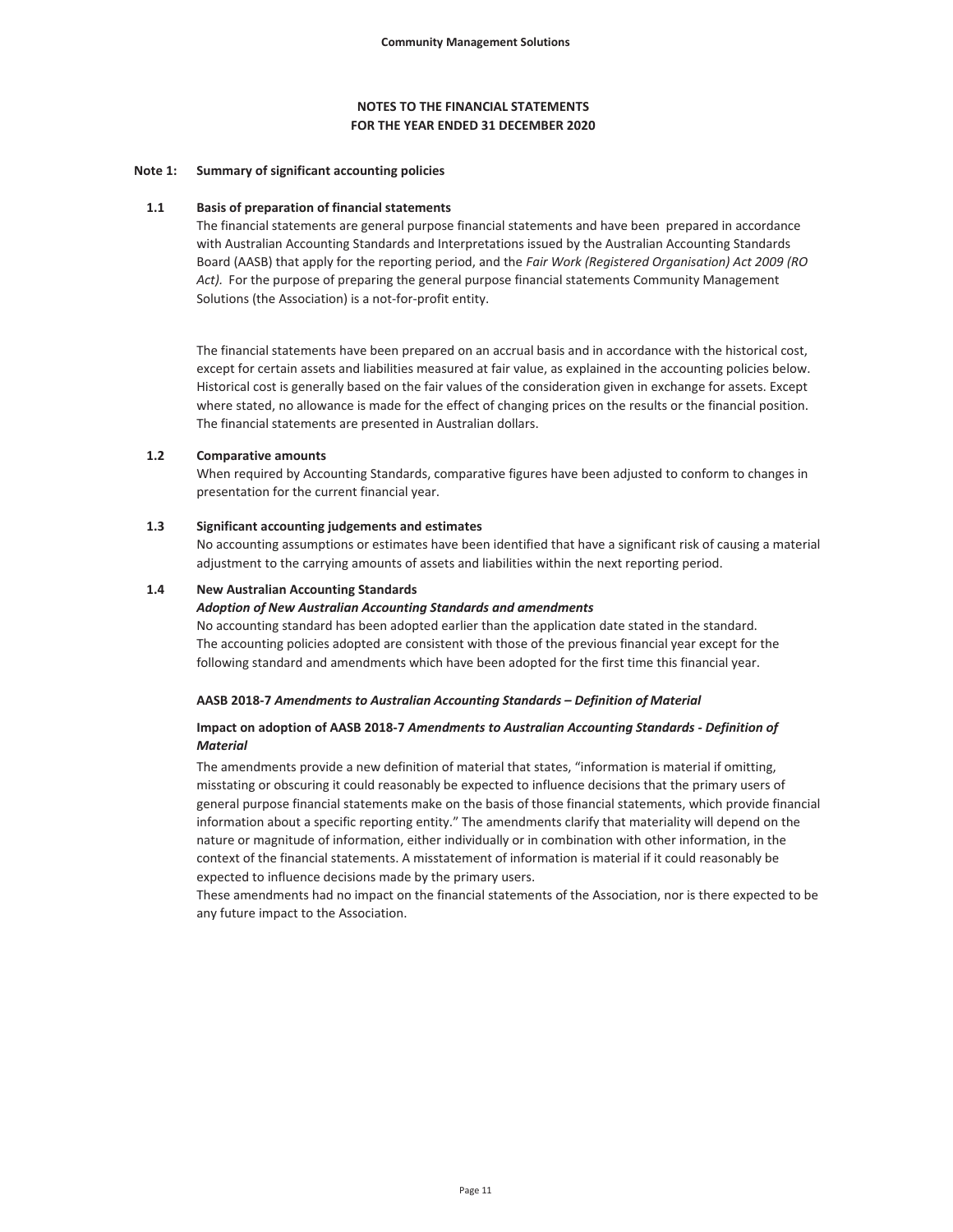### **FOR THE YEAR ENDED 31 DECEMBER 2020 NOTES TO THE FINANCIAL STATEMENTS**

#### **Note 1: Summary of significant accounting policies (continued)**

#### **1.4 New Australian Accounting Standards (continued)**

#### *Future Australian Accounting Standard Requirements*

New standards, amendments to standards or interpretations that were issued prior to the sign-off date and are applicable to future reporting periods that are expected to have a potential future financial impact on the Association include:

## **AASB 2020-1** *Amendments to Australian Accounting Standards – Classification of Liabilities as Current or Non-current*

This Standard amends AASB 101 *Presentation of Financial Statements* to clarify requirements for the presentation of liabilities in the statement of financial position as current or non-current. For example, the amendments clarify that a liability is classified as non-current if an entity has the right at the end of the reporting period to defer settlement of the liability for at least 12 months after the reporting period. This Standard applies to annual reporting periods beginning on or after 1 January 2023. Earlier application is permitted. The Association does not expect the adoption of this amendment to have a material impact on its financial statements.

#### **1.5 Current vs non-current classification**

The Association presents assets and liabilities in the statement of financial position based on current/noncurrent classification.

An asset is current when it is:

- expected to be realised or intended to be sold or consumed in the normal operating cycle;
- held primarily for the purpose of trading;
- expected to be realised within twelve months after the reporting period; or

- cash or cash equivalent unless restricted from being exchanged or used to settle a liability for at least twelve months after the reporting period

All other assets are classified as non-current.

A liability it current when:

- it is expected to be settled in the normal operating cycle;
- it is held primarily for the purpose of trading;
- it is due to be settled within twelve months after the reporting period; or

- there is no unconditional right to defer the settlement of the liability for at least twelve months after the reporting period.

The terms of the liability that could, at the option of the counterparty, result in its settlement by the issue of equity instruments do not affect its classification.

The Association classifies all other liabilities as non-current.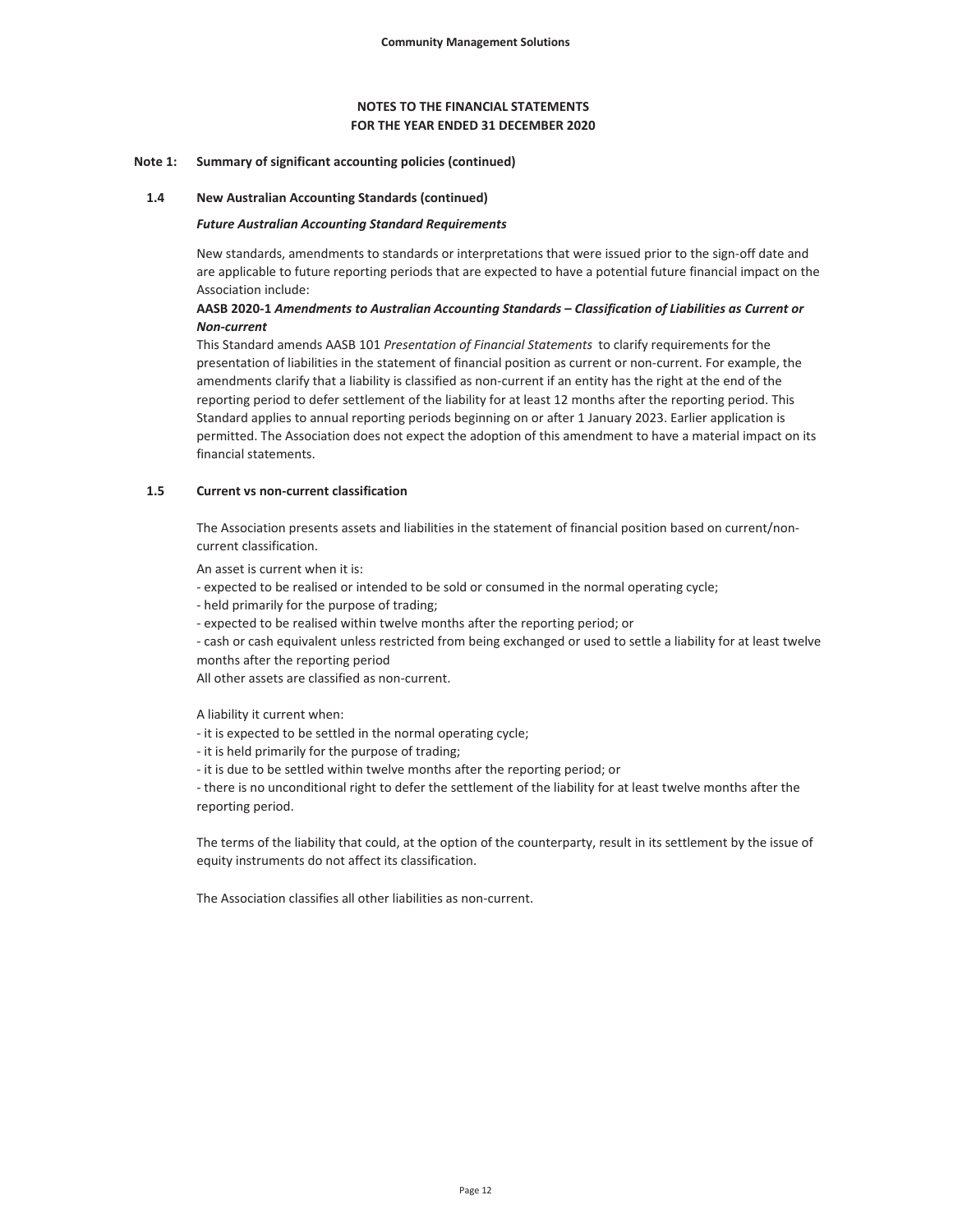# **FOR THE YEAR ENDED 31 DECEMBER 2020 NOTES TO THE FINANCIAL STATEMENTS**

#### **Note 1: Summary of significant accounting policies (continued)**

#### **1.6 Revenue**

The Association enters into various arrangements where it receives consideration from another party. These arrangements include consideration in the form of membership subscriptions, grants and donations.

The timing of recognition of these amounts as either revenue or income depends on the rights and obligations in those arrangements.

#### **Revenue from contracts with customers**

Where the Association has a contract with a customer, the Association recognises revenue when or as it transfers control of goods or services to the customer. The Association accounts for an arrangement as a contract with a customer if the following criteria are met:

- the arrangement is enforceable; and

- the arrangement contains promises (that are also known as performance obligations) to transfer goods or services to the customer (or to other parties on behalf of the customer) that are sufficiently specific so that it can be determiend whether the performance obligation has been satisfied.

#### **Membership revenue**

For membership subscription arrangements that meet the criteria to be contracts with customers, revenue is recognised when the promised goods or services transfer to the customer as a member of the Association.

If there is only one distinct membership service promised in the arrangement, the Association recognises revenue as the membership service is provided, which is typically based on the passage of time over the subscription period to reflect the Association's promise to stand ready to provide assistance and support to the member as required.

For member subscriptions paid annually in advance, the Association has elected to apply the practical expedient to not adjust the transaction price for the effects of a significant financing component because the period from when the customer pays and the good or services will transfer to the customer will be one year or less. The annual membership revenue is recognised on a straight line basis over the year consistent with the delivery of services rendered to members. Members who do not renew their membership are removed from the Association's member register.

When a member subsequently purchases additional goods or services from the Association at their standalone selling price, the Association accounts for those sales as a separate contract with a customer.

#### **Income of the Association as a not-for-profit entity**

Consideration is received by the Association to enable the entity to further its objectives. The Association recognises each of these amounts of consideration as income when the consideration is received (which is when the Association obtains control of the cash), because based on the rights and obligations in each arrangement:

- the arrangements do not meet the criteria to be contracts with customers because either the arrangement is unenforceable or lacks sufficiently specific promises to transfer goods or services to the customer; and

- the Association's recognition of the cash contribution does not give to any related liabilities.

During the year, the Association received cash consideration from government grants whereby that consideration will be recognised as income upon receipt.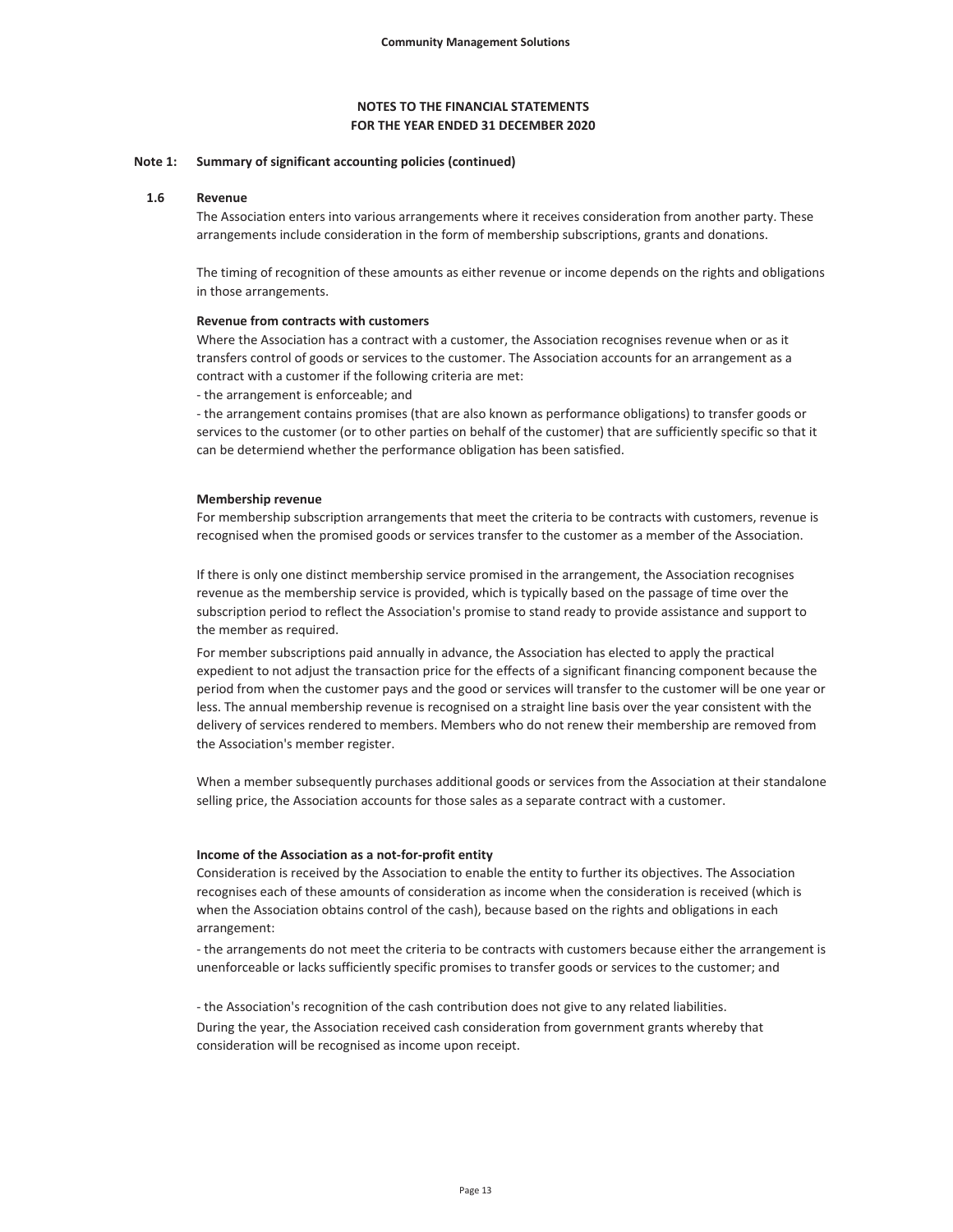#### **Note 1: Summary of significant accounting policies (continued)**

#### **1.6 Revenue (continued)**

#### *Interest revenue*

Interest revenue is recognised on an accrual basis using the effective interest method.

#### *Dividend revenue*

Dividend revenue is recognised when the Association has established that it has a right to receive a dividend.

#### *Service revenue*

*Rental income* Revenue from the rendering of a service is recognised upon the delivery of the service to the customers.

Leases in which the Association as a lessor, does not transfer substantially all the risks and rewards incidental to ownership of an asset are classified as operating leases. Rental income arising is accounted for on a straightline basis over the relevant lease term.

#### *Gains on disposal of financial assets*

Gains from the disposal of financial assets is recognised as other income in the period in which the financial asset is disposed of.

Sales made on credit are included in "Trade Debtors" and are recorded at the balance due less any provision for impairment for amounts estimated to be un-collectable. Trade debtor amounts are due within 30 days of invoice.

The organisation by its nature and location has a concentration of credit risk in that all of its trade debtors are due from customers in Queensland who operate in the education and child care industry.

# **Gains**

#### *Sale of assets*

Gains and losses from disposal of assets are recognised when control of the asset has passed to the buyer.

#### **Capitation fees**

Where the Association's arrangement with a branch or another reporting unit meets the criteria to be a contract with a customer, the Association recognises the capitation fees promised under that arrangement when or as it transfers.

In circumstances where the criteria for a contract with a customer are not met, the Association will recognise capitation fees as income upon receipt.

#### **Levies**

Levies paid by a member (or other party) in an arrangement that meets the criteria to be a contract with a customer is recognised as revenue when or as the Association transfers the goods or services that will transfer as part of its sufficiently specific promise to the branch/other reporting unit.

In circumstances where the criteria for a contract with a customer are not met, the Association will recognise levies as income upon receipt.

All revenue is stated net of the amount of goods and services tax (GST).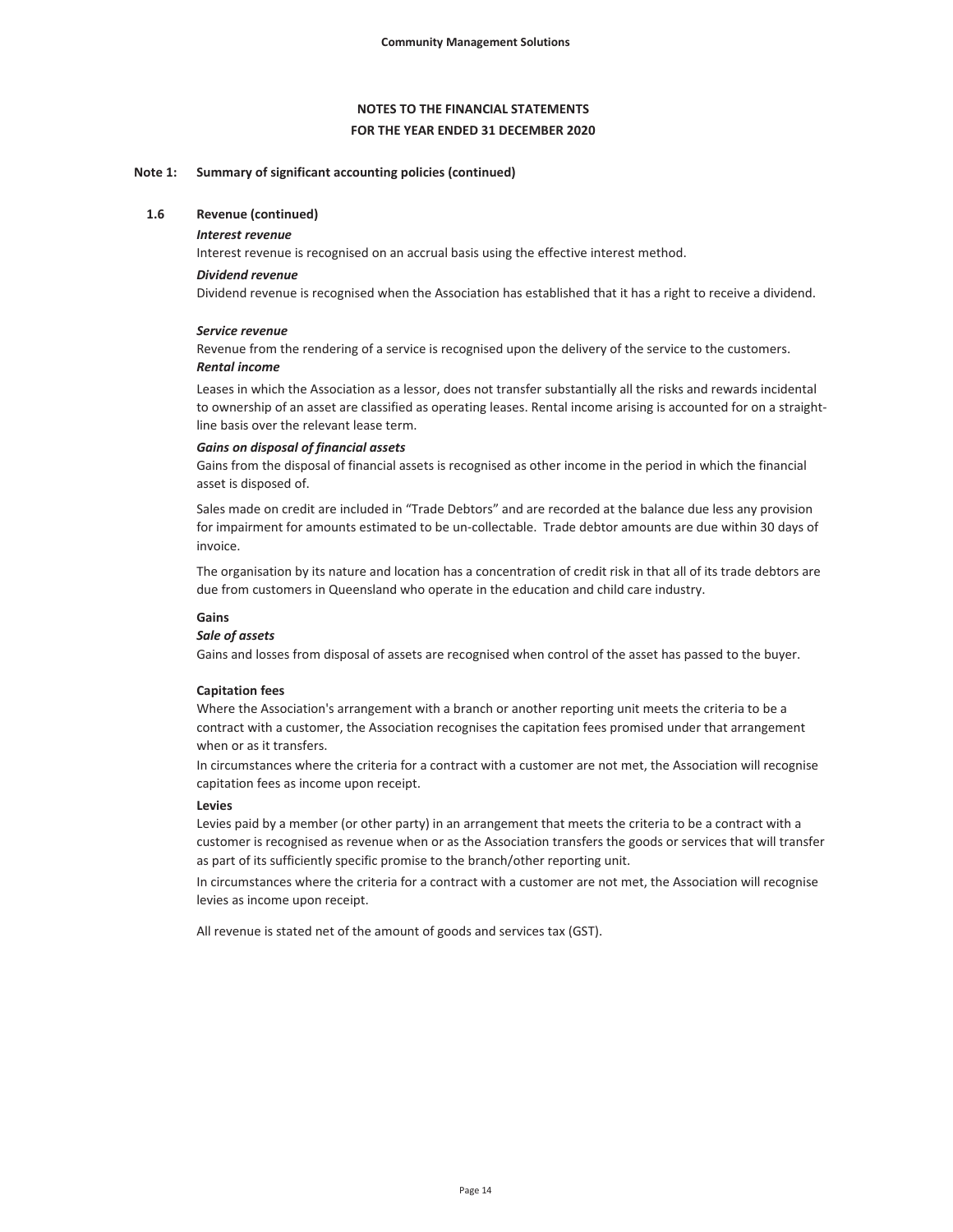#### **FOR THE YEAR ENDED 31 DECEMBER 2020 NOTES TO THE FINANCIAL STATEMENTS**

#### **Note 1: Summary of significant accounting policies (continued)**

#### **1.7 Employee benefits**

A liability is recognised for benefits accruing to employees in respect of wages and salaries, annual leave, long service leave and termination benefits when it is probable that settlement will be required and they are capable of being measured reliably.

Liabilities for short-term employee benefits (as defined in AASB 119 *Employee Benefits*) and termination benefits which are expected to be settled within twelve months of the end of reporting period are measured at their nominal amounts. The nominal amount is calculated with regard to the rates expected to be paid on settlement of the liability.

Other long-term employee benefits which are expected to be settled beyond twelve months are measured as the present value of the estimated future cash outflows to be made by the Association in respect of services provided by employees up to reporting date.

#### **1.8 Leases**

The Association assesses at contract inception whether a contract is, or contains a lease. That is, if the contract conveys the right to control the use of an identified asset for a period of time in exchange for consideration.

#### **Right of use assets**

The Association recognises right-of-use assets at the commencement date of the lease (i.e. the date the underlying asset is available for use). Right-of-use assets are measured at cost, less any accumulated depreciation and impairment losses, and adjusted for any remeasurement of lease liabilities. The cost of rightof-use assets includes the amount of lease liabilities recognised, initial direct costs incurred, and lease payments made at or before the commencement date less any lease incentives received. Right-of-use assets are depreciated on a straight-line basis over the shorter of the lease term and the estimated useful lives of the assets, as follows

|                     | 2020    | 2019    |
|---------------------|---------|---------|
| Plant and equipment | 5 years | 5 years |

The right of use asset is also subject to impairment.

For leases of low-value assets the Association has applied the optional exemptions to not recognise right-ofuse assets but to account for the lease expense on a straight line basis over the remaining lease term.

#### **Lease liabilities**

At the commencement date of the lease, the Association recognises lease liabilities measured at the present value of lease payments to be made over the lease term. The lease payments include fixed payments (including in-substance fixed payments) less any lease incentives receivable, variable lease payments that depend on an index or a rate, and amounts expected to be paid under residual value guarantees.

In calculating the present value of lease payments, the Association uses the incremental borrowing rate. After the commencement date, the amount of lease liabilities is increased to reflect the accretion of interest and reduced for the lease payments made. In addition, the carrying amount of lease liabilities is remeasured if there is a modification, a change in the lease term, a change in the lease payments or a change in the assessment of an option to purchase the underlying asset.

#### **Short-term leases and leases of low-value assets**

The Association's short-term leases are those that have a lease term of 12 months or less from the commencement. It also applies the lease of low-value assets recognition expemption to leases of assets that are below \$5,000. Lease payments on short-term leases and leases of low-value assets are recognised on a straight-line basis over the lease term.

#### **1.9 Borrowing costs**

All borrowing costs are recognised in profit and loss in the period in which they are incurred.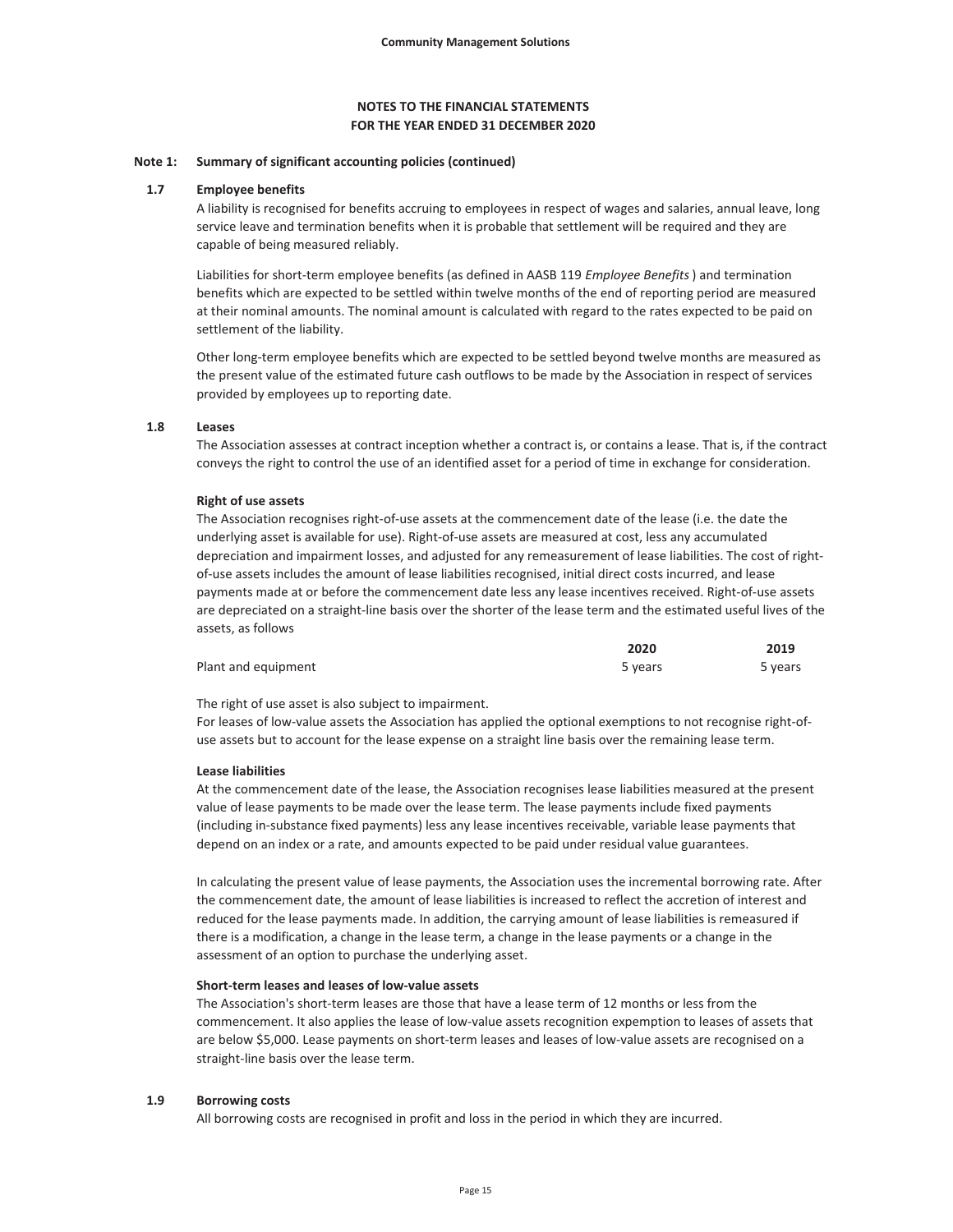#### **Note 1: Summary of significant accounting policies (continued)**

#### **1.10 Cash**

Cash is recognised at its nominal amount. Cash and cash equivalents includes cash on hand, deposits held at call with bank, other short-term highly liquid investments with original maturity of 3 months or less that are readily convertible to known amounts of cash and subject to insignificant risk of changes in value and bank overdrafts. Bank overdrafts are shown within short-term borrowings in current liabilities on the statement of financial position.

### **1.11 Financial instruments**

Financial assets and financial liabilities are recognised when the Association becomes a party to the contractual provisions of the instrument.

#### **1.12 Financial assets**

#### *Initial Recognition and Measurement*

Financial assets are classified, at initial recognition, and subsequently measured at amortised cost, fair value through other comprehensive income (OCI), or fair value through profit or loss.

The classification of financial assets at initial recognition depends on the financial asset's contractual cash flow characteristics and the Association's business model for managing them. With the exception of trade receivables that do not contain a significant financing component, the Association initially measures a financial asset at its fair value plus, in the case of a financial asset not at fair value through profit or loss, transaction costs.

In order for a financial asset to be classified and measured at amortised cost or fair value through OCI, it needs to give rise to cash flows that are 'solely payments of principal and interest' (SPPI) on the principal amount outstanding. This assessment is referred to as the SPPI test and is performed at an instrument level.

The Association's business model for managing financial assets refers to how it manages its financial assets in order to generate cash flows. The business model determines whether cash flows will result from collecting contractual cash flows, selling the financial assets, or both.

Purchases or sales of financial assets that require delivery of assets within a time frame established by regulation or convention in the market place (regular way trades) are recognised on the trade date, i.e.. the date that the Association commits to purchase or sell the asset.

#### **Subsequent measurement**

For purposes of subsequent measurement, financial assets are classified in five categories:

- (other) financial assets at amortised cost
- (other) financial assets at fair value through other comprehensive income
- Investments in equity instruments designated at fair value through other comprehensive income
- (other) financial assets at fair value through profit or loss
- (other) financial assets designated at fair value through profit or loss

#### *Financial assets at Amortised Cost*

The Association measures financial assets at amortised cost if both of the following conditions are met:

- the financial asset is held within a business model with the objective to hold financial assets in order to collect contractual cash flows; and
- the contractual terms of the financial asset give rise on specified dates to cash flows that are solely payments of principal and interest on the principal amount outstanding.

Financial assets at amortised cost are subsequently measured using the effective interest (EIR) method and are subject to impairment. Gains and losses are recognised in profit or loss when the asset is derecognised, modified or impaired.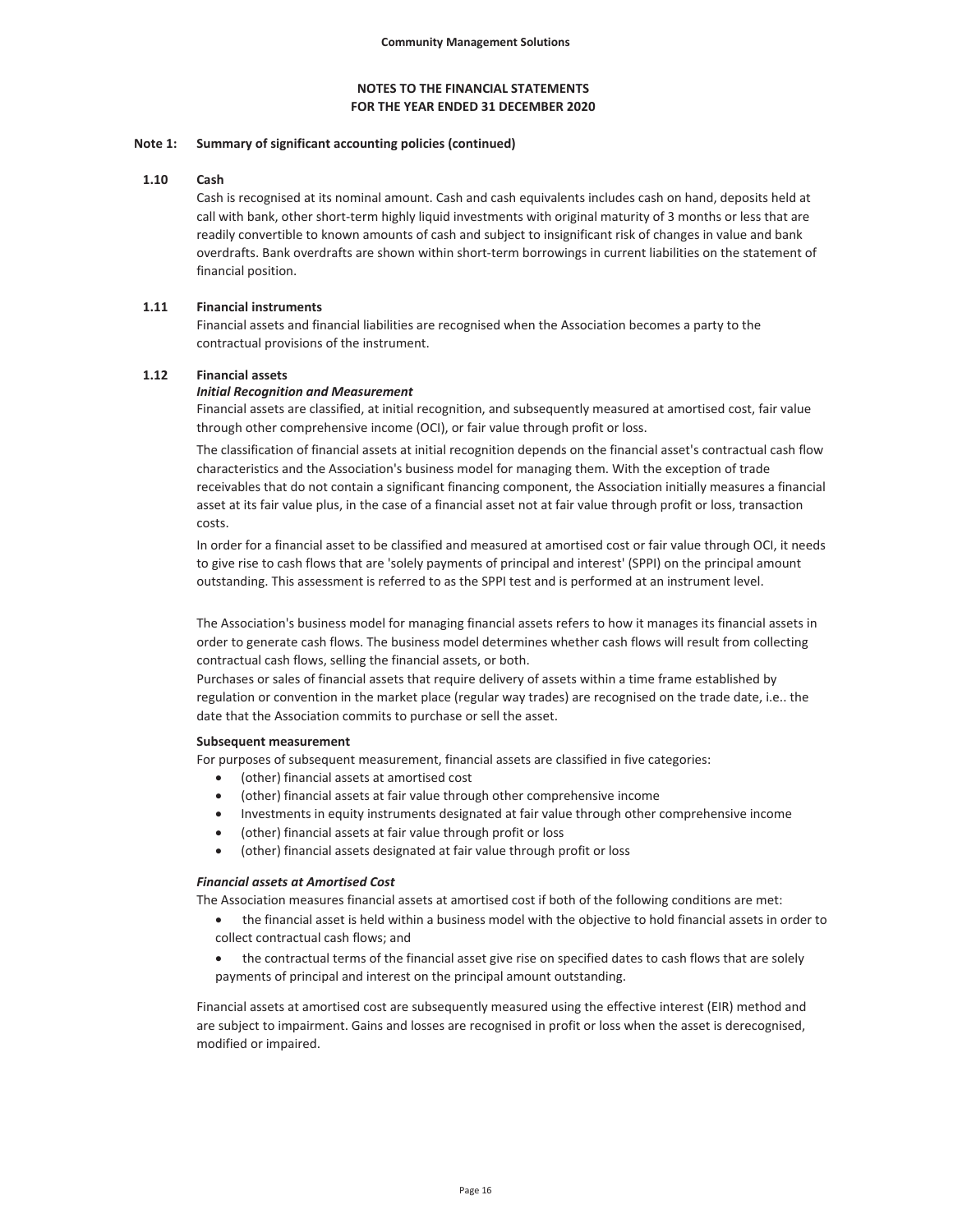#### **Note 1: Summary of significant accounting policies (continued)**

#### **1.12 Financial assets (continued)**

#### *Financial assets at Amortised Cost (continued)*

The Association's financial assets at amortised cost includes trade receivables.

#### *Financial assets at fair value through profit or loss (including designated)*

Financial assets at fair value through profit or loss include financial assets held for trading, financial assets designated upon initial recognition at fair value through profit or loss, or financial assets mandatorily required to be measured at fair value.

Financial assets are classified as held for trading if they are acquired for the purpose of selling or repurchasing in the near term. Derivatives, including separated embedded derivatives, are also classified as held for trading unless they are designated as effective hedging instruments. Financial assets with cash flows that are not solely payments of principal and interest are classified and measured at fair value through profit or loss, irrespective of the business model. Notwithstanding the criteria for debt instruments to be classified at amortised cost or at fair value through OCI, as described above, debt instruments may be designated at fair value through profit or loss on initial recognition if doing so eliminates, or significantly reduces, an accounting mismatch.

Financial assets at fair value through profit or loss are carried in the statement of financial position at fair value with net changes in fair value recognised in profit or loss.

#### *Derecognition*

A financial asset is derecognised when:

- the rights to receive cash flows from the asset have expired or
- the Association has transferred its rights to receive cash flows from the asset or has assumed an obligation to pay the received cash flows in full without material delay to a third party under a 'passthrough' arrangement; and either
	- a) the Association has transferred substantially all the risk and rewards of the asset, or

 b) the Association has neither transferred nor retained substantially all the risks and rewards of the asset, but has transferred control of the asset.

When the Association has transferred its rights to receive cash flows from an asset or has entered into a passthrough arrangement, it evaluates if, and to what extent, it has retained the risks and rewards of ownership.

When it has neither transferred nor retained substantially all of the risks and rewards of the asset, nor transferred control of the asset, the Association continues to recognise the transferred asset to the extent of its continuing involvement together with associated liability.

#### *Offsetting*

Financial assets and financial liabilities are offset and the net amount is reported in the statement of financial position if there is a currently enforceable legal right to offset the recognised amounts and there is an intention to settle on a net basis, to realise the assets and settle the liabilities simultaneously.

#### *Impairment*

#### **(i) Trade receivables**

For trade receivables that do not have a significant financing component, the Association applies a simplified approach in calculating expected credit losses (ECLs) which requires lifetime expected credit losses to be recognised from initial recognition of the receivables.

Therefore, the Association does not track changes in credit risk, but instead recognises a loss allowance based on lifetime ECLs at each reporting date. The Association has established a provision matrix that is based on its historical credit loss experience, adjusted for forward-looking factors specific to the debtors and the economic environment.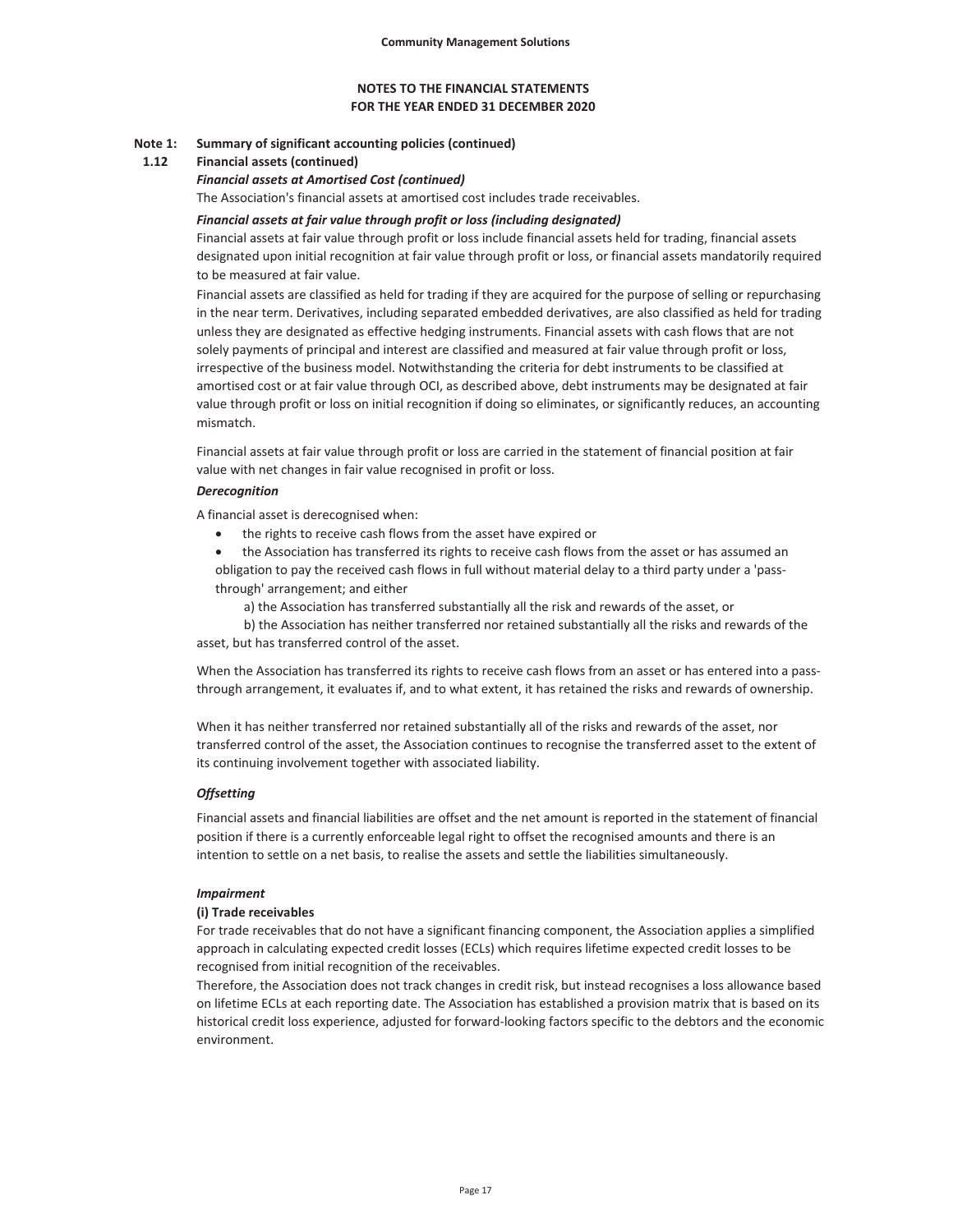#### **Note 1: Summary of significant accounting policies (continued)**

#### **1.12 Financial assets (continued)**

# *Impairment (continued)*

# **(i) Trade receivables (continued)**

Trade receivables and other receivables are non-interest bearing and receipt is normally on 30 - 60 days terms. Therefore, the carrying value of trade receivables and other receivables approximates its fair value.

## **(ii) Debt instruments other than trade receivables**

For all debt instruments other than trade receivables and debt instruments not held at fair value through profit or loss, the Association recognises an allowance for expected credit losses using the general approach. ECLs are based on the difference between the contractual cash flows due in accordance with the contract and all the cash flows that the Association expects to receive, discounted at an approximation of the original effective interest rate.

ECLs are recognised in two stages:

- x Where there has not been a significant increase in credit risk since initial recognition, ECLs are provided for credit losses from possible default events within the next 12-months (a 12-month ECL).
- Where there has been a significant increase in credit risk since initial recognition, a loss allowance is required for credit losses expected over the remaining life of the debt, irrespective of the timing of the default (a lifetime ECL).

The Association considers a financial asset in default when contractual payments are 30 to 60 days past due. However, in certain cases, the Association may also consider a financial asset to be in default when internal or external information indicates that the Association is unlikely to receive the outstanding contractual amounts in full. A financial asset is written off when there is no reasonable expectation of recovering the contractual cash flows.

#### **1.13 Financial Liabilities**

#### *Initial recognition and measurement*

Financial liabilities are classified, at initial recognition, at amortised cost unless at fair value through profit or loss.

All financial liabilities are recognised initially at fair value and, in the case of financial liabilities at amortised cost, net of directly attributable transaction costs.

The Association's financial liabilities include trade and other payables.

#### *Subsequent measurement*

#### *Financial liabilities at fair value through profit or loss*

Financial liabilities at fair value through profit or loss include financial liabilities held for trading and financial liabilities designated upon initial recognition as at fair value through profit or loss.

Gains or losses on liabilities held for trading are recognised in profit or loss.

Financial liabilities designated upon initial recognition at fair value through profit or loss are designated at the initial date of recognition, and only if the criteria in AASB 9 are satisfied.

#### *Financial liabilities at amortised cost*

After initial recognition, trade payables and interest-bearing loans and borrowings are subsequently measured at amortised cost using the effective interest (EIR) method. Gains and losses are recognised in profit or loss when the liabilities are derecognised as well as through the EIR amortisation process.

Amortised cost is calculated by taking into account any discount or premium on acquisition and fees or costs that are an integral part of the EIR. The EIR amortisation is included as finance costs in profit or loss.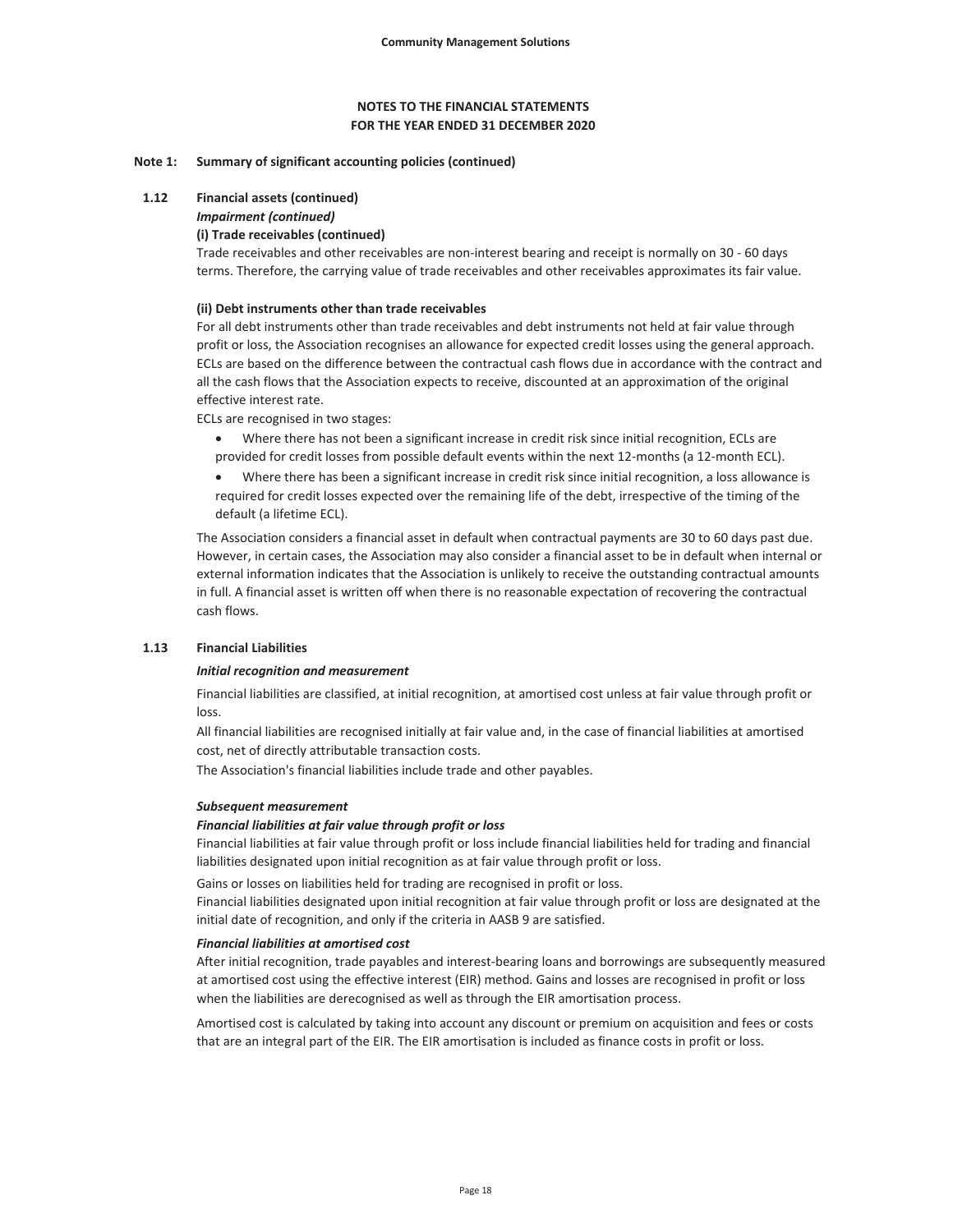#### **Note 1: Summary of significant accounting policies (continued)**

# **1.13 Financial Liabilities (continued)**

### *Derecognition*

A financial liability is derecognised when the obligation under the liability is discharged or cancelled or expires. When an existing financial liability is replaced by another from the same lender on substantially different terms, or the terms of an existing liability are substantially modified, such an exchange or modification is treated as the derecognition of the original liability and the recognition of a new liability. The difference in the respective carrying amounts is recognised in profit or loss.

#### **1.14 Contingent Liabilities and Contingent Assets**

Contingent liabilities and contingent assets are not recognised in the Statement of Financial Position but are reported in the relevant notes. They may arise from uncertainty as to the existence of a liability or asset or represent an existing liability or asset in respect of which the amount cannot be reliably measured. Contingent assets are disclosed when settlement is probable but not virtually certain, and contingent liabilities are disclosed when settlement is greater than remote.

#### **1.15 Land, Buildings, Plant and Equipment**

#### *Asset Recognition Threshold*

Purchases of land, buildings, plant and equipment are recognised initially at cost in the Statement of Financial Position. The initial cost of an asset includes an estimate of the cost of dismantling and removing the item and restoring the site on which it is located.

#### *Revaluations—Land and Buildings*

Following initial recognition at cost, land and buildings are carried at fair value less subsequent accumulated depreciation and accumulated impairment losses. Revaluations are performed with sufficient frequency such that the carrying amount of assets do not differ materially from those that would be determined using fair values as at the reporting date.

Revaluation adjustments are made on a class basis. Any revaluation increment is credited to equity under the heading of asset revaluation reserve except to the extent that it reversed a previous revaluation decrement of the same asset class that was previously recognised in the surplus/deficit. Revaluation decrements for a class of assets are recognised directly in the profit or loss except to the extent that they reverse a previous revaluation increment for that class. Any accumulated depreciation as at the revaluation date is eliminated against the gross carrying amount of the asset and the asset is restated to the revalued amount.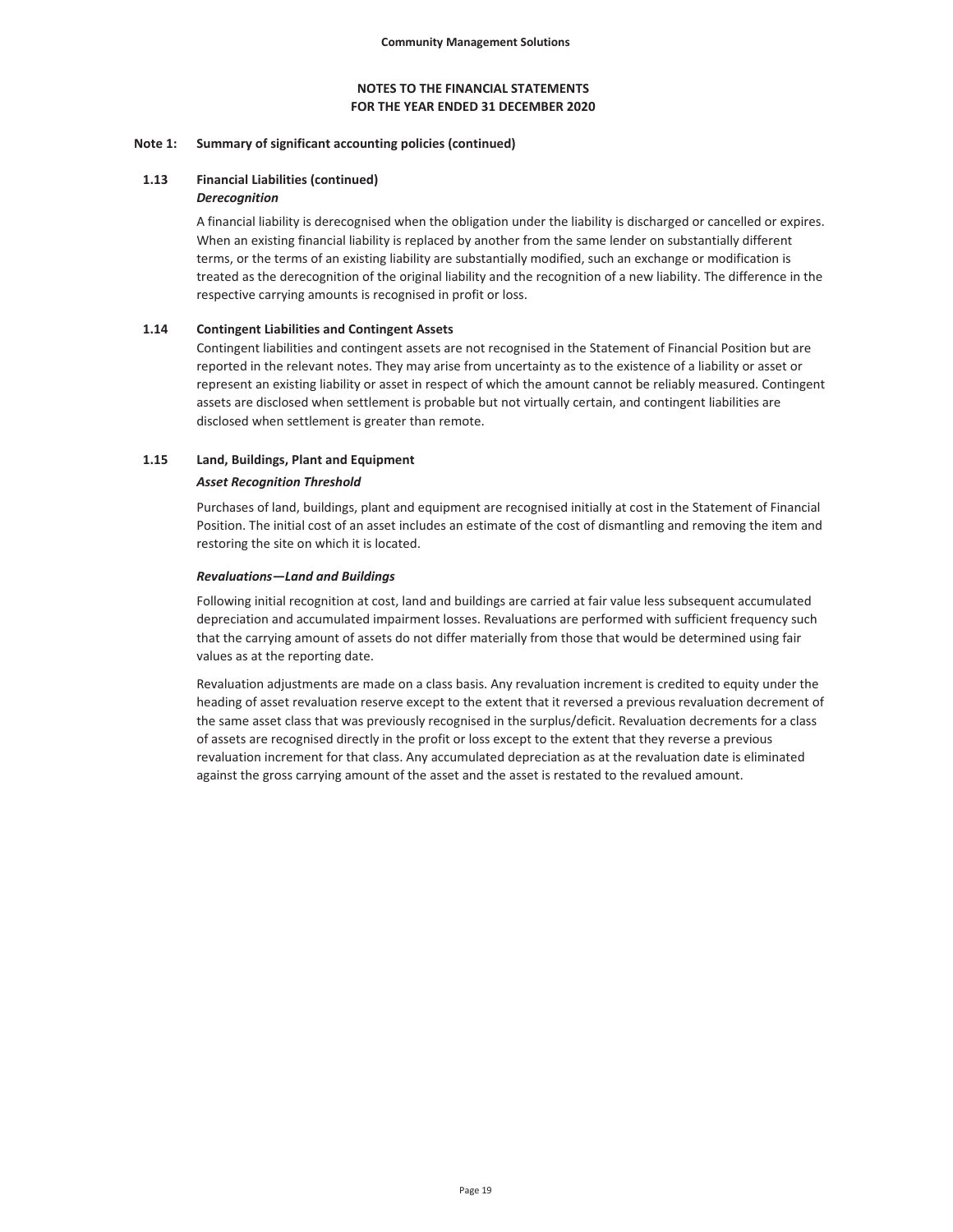#### **Note 1: Summary of significant accounting policies (continued)**

**1.15 Land, Buildings, Plant and Equipment (continued)**

#### *Depreciation*

Depreciable property, plant and equipment assets are written-off to their estimated residual values over their estimated useful life using, in all cases, the straight line method of depreciation. Depreciation rates (useful lives), residual values and methods are reviewed at each reporting date and necessary adjustments are recognised in the current, or current and future reporting periods, as appropriate. Depreciation rates applying to each class of depreciable asset are based on the following useful lives:

| <b>Class of assets</b>  | 2020           | 2019           |
|-------------------------|----------------|----------------|
| Furniture and equipment | 4 to 10 years  | 4 to 10 years  |
| Computer equipment      | 3 years        | 1 to 4 years   |
| Strata Title Office     | 10 to 40 years | 10 to 40 years |

#### *Derecognition*

An item of land, buildings, plant and equipment is derecognised upon disposal or when no future economic benefits are expected from its use or disposal. Any gain or loss arising on the disposal or retirement of an item of property, plant and equipment is determined as the difference between the sales proceeds and the carrying amount of the asset and is recognised in the profit and loss.

### **1.16 Impairment of non-financial assets**

All assets are assessed for impairment at the end of each reporting period to the extent that there is an impairment trigger. Where indications of impairment exist, the asset's recoverable amount is estimated, and an impairment adjustment made if the asset's recoverable amount is less than its carrying amount.

The recoverable amount of an asset is the higher of its fair value less costs of disposal and its value in use. Value in use is the present value of the future cash flows expected to be derived from the asset. Where the future economic benefit of an asset is not primarily dependent on the asset's ability to generate future cash flows, and the asset would be replaced if the Association were deprived of the asset, its value in use is taken to be its depreciated replacement cost.

### **1.17 Non-current assets held for sale**

Non-current assets are classified as held for sale if their carrying amount will be recovered principally through a sale transaction rather than through continuing use. This condition is regarded as met only when the sale is highly probable and the non-current asset is available for immediate sale in its present condition. Management must be committed to the sale, which should be expected to qualify for recognition as a completed sale within one year from the date of classification.

Non-current assets classified as held for sale are measured at the lower of their previous carrying amount and fair value less costs of disposal.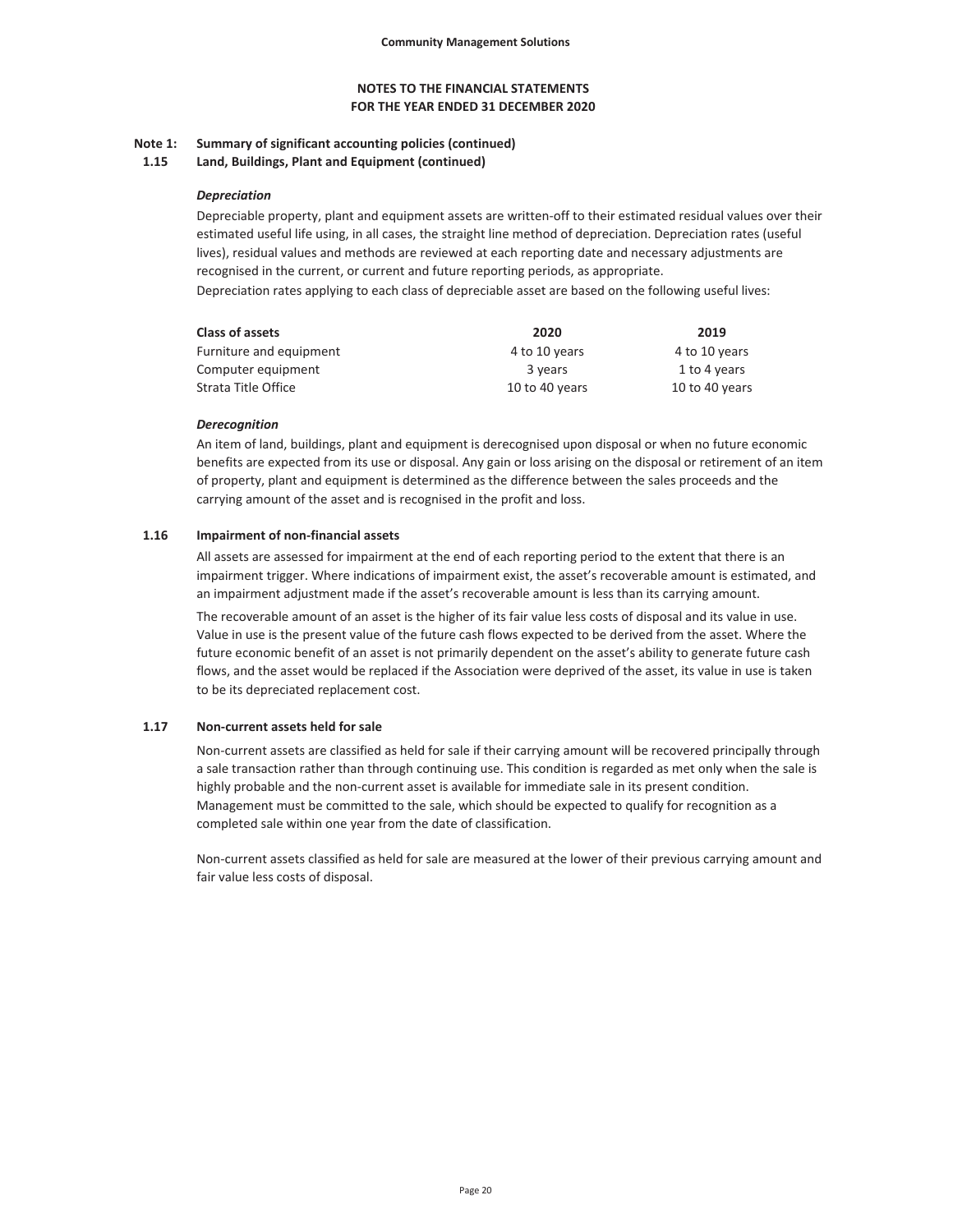#### **Note 1: Summary of significant accounting policies (continued)**

#### **1.18 Taxation**

The Association is exempt from income tax under section 50.1 of the Income Tax Assessment Act 1997 however still has obligation for Fringe Benefits Tax (FBT) and the Goods and Services Tax (GST).

Revenues, expenses and assets are recognised net of GST except:

· where the amount of GST incurred is not recoverable from the Australian Taxation Office; and

for receivables and payables.

The net amount of GST recoverable from, or payable to, the taxation authority is included as part of receivables or payables.

Cash flows are included in the Statement of Cash Flows on a gross basis. The GST component of cash flows arising from investing and financing activities which is recoverable from, or payable to, the Australian Taxation Office is classified within operating cash flows.

#### **1.19 Fair value measurement**

The Association measures financial instruments, such as, financial assets as at fair value through the profit and loss, financial assets at fair value through other comprehensive income, and non-financial assets such as land and buildings, at fair value at each balance sheet date. Also, fair values of financial instruments measured at amortised cost are considered in Note 16(a).

Fair value is the price that would be received to sell an asset or paid to transfer a liability in an orderly transaction between market participants at the measurement date. The fair value measurement is based on the presumption that the transaction to sell the asset or transfer the liability takes place either:

- · In the principal market for the asset or liability, or
- · In the absence of a principal market, in the most advantageous market for the asset or liability.

The principal or the most advantageous market must be accessible by the Association. The fair value of an asset or a liability is measured using the assumptions that market participants would use when pricing the asset or liability, assuming that market participants act in their economic best interest.

A fair value measurement of a non-financial asset takes into account a market participant's ability to generate economic benefits by using the asset in its highest and best use or by selling it to another market participant that would use the asset in its highest and best use.

The Association uses valuation techniques that are appropriate in the circumstances and for which sufficient data are available to measure fair value, maximising the use of relevant observable inputs and minimising the use of unobservable inputs.

All assets and liabilities for which fair value is measured or disclosed in the financial statements are categorised within the fair value hierarchy, described as follows, based on the lowest level input that is significant to the fair value measurement as a whole:

· Level 1—Quoted (unadjusted) market prices in active markets for identical assets or liabilities

· Level 2—Valuation techniques for which the lowest level input that is significant to the fair value measurement is directly or indirectly observable

· Level 3—Valuation techniques for which the lowest level input that is significant to the fair value measurement is unobservable

For assets and liabilities that are recognised in the financial statements on a recurring basis, the Association determines whether transfers have occurred between levels in the hierarchy by re-assessing categorisation (based on the lowest level input that is significant to the fair value measurement as a whole) at the end of each reporting period.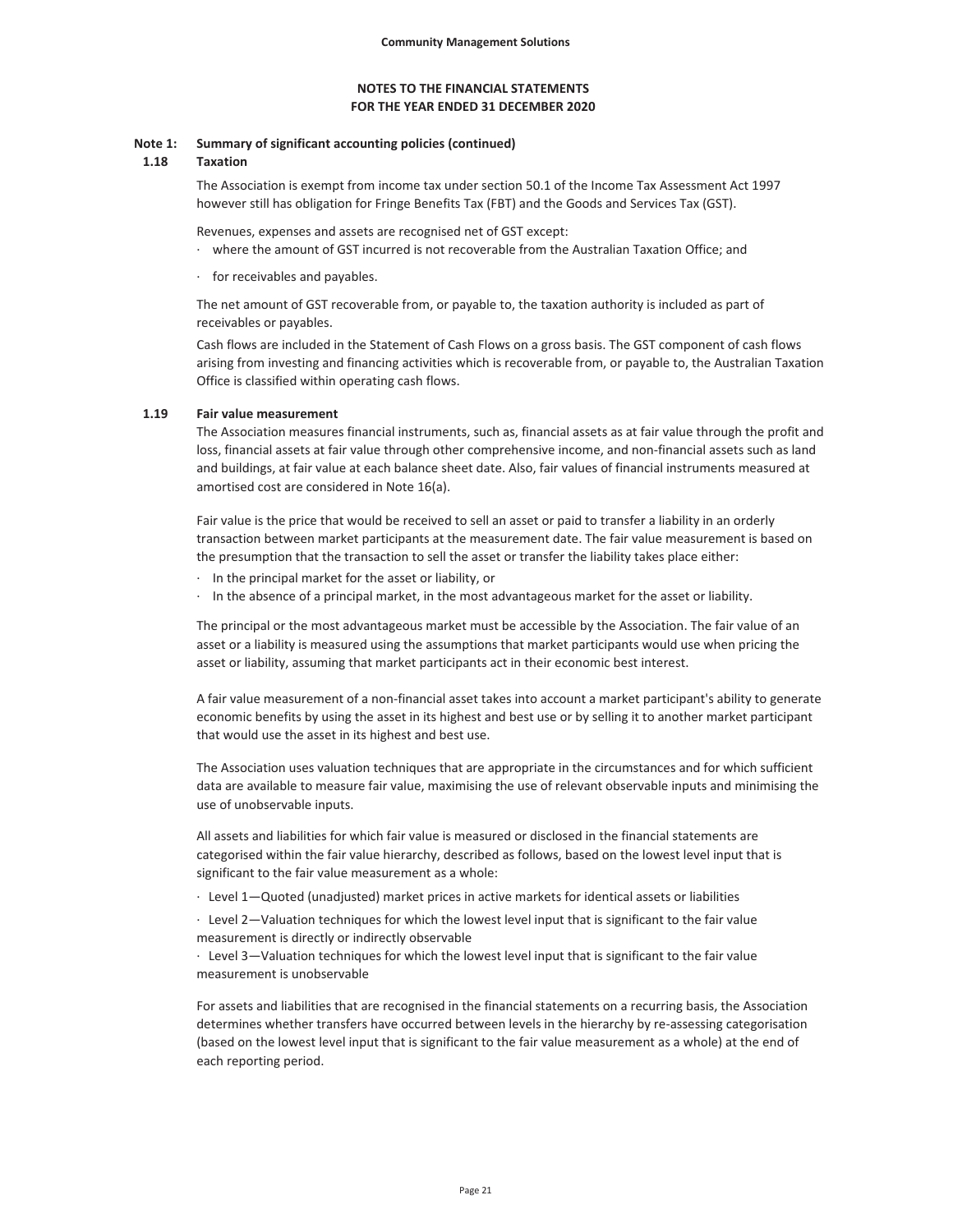#### **Note 1: Summary of significant accounting policies (continued)**

### **1.19 Fair value Measurement (continued)**

External valuers are involved for valuation of significant assets, such as land and buildings. Selection criteria include market knowledge, reputation, independence and whether professional standards are maintained. For the purpose of fair value disclosures, the Association has determined classes of assets and liabilities on the basis of the nature, characteristics and risks of the asset or liability and the level of the fair value hierarchy.

#### **1.20 Finance costs**

All finance costs are recognised in the statement of comprehensive income in the period in which they are incurred.

#### **Note 2: Events after the reporting period**

There has not been any matter or circumstance occurring subsequent to the end of the financial year that has significantly affected, or may significantly affect, the operations of the Association, the results of those operations, or the state of affairs of the Association in subsequent financial periods.

|         |                                                               | 2020<br>Ś | 2019<br>Ś |
|---------|---------------------------------------------------------------|-----------|-----------|
| Note 3: | <b>Revenue and other income</b>                               |           |           |
|         | Disaggregation of revenue from contracts with customers       |           |           |
|         | A disaggregation of the Association's revenue by type of      |           |           |
|         | arrangement is provided on the face of the statement of       |           |           |
|         | comprehensive income. The table below also sets out a         |           |           |
|         | disaggregation of revenue by type of customer:                |           |           |
|         | <b>Type of customer</b>                                       |           |           |
|         | <b>Members</b>                                                | 1,126,894 | 1,198,031 |
|         | Other parties                                                 |           |           |
|         | Total revenue from contracts with customers                   | 1,126,894 | 1,198,031 |
|         | Disaggregation of income for further activities               |           |           |
|         | A disaggregation of the Association's revenue by type of      |           |           |
|         | arrangement is provided on the face of the statement of       |           |           |
|         | comprehensive income. The table below also sets out a         |           |           |
|         | disaggregation of income by funding source:                   |           |           |
|         | Income funding sources                                        |           |           |
|         | Government                                                    | 313,203   |           |
|         | Other parties                                                 |           |           |
|         | <b>Total income for further activities</b>                    |           |           |
| 3(a)    | Capitation fees and other revenue from another reporting unit |           |           |
|         | The Association                                               |           |           |
| 3(b)    | <b>Levies</b>                                                 |           |           |
|         | Compulsory or voluntary levy or appeal                        |           |           |
| 3(c)    | <b>Investment income</b>                                      |           |           |
|         | Interest                                                      |           |           |
|         | Deposits                                                      | 815       | 2,326     |
|         | Loans                                                         |           |           |
|         | Debt instruments at fair value through OCI                    |           |           |
|         | Dividends                                                     | 17,370    | 33,292    |
|         | <b>Total investment income</b>                                | 18,185    | 35,618    |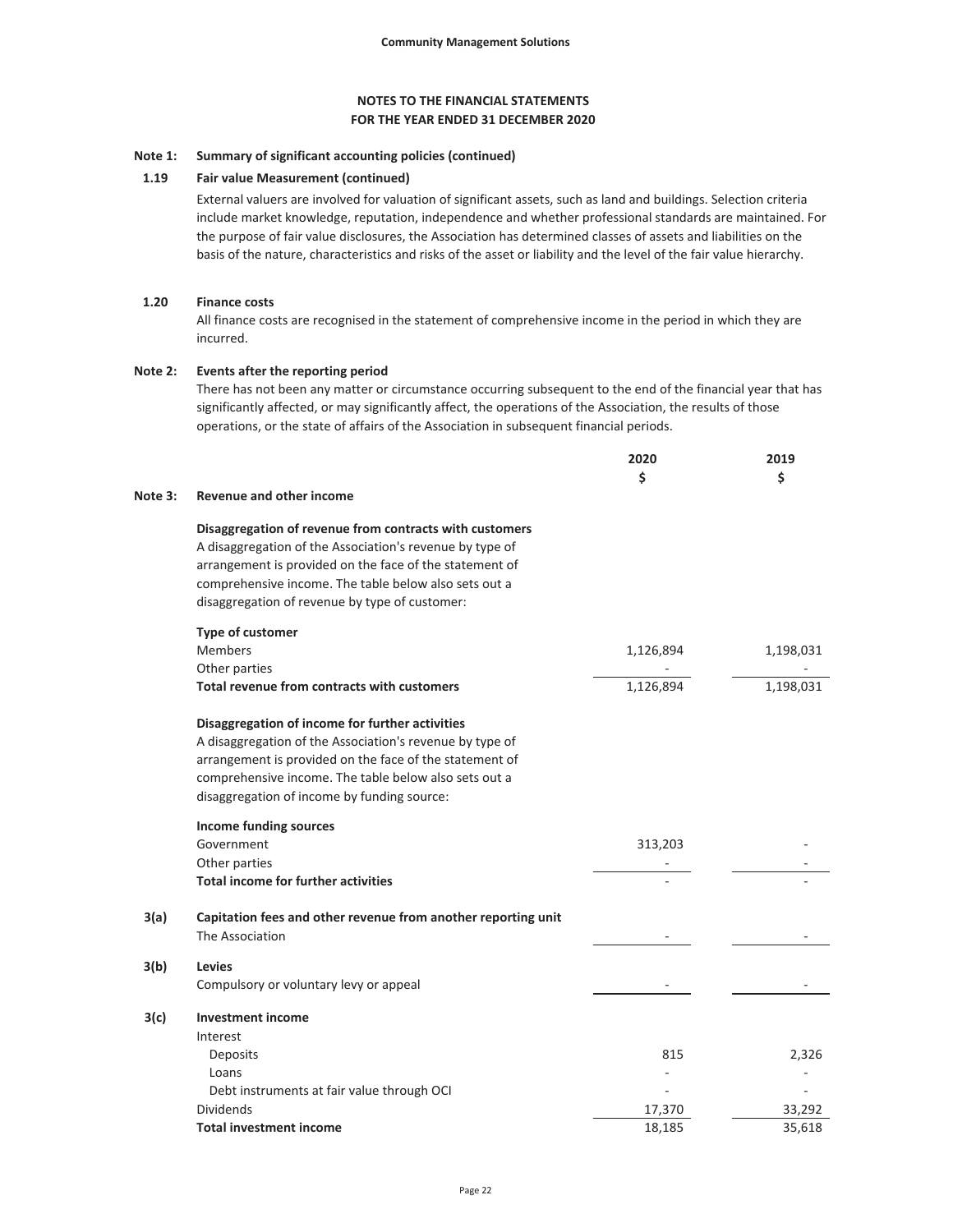|                                                              | 2020                                                                                                                                | 2019    |
|--------------------------------------------------------------|-------------------------------------------------------------------------------------------------------------------------------------|---------|
|                                                              | \$                                                                                                                                  | \$      |
| Revenue and other income (continued)                         |                                                                                                                                     |         |
| <b>Grants or donations</b>                                   |                                                                                                                                     |         |
| Grants                                                       |                                                                                                                                     |         |
| Government grants                                            | 313,203                                                                                                                             |         |
| Donations                                                    |                                                                                                                                     |         |
| <b>Total grants or donations</b>                             | 313,203                                                                                                                             |         |
| Net gains from sale of assets                                |                                                                                                                                     |         |
| Plant and equipment                                          |                                                                                                                                     |         |
|                                                              |                                                                                                                                     |         |
|                                                              |                                                                                                                                     |         |
| Interest received on recovered money                         |                                                                                                                                     |         |
|                                                              |                                                                                                                                     |         |
| <b>Rental income</b>                                         |                                                                                                                                     |         |
|                                                              |                                                                                                                                     |         |
| <b>Expenses</b>                                              |                                                                                                                                     |         |
| <b>Employee expenses</b>                                     |                                                                                                                                     |         |
| <b>Holders of office:</b>                                    |                                                                                                                                     |         |
| Wages and salaries                                           |                                                                                                                                     |         |
| Superannuation                                               |                                                                                                                                     |         |
| Leave and other entitlements                                 |                                                                                                                                     |         |
| Separation and redundancies                                  |                                                                                                                                     |         |
| Other employee expenses                                      |                                                                                                                                     |         |
| Subtotal employee expenses holders of office                 |                                                                                                                                     |         |
| <b>Employees other than office holders</b>                   |                                                                                                                                     |         |
| Wages and salaries                                           | 781,666                                                                                                                             | 767,752 |
| Superannuation                                               | 67,160                                                                                                                              | 76,351  |
| Leave and other entitlements                                 | (16, 630)                                                                                                                           | 22,561  |
| Separation and redundancies                                  |                                                                                                                                     |         |
| Other employee expenses                                      | 16,746                                                                                                                              | 28,763  |
| Subtotal employee expenses other than office holders         | 848,942                                                                                                                             | 895,427 |
| <b>Total employee expenses</b>                               | 848,942                                                                                                                             | 895,427 |
| Capitation fees and other expenses to another reporting unit |                                                                                                                                     |         |
|                                                              |                                                                                                                                     |         |
| <b>Affiliation fees</b>                                      |                                                                                                                                     |         |
| The Association                                              |                                                                                                                                     |         |
|                                                              | Revenue from recovery of wages activity<br>Amounts recovered from employees in respect of wages<br>Office rental<br>The Association | 9,000   |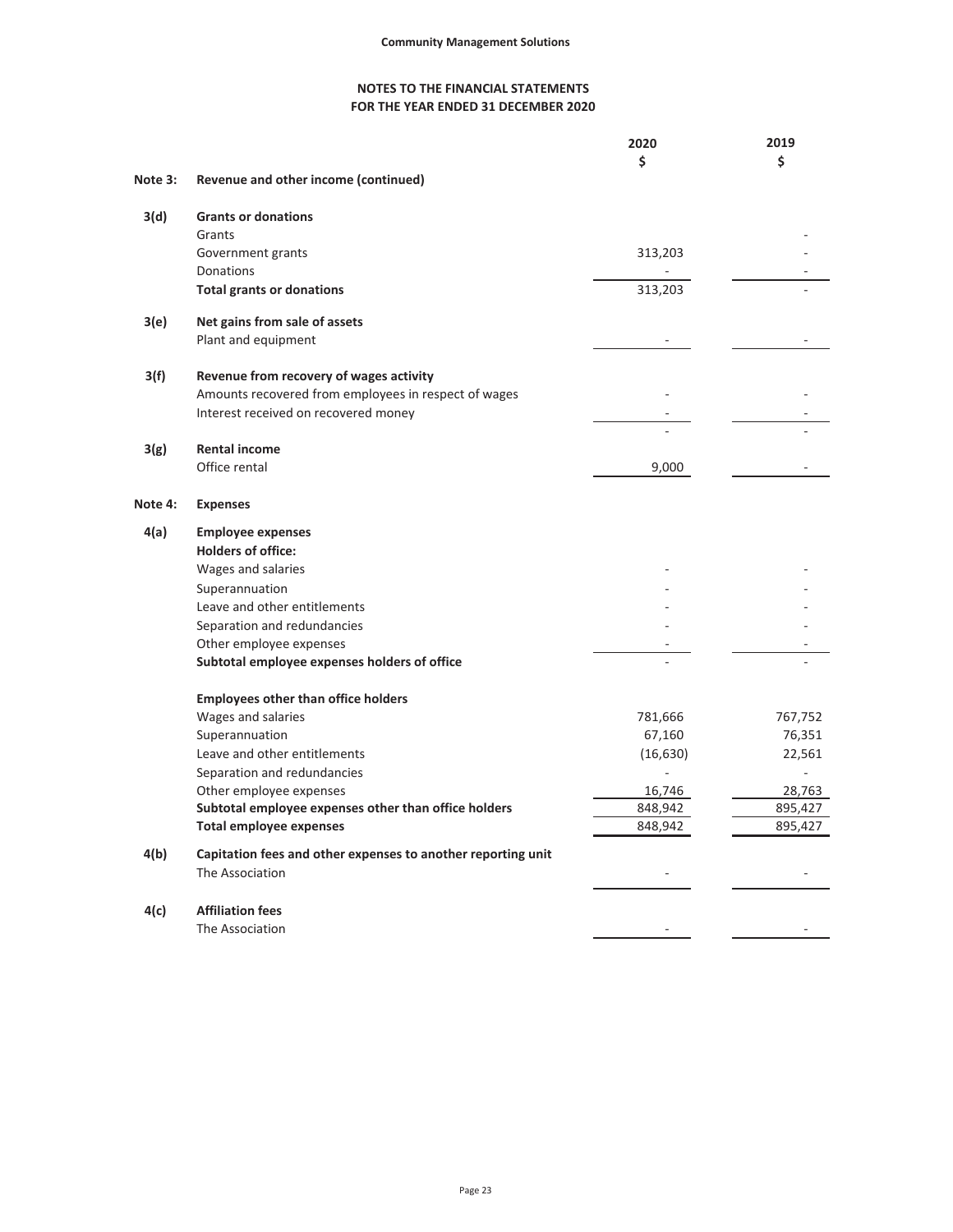|         |                                                              | 2020    | 2019    |
|---------|--------------------------------------------------------------|---------|---------|
|         |                                                              | \$      | \$      |
| Note 4: | <b>Expenses (continued)</b>                                  |         |         |
| 4(d)    | <b>Administration expenses</b>                               |         |         |
|         | Total paid to employers for payroll deductions of membership |         |         |
|         | subscriptions                                                |         |         |
|         | Compulsory levies                                            |         |         |
|         | Fees/allowances- meeting and conferences                     |         |         |
|         | Conference and meeting expenses                              | 2,720   | 3,907   |
|         | Contractors/consultants                                      | 170,549 | 102,187 |
|         | Property expenses                                            | 23,818  | 23,591  |
|         | Office expenses                                              | 44,466  | 64,532  |
|         | Information communications technology                        | 27,503  | 27,414  |
|         | Other                                                        | 6,183   | 4,909   |
|         | <b>Subtotal administration expense</b>                       | 275,239 | 226,540 |
|         | Operating lease rentals:                                     |         |         |
|         | Short term, low value lease payments                         | 5,238   | 13,207  |
|         |                                                              | 5,238   | 13,207  |
|         | <b>Total administration expenses</b>                         | 280,477 | 239,747 |
| 4(e)    | <b>Grants or donations</b>                                   |         |         |
|         | Grants:                                                      |         |         |
|         | Total expensed that were \$1,000 or less                     |         |         |
|         | Total expensed that exceeded \$1,000                         | 8,000   |         |
|         | Donations:                                                   |         |         |
|         | Total expensed that were \$1,000 or less                     |         |         |
|         | Total expensed that exceeded \$1,000                         |         |         |
|         | <b>Total grants or donations</b>                             | 8,000   |         |
|         |                                                              |         |         |
| 4(f)    | Depreciation                                                 |         |         |
|         | Strata title office                                          | 26,249  | 25,544  |
|         | Right of use asset                                           | 15,531  | 7,766   |
|         | Property, plant and equipment                                | 19,756  | 26,012  |
|         | <b>Total depreciation</b>                                    | 61,537  | 59,322  |
| 4(g)    | <b>Finance costs</b>                                         |         |         |
|         | Finance charges                                              | 7,549   | 11,273  |
|         | Lease interest                                               | 2,448   | 1,522   |
|         | <b>Total finance costs</b>                                   | 9,997   | 12,795  |
| 4(h)    | Legal costs                                                  |         |         |
|         | Litigation                                                   |         |         |
|         | Other legal costs                                            |         |         |
|         | <b>Total legal costs</b>                                     |         |         |
| 4(i)    | <b>Other expenses</b>                                        |         |         |
|         | Penalties - via RO Act or the Fair Work Act 2009             |         |         |
|         | <b>Total other expenses</b>                                  |         |         |
|         |                                                              |         |         |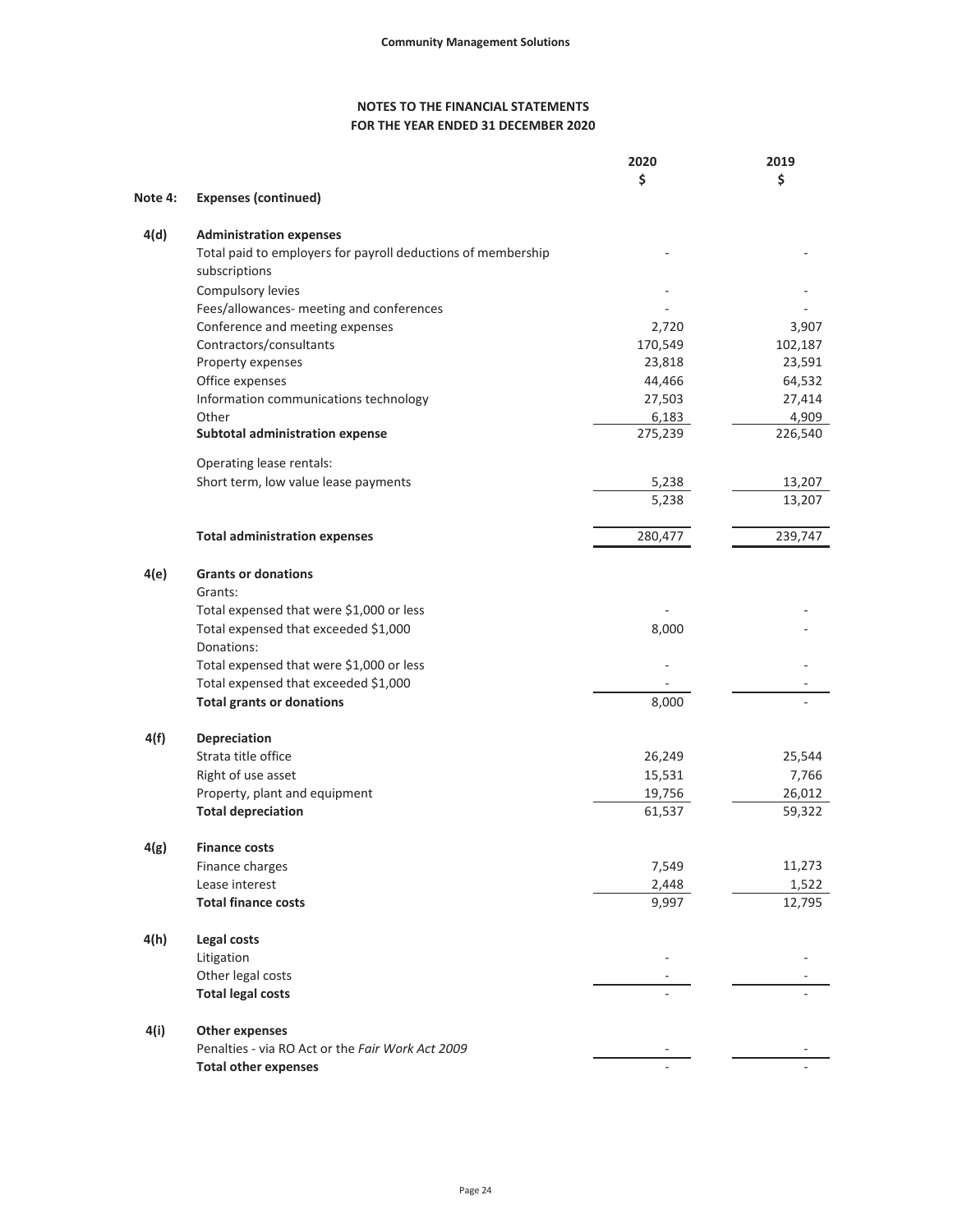|         |                                 | 2020<br>\$ | 2019<br>\$ |
|---------|---------------------------------|------------|------------|
| Note 5: | <b>Current assets</b>           |            |            |
| 5(a)    | Cash and cash equivalents       |            |            |
|         | Cash at bank                    | 455,109    | 287,102    |
|         | Cash at bank - held in trust    | 468,591    | 347,445    |
|         | Cash on hand                    | 500        | 500        |
|         | Total cash and cash equivalents | 924,200    | 635,047    |

**Other comments**: The "cash at bank - held in trust" relates to funds received from payroll and/or bookkeeping clients which is held and used on their behalf for their payroll and/or bookkeeping activities. Refer to Note 7b for the corresponding liability.

#### **5(b) Trade and other receivables**

| Receivables from other reporting unit(s)                           |        |         |
|--------------------------------------------------------------------|--------|---------|
| Total receivables from other reporting unit(s)                     |        |         |
|                                                                    |        |         |
| Less: allowance                                                    |        |         |
| <b>Total allowance</b>                                             |        |         |
| Receivable from other reporting unit(s)- net                       |        |         |
|                                                                    |        |         |
| <b>Other receivables</b>                                           |        |         |
| Trade receivables                                                  | 58,620 | 55,889  |
| Less: Allowance                                                    |        |         |
|                                                                    | 58,620 | 55,889  |
| Other debtors                                                      | 30,190 | 27,870  |
|                                                                    |        |         |
| Total trade and other receivables-net                              | 88,810 | 83,759  |
|                                                                    |        |         |
| The movement in the allowance of trade and other receivables is as |        |         |
| follows:                                                           |        |         |
| At 1 January                                                       |        | (2,818) |
| Provision for expected credit losses                               |        | 2,818   |
| Write-off                                                          |        |         |
| At 31 December                                                     |        |         |
|                                                                    |        |         |

*Credit risk*

Refer to Note 15(d) for assessment of credit risk.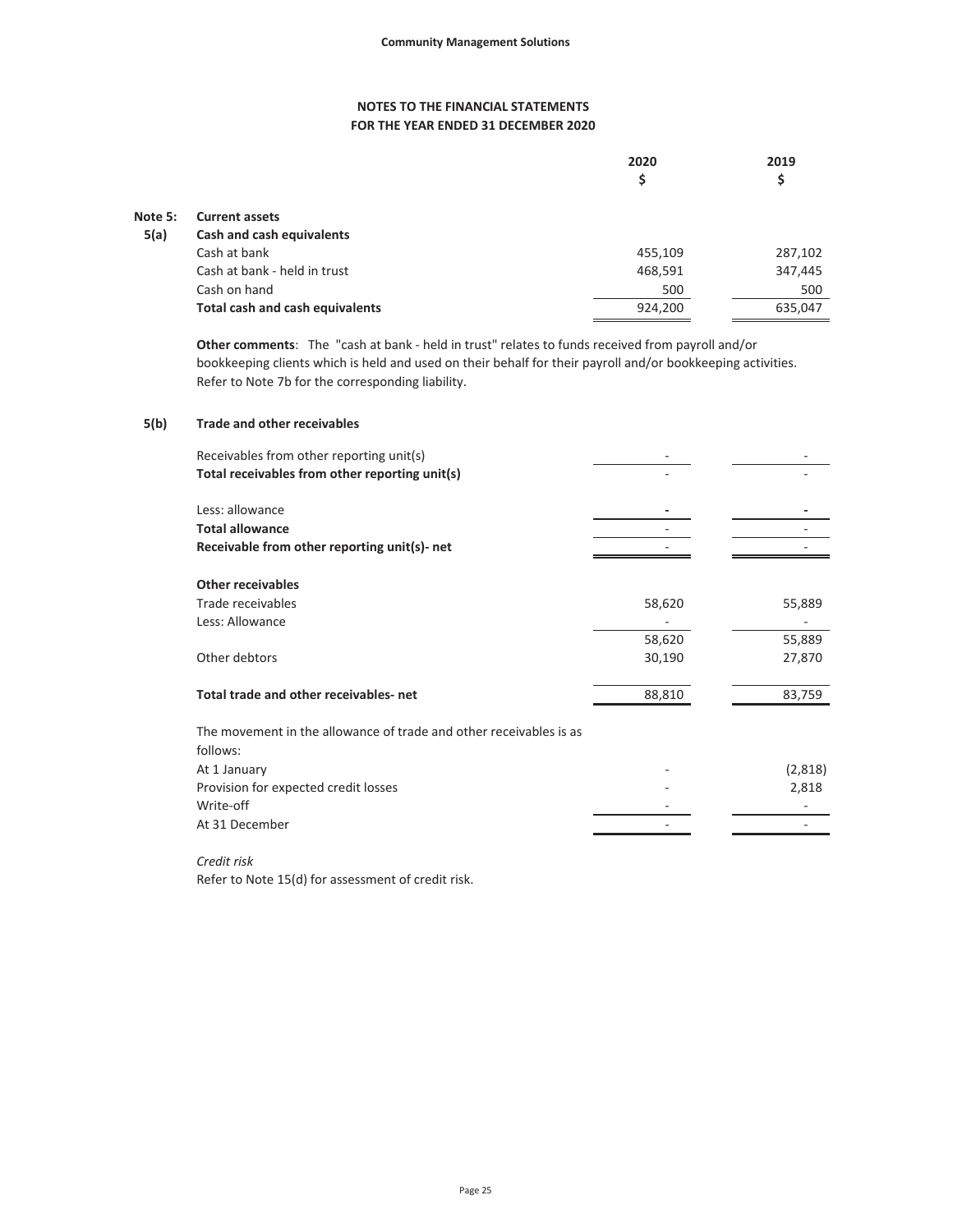|         |                                                                 | 2020      | 2019      |
|---------|-----------------------------------------------------------------|-----------|-----------|
| Note 5: | <b>Current assets (continued)</b>                               | \$        | \$        |
| 5(c)    | <b>Financial assets</b>                                         |           |           |
|         | Financial assets held for trading:                              |           |           |
|         | - shares in listed corporations at market value                 | 755,646   | 721,540   |
|         | <b>Total financial assets</b>                                   | 755,646   | 721,540   |
| 5(d)    | <b>Other current assets</b>                                     |           |           |
|         | Prepayments                                                     |           | 3,220     |
|         | <b>Total other current assets</b>                               |           | 3,220     |
| Note 6: | <b>Non-current assets</b>                                       |           |           |
| 6(a)    | <b>Furniture and equipment</b>                                  |           |           |
|         | At cost                                                         | 32,217    | 34,265    |
|         | Accumulated depreciation                                        | (26, 408) | (26, 170) |
|         | <b>Total furniture and equipment</b>                            | 5,809     | 8,095     |
|         | Reconciliation of opening and closing balances of furniture and |           |           |
|         | equipment<br>As at 1 January                                    |           |           |
|         | Gross book value                                                | 34,265    | 34,246    |
|         | Accumulated depreciation and impairment                         | (26, 170) | (21, 417) |
|         | Net book value 1 January                                        | 8,095     | 12,829    |
|         | Additions:                                                      |           |           |
|         | By purchase                                                     | 1,988     |           |
|         | Depreciation expense                                            | (4, 275)  | (4, 753)  |
|         | Disposals:                                                      |           |           |
|         | Other - Write offs and scrapping of assets                      |           | 19        |
|         | Net book value 31 December                                      | 5,809     | 8,095     |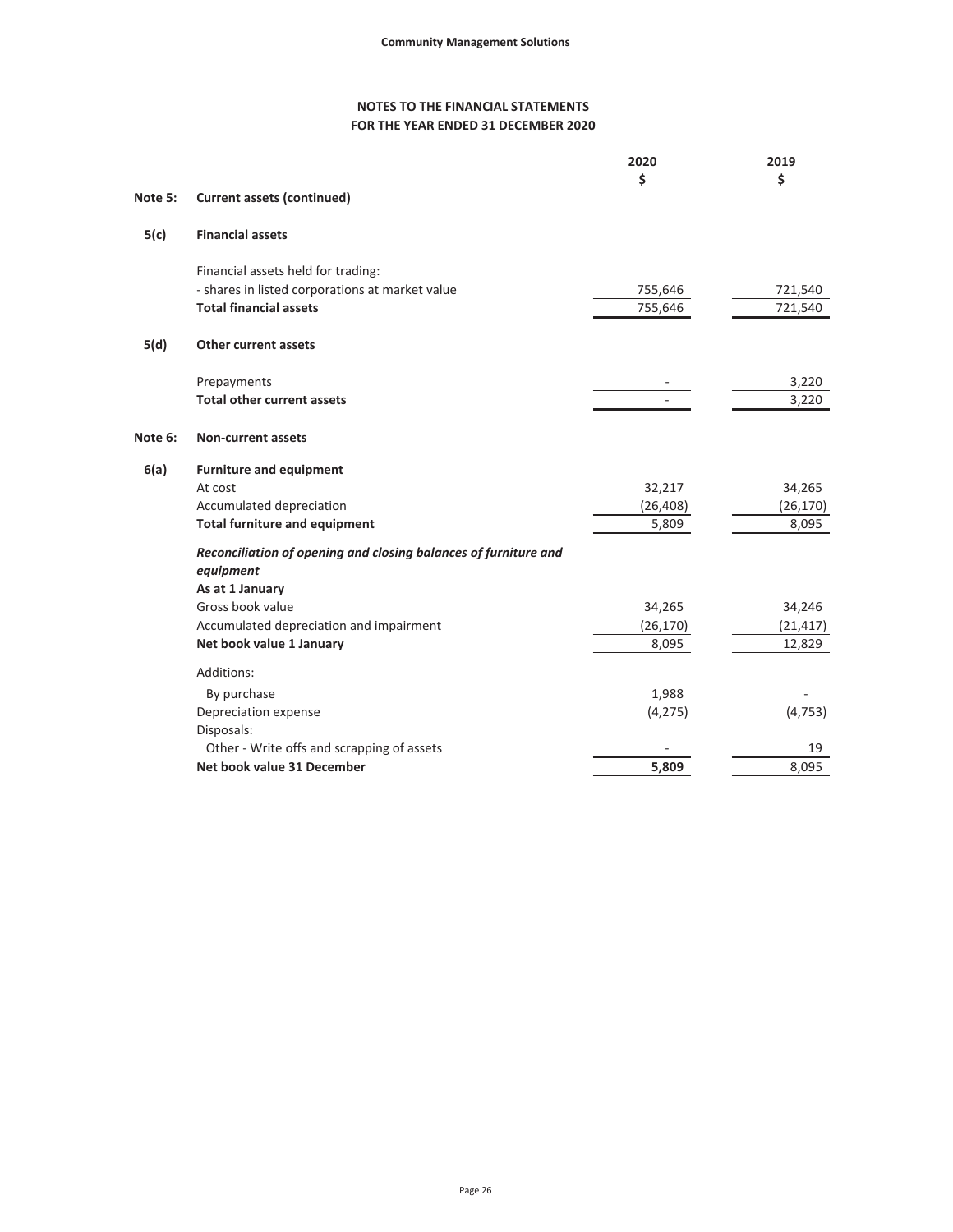|         |                                                                    | 2020<br>\$ | 2019<br>\$ |
|---------|--------------------------------------------------------------------|------------|------------|
|         |                                                                    |            |            |
| Note 6: | Non-current assets (continued)                                     |            |            |
| 6(a)    | <b>Furniture and equipment (continued)</b>                         |            |            |
|         | Net book value as at 31 December represented by:                   |            |            |
|         | Gross book value                                                   | 32,217     | 34,265     |
|         | Accumulated depreciation and impairment                            | (26, 408)  | (26, 170)  |
|         | Net book value 31 December                                         | 5,809      | 8,095      |
| 6(b)    | <b>Computer equipment</b>                                          |            |            |
|         | At cost                                                            | 43,310     | 38,146     |
|         | Accumulated depreciation                                           | (31, 140)  | (15, 925)  |
|         | <b>Total computer equipment</b>                                    | 12,170     | 22,221     |
|         | Reconciliation of opening and closing balances of computer         |            |            |
|         | equipment                                                          |            |            |
|         | As at 1 January                                                    |            |            |
|         | Gross book value                                                   | 38,146     | 47,059     |
|         | Accumulated depreciation and impairment                            | (15, 925)  | (35,690)   |
|         | Net book value 1 January                                           | 22,221     | 11,369     |
|         | Additions:                                                         |            |            |
|         | By purchase                                                        | 5,980      | 33,194     |
|         | Depreciation expense                                               | (15, 482)  | (21, 259)  |
|         | Disposals:                                                         |            |            |
|         | Other - Write offs and scrapping of assets                         | (550)      | (1,082)    |
|         | Net book value 31 December                                         | 12,170     | 22,221     |
|         | Net book value as at 31 December represented by:                   |            |            |
|         | Gross book value                                                   | 43,310     | 38,146     |
|         | Accumulated depreciation and impairment                            | (31, 140)  | (15, 925)  |
|         | Net book value 31 December                                         | 12,170     | 22,221     |
|         | <b>Strata Title Office</b>                                         |            |            |
| 6(c)    | At cost                                                            | 697,735    | 697,735    |
|         | Accumulated depreciation                                           | (122, 216) | (95, 967)  |
|         | <b>Total strata title office</b>                                   | 575,519    | 601,768    |
|         |                                                                    |            |            |
|         | Reconciliation of the Opening and Closing balances of Strata Title |            |            |
|         | <b>Office</b>                                                      |            |            |
|         | As at 1 January                                                    |            |            |
|         | Gross book value                                                   | 697,735    | 691,380    |
|         | Accumulated depreciation and impairment                            | (95, 967)  | (70, 423)  |
|         | Net book value 1 January                                           | 601,768    | 620,957    |
|         | Additions:                                                         |            |            |
|         | By purchase                                                        |            | 6,355      |
|         | Depreciation expense                                               | (26, 249)  | (25, 544)  |
|         | Net book value 31 December                                         | 575,519    | 601,768    |
|         | Net book value as at 31 December represented by:                   |            |            |
|         | Gross book value                                                   | 697,735    | 697,735    |
|         | Accumulated depreciation and impairment                            | (122, 216) | (95, 967)  |
|         | Net book value 31 December                                         | 575,519    | 601,768    |
|         |                                                                    |            |            |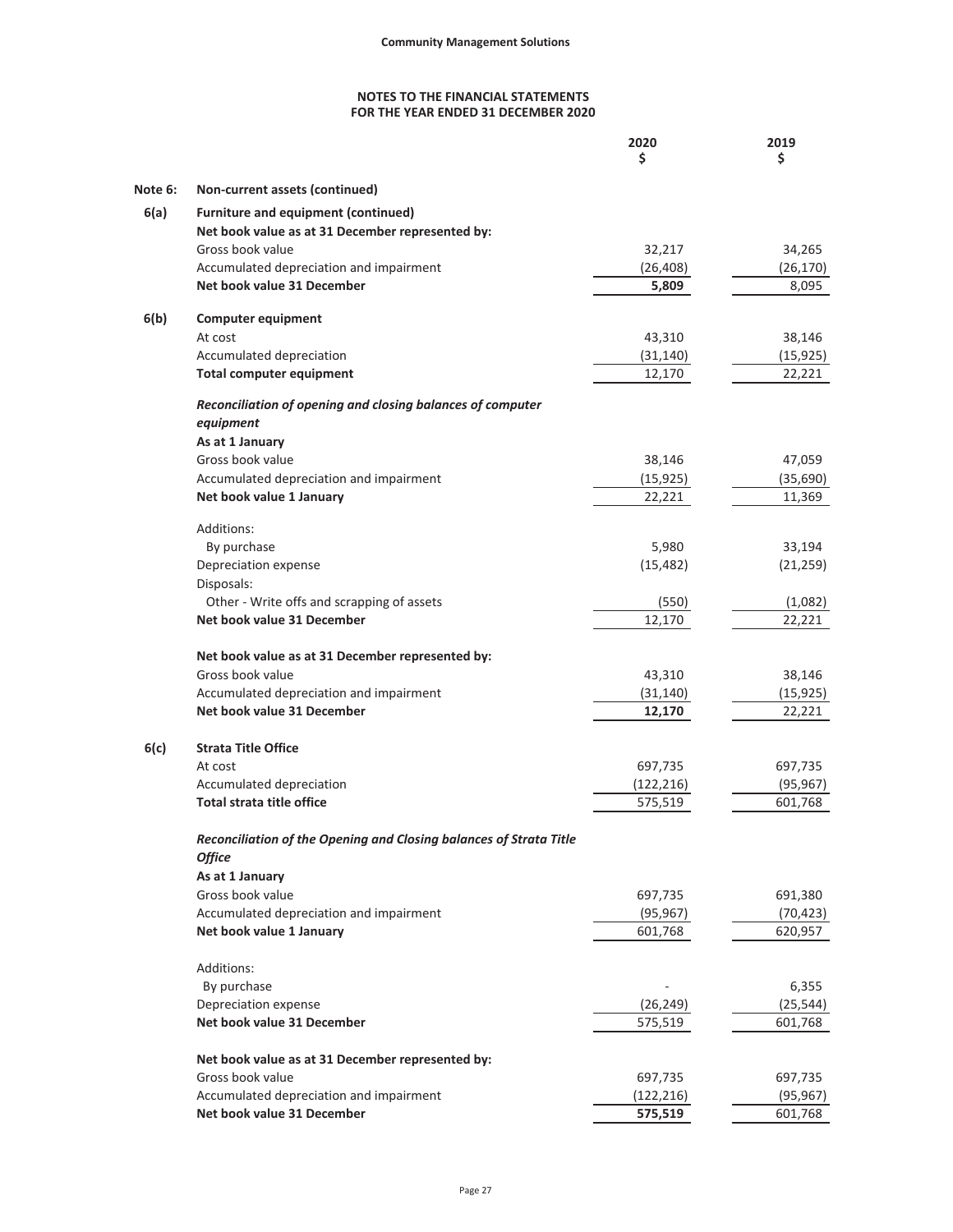|         |                                                                        | 2020      | 2019     |
|---------|------------------------------------------------------------------------|-----------|----------|
|         |                                                                        | \$        | \$       |
| Note 6: | Non-current assets (continued)                                         |           |          |
| 6(d)    | <b>Right of use asset</b>                                              |           |          |
|         | Cost                                                                   | 77,487    | 77,487   |
|         | Accumulated depreciation                                               | (23, 297) | (7, 766) |
|         | Total right of use asset                                               | 54,190    | 69,721   |
|         | Reconciliation of the Opening and Closing balances of right of use     |           |          |
|         | asset                                                                  |           |          |
|         | As at 1 January                                                        |           |          |
|         | Gross book value                                                       | 77,487    |          |
|         | Accumulated depreciation and impairment                                | (7, 766)  |          |
|         | Net book value 1 January                                               | 69,721    |          |
|         | Additions:                                                             |           |          |
|         | By lease addition                                                      |           | 77,487   |
|         | Depreciation expense                                                   | (15, 531) | (7, 766) |
|         | Net book value 31 December                                             | 54,190    | 69,721   |
|         | Net book value as at 31 December represented by:                       |           |          |
|         | Gross book value                                                       | 77,487    | 77,487   |
|         | Accumulated depreciation and impairment                                | (23, 297) | (7, 766) |
|         | Net book value 31 December                                             | 54,190    | 69,721   |
|         | Set out below are the carrying amounts of lease liabilities (included  |           |          |
|         | under interest-bearing loans and borrowings) and the movements         |           |          |
|         | during the period:                                                     |           |          |
|         | As at 1 January                                                        | 70,429    |          |
|         | Additions                                                              |           | 77,487   |
|         | Accretion of interest                                                  | 2,448     | 1,522    |
|         | Payments                                                               | (17, 156) | (8,580)  |
|         | As at 31 December                                                      | 55,721    | 70,429   |
|         | Current                                                                | 15,286    | 14,554   |
|         | Non current                                                            | 40,435    | 55,875   |
|         | The maturity analysis of lease liabilities is disclosed in note 15(e). |           |          |
|         | The following are the amounts recognised in profit or loss:            |           |          |
|         | Depreciation expense of right-of-use asset                             | 15,531    | 7,766    |
|         | Interest expense on lease liabilities                                  | 2,448     | 1,522    |
|         | Expense relating to leases of low-value assets (included in            | 5,238     | 13,207   |
|         | administrative expenses)                                               |           |          |
|         | Total amount recognised in profit or loss                              | 23,217    | 22,495   |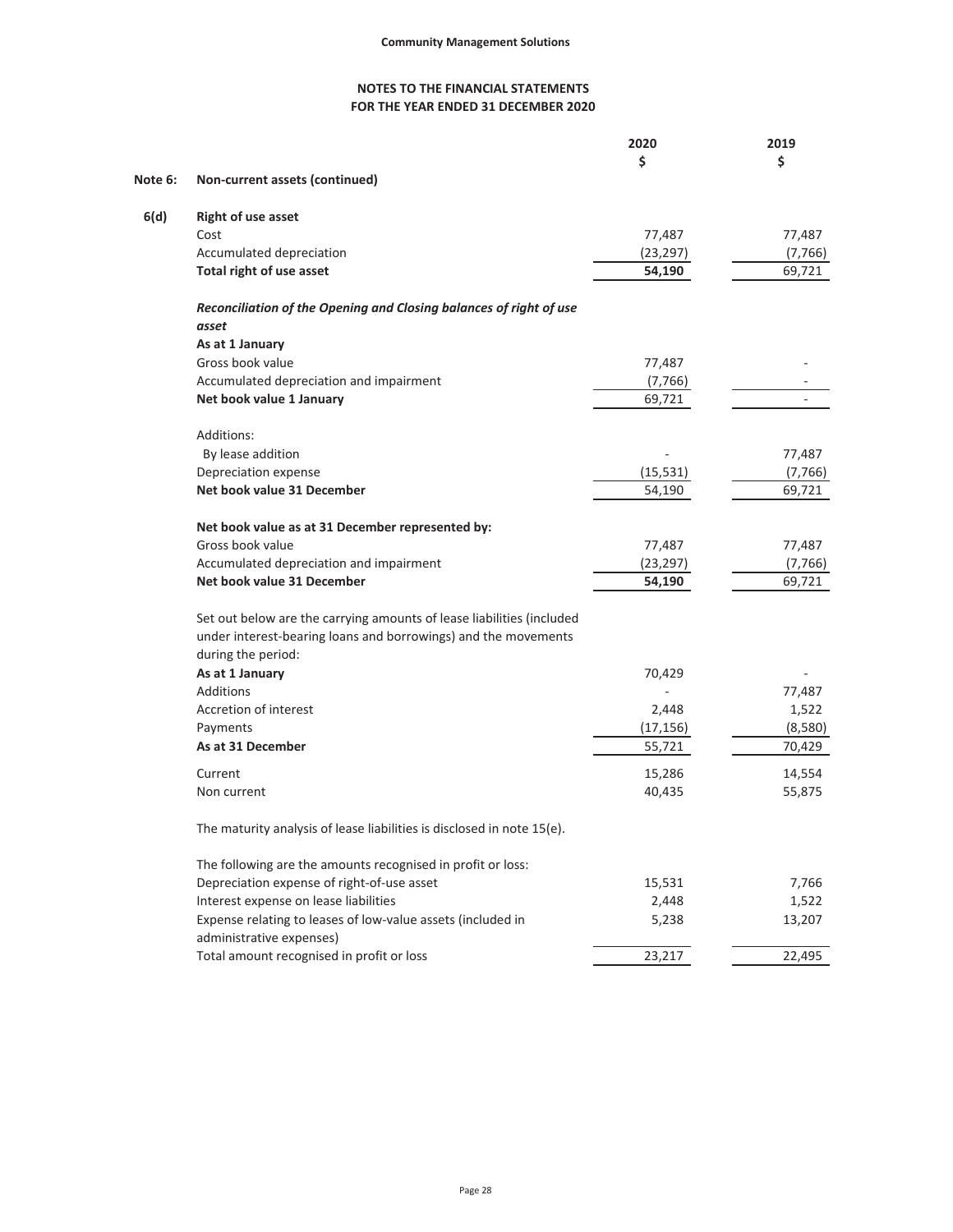|         |                                                                   | 2020    | 2019    |
|---------|-------------------------------------------------------------------|---------|---------|
|         |                                                                   | \$      | \$      |
| Note 7: | <b>Current liabilities</b>                                        |         |         |
| 7(a)    | <b>Trade payables</b>                                             |         |         |
|         | <b>Unsecured liabilities:</b>                                     |         |         |
|         | Trade creditors                                                   | 20,196  | 17,828  |
|         | <b>Subtotal trade creditors</b>                                   | 20,196  | 17,828  |
|         |                                                                   |         |         |
|         | Payables to other reporting unit(s)                               |         |         |
|         | <b>Total trade payables</b>                                       | 20,196  | 17,828  |
|         |                                                                   |         |         |
|         | Settlement is usually made within 30 days.                        |         |         |
| 7(b)    | <b>Other payables</b>                                             |         |         |
|         |                                                                   |         |         |
|         | Liability - Funds held in trust                                   | 468,089 | 346,971 |
|         | Other payables                                                    | 119,527 | 98,449  |
|         | Payable to employers for making payroll deductions of membership  |         |         |
|         | subscriptions                                                     |         |         |
|         | Legal costs                                                       |         |         |
|         | Litigation                                                        |         |         |
|         | Other legal costs                                                 |         |         |
|         | <b>Total other payables</b>                                       | 587,616 | 445,420 |
|         | Total other payables are expected to be settled in:               |         |         |
|         | No more than 12 months                                            | 587,616 | 445,420 |
|         | More than 12 months                                               |         |         |
|         | <b>Total other payables</b>                                       | 587,616 | 445,420 |
| Note 8: | <b>Provisions</b>                                                 |         |         |
| 8(a)    | <b>Employee Provisions</b>                                        |         |         |
|         |                                                                   |         |         |
|         | <b>Office holders:</b>                                            |         |         |
|         | Annual leave                                                      |         |         |
|         | Long service leave                                                |         |         |
|         | Separations and redundancies                                      |         |         |
|         | Other                                                             |         |         |
|         | Subtotal employee provisions-office holders                       |         |         |
|         |                                                                   |         |         |
|         | <b>Employees other than office holders:</b>                       |         |         |
|         | Annual leave                                                      | 54,423  | 72,102  |
|         | Long service leave                                                | 48,117  | 47,069  |
|         | Separations and redundancies                                      |         |         |
|         | Other                                                             |         |         |
|         | Subtotal employee provisions- employees other than office holders |         |         |
|         |                                                                   | 102,540 | 119,171 |
|         | <b>Total employee provisions</b>                                  | 102,540 | 119,171 |
|         | Current                                                           | 79,658  | 79,904  |
|         | Non current                                                       | 22,882  | 39,267  |
|         | <b>Total employee provisions</b>                                  | 102,540 | 119,171 |
|         |                                                                   |         |         |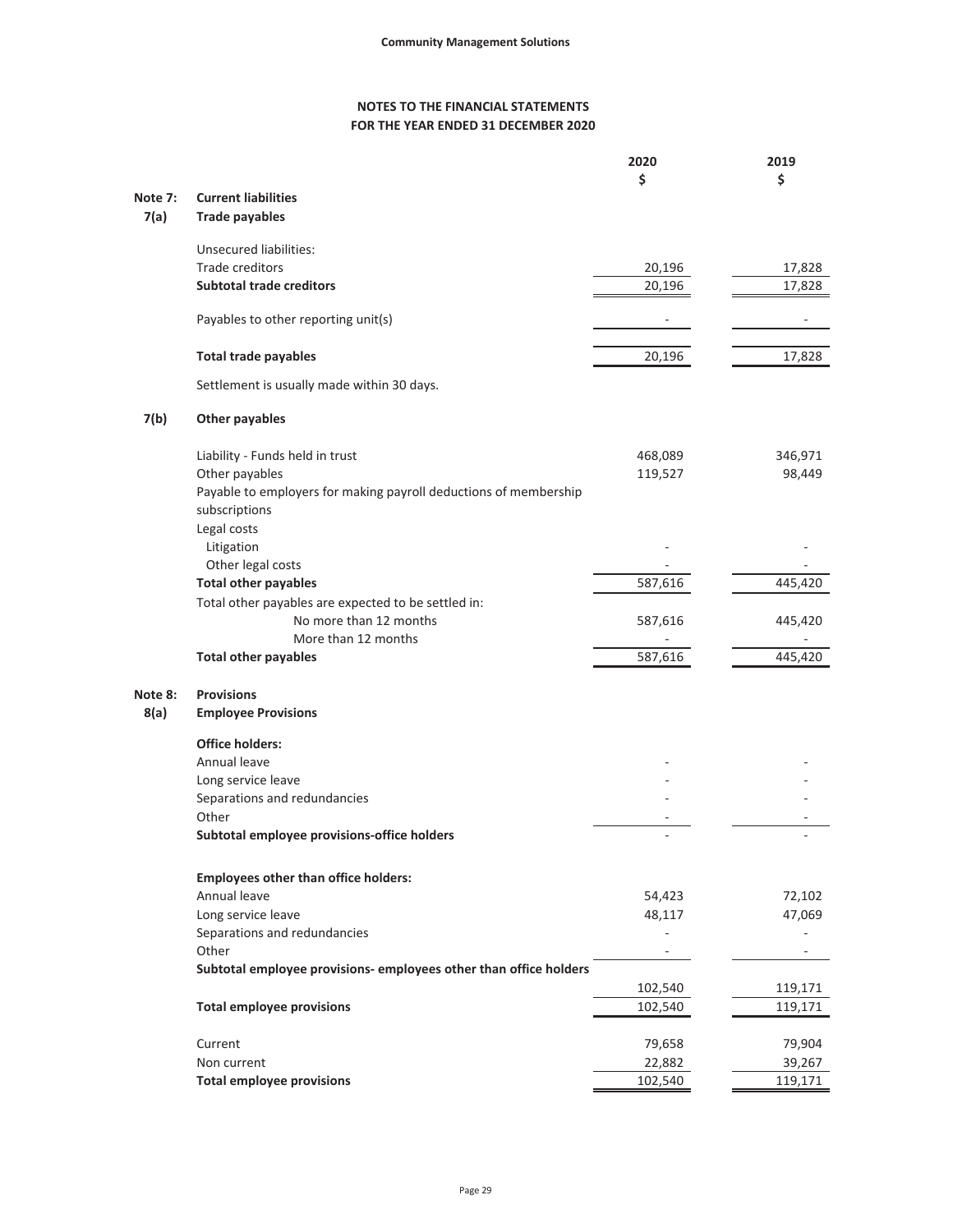| 2020   | 2019 |
|--------|------|
| -<br>پ | . .  |

# **Note 9: Other current and non-current liabilities**

| Current                             |         |         |
|-------------------------------------|---------|---------|
| Membership fees received in advance | 320,037 | 257,704 |
| Deferred revenue                    | 1,098   | 772     |
| Loan                                | 18,792  | 18,792  |
|                                     | 339,927 | 277,268 |
| Non current                         |         |         |
| Deferred revenue                    | 2,926   | 4,455   |
| Loan                                | 137,655 | 174,905 |
|                                     | 140,581 | 179,360 |

The loan is secured by mortgage on the office premises at 5/321 Kelvin Grove Rd, Kelvin Grove . The loan term expires in January 2024 with a repayment term of principal and interest on a monthly basis.

# **Note 10: Equity**

| 10(a) | <b>Accumulated funds</b>                                           |           |           |
|-------|--------------------------------------------------------------------|-----------|-----------|
|       | Balance as at start of year                                        | 1,035,895 | 949,995   |
|       | Surplus attributable to members                                    | 133,868   | 85,900    |
|       | Balance as at end of year                                          | 1,169,763 | 1,035,895 |
| 10(b) | <b>Other specific disclosures-funds</b>                            |           |           |
|       | Compulsory levy/voluntary contribution fund- if invested in assets |           |           |
|       | Other fund(s) required by rules                                    |           |           |
|       | Balance as at start of year                                        |           |           |
|       | Transferred to reserve                                             |           |           |
|       | Transferred out of reserve                                         |           |           |
|       | Balance as at end of year                                          |           |           |
|       |                                                                    |           |           |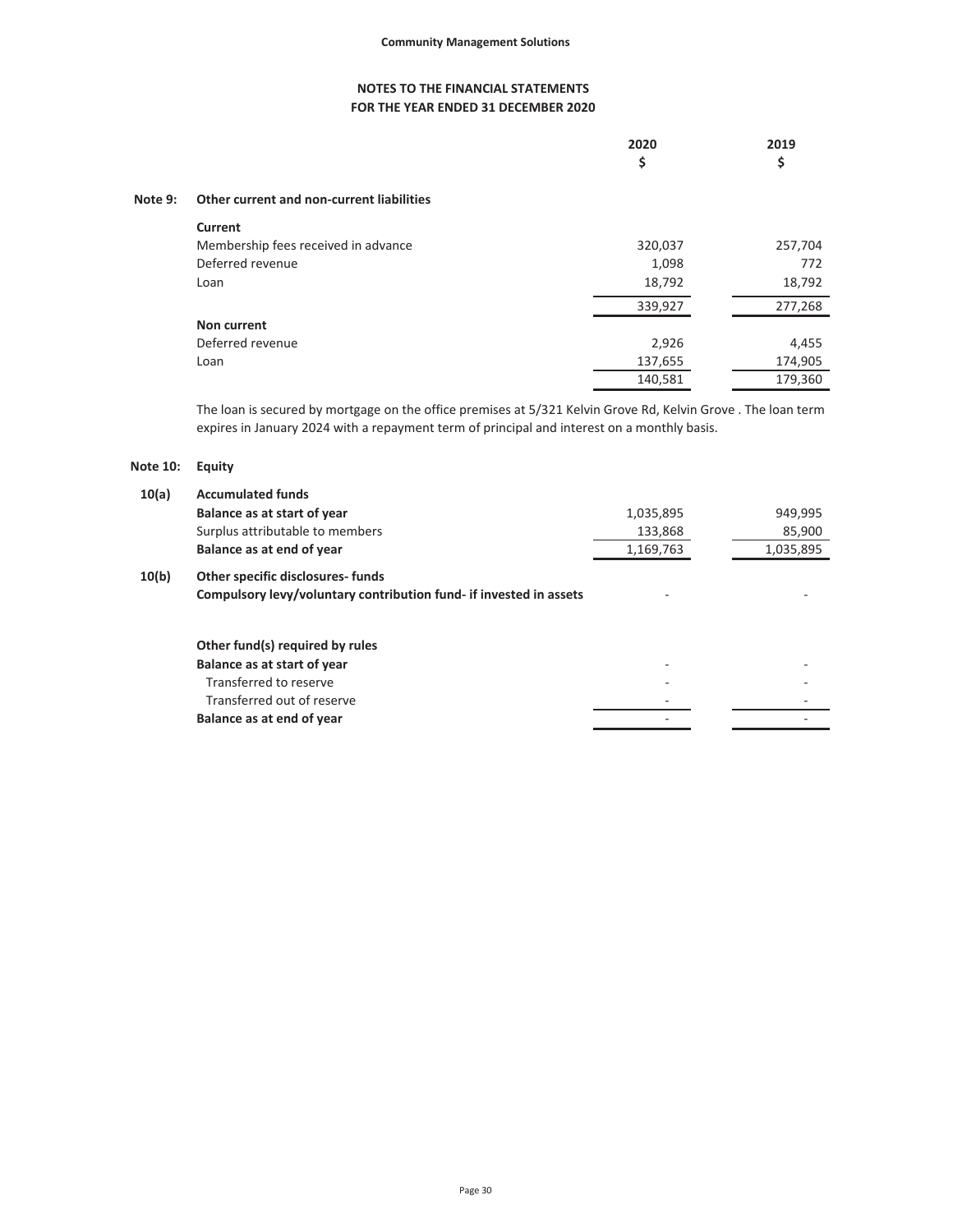|                 |                                                                     | 2020<br>Ś | 2019<br>\$ |
|-----------------|---------------------------------------------------------------------|-----------|------------|
| <b>Note 11:</b> | Cash flow                                                           |           |            |
| 11(a)           | <b>Cash flow reconciliation</b>                                     |           |            |
|                 | Reconciliation of cash and cash equivalents as per Balance Sheet to |           |            |
|                 | <b>Cash Flow Statement:</b>                                         |           |            |
|                 | Cash and cash equivalents as per:                                   |           |            |
|                 | Cash flow statement                                                 | 924,200   | 635,047    |
|                 | Balance sheet                                                       | 924,200   | 635,047    |
|                 | <b>Difference</b>                                                   |           |            |
|                 | Reconciliation of surplus to net cash from operating activities:    |           |            |
|                 | Surplus for the year                                                | 133,868   | 85,900     |
|                 | Adjustments for non-cash items                                      |           |            |
|                 | Depreciation & amortisation                                         | 61,537    | 59,322     |
|                 | Loss/(gain) on sale of investments                                  | 37,697    | (41, 026)  |
|                 | Loss/(gain) on scrapping of asset                                   | (40)      | 1,096      |
|                 | Gain on sale of PPE                                                 |           |            |
|                 | Unrealised (profit)/loss on financial assets held for trading       | (5, 373)  | (102, 076) |
|                 | Changes in assets and liabilities                                   |           |            |
|                 | (Increase)/decrease in trade and other receivables                  | (2,731)   | (24, 993)  |
|                 | (Increase)/decrease in other current assets                         | 900       | 46,149     |
|                 | Increase/(decrease) in trade and other payables                     | 206,283   | (87, 686)  |
|                 | <b>GST</b> clearing                                                 |           | (4,788)    |
|                 | Increase/(decrease) in provisions                                   | (16, 631) | 22,305     |
|                 | Net cash (used by) /from operating activities                       | 415,510   | (45, 797)  |
| 11(b)           | <b>Cash flow information</b>                                        |           |            |
|                 | Cash inflows                                                        |           |            |
|                 | The Association                                                     | 1,595,318 | 1,996,331  |
|                 | <b>Total cash inflows</b>                                           | 1,595,318 | 1,996,331  |
|                 | Cash outflows                                                       |           |            |
|                 | The Association                                                     | 1,618,165 | 1,859,883  |
|                 | <b>Total cash outflows</b>                                          | 1,618,165 | 1,859,883  |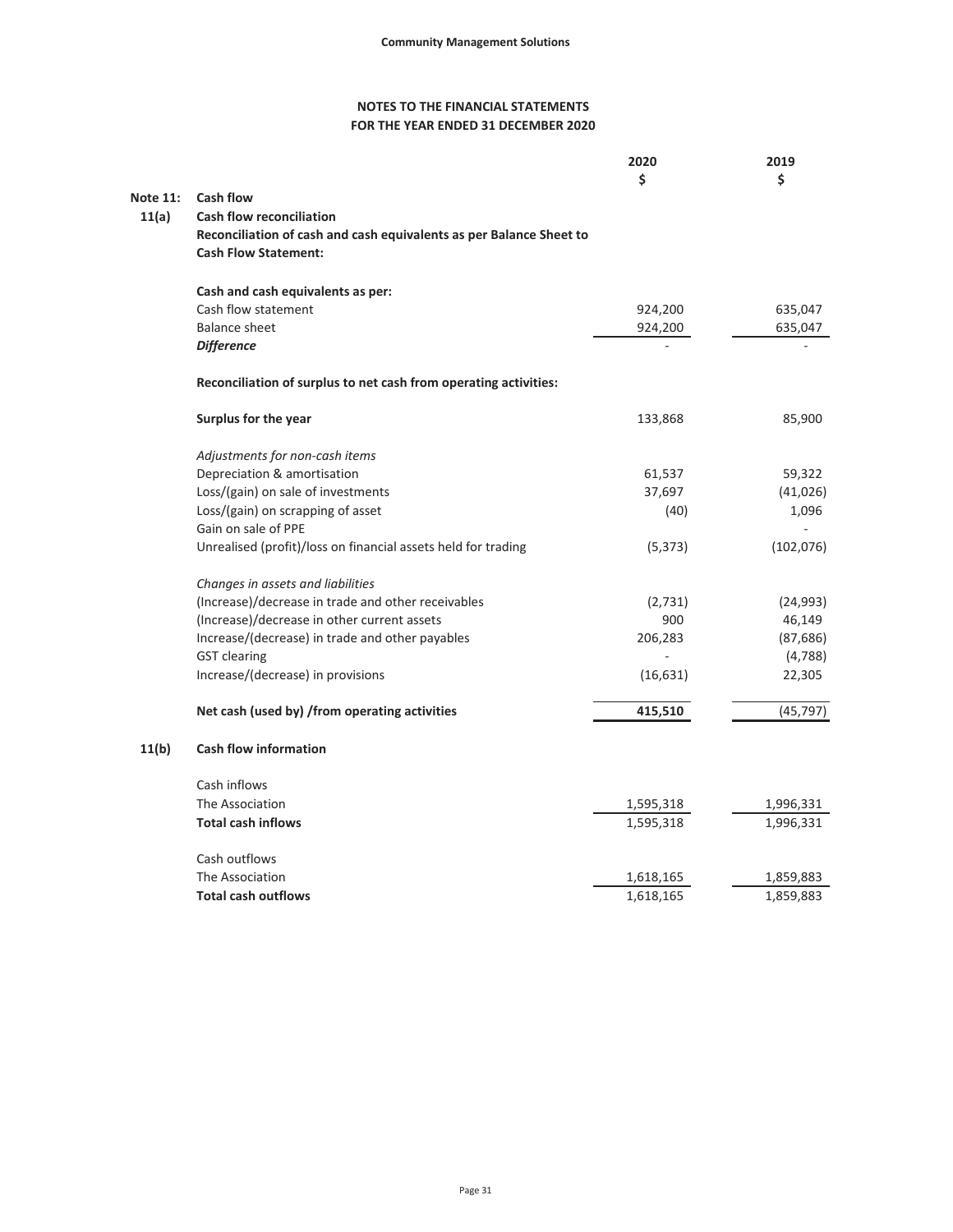### **FOR THE YEAR ENDED 31 DECEMBER 2020 NOTES TO THE FINANCIAL STATEMENTS**

| 2020 | 2019 |
|------|------|
| Ś    | Ś    |

#### **Note 12: Contingent liabilities, assets and commitments**

#### **12(a) Commitments and contingencies**

#### **Operating lease commitments- as lessee**

The operating leases are for office related equipment including a photocopier, printers, phone messages service and postal franking machine with lease terms ranging from 2 to 5 years.

Future minimum rentals payable under non-cancellable operating leases as at 31 December are:

| - within one year                             | 26.789 | 24,866 |
|-----------------------------------------------|--------|--------|
| - After one year but not more than five years | 54.574 | 72.591 |
|                                               | 81.363 | 97.457 |

#### **Other contingent assets or liabilities**

There are no contingent assets or contingent liabilities at the date of this report.

#### **Note 13: Related party disclosures**

#### **13(a) Key Management Personnel Remuneration for the reporting period**

| Short-term employee benefits          |         |         |
|---------------------------------------|---------|---------|
| Salary (including annual leave taken) | 230,944 | 215,596 |
| Annual leave accrued                  | 27,164  | 30,877  |
| Performance bonus                     |         |         |
| Total short-term employee benefits    | 258,108 | 246,473 |
| <b>Post-employment benefits:</b>      |         |         |
| Superannuation                        | 21,585  | 21,863  |
| <b>Total post-employment benefits</b> | 21,585  | 21,863  |
| Other long-term benefits:             |         |         |
| Long service leave                    | 28,171  | 23,827  |
| <b>Total other long-term benefits</b> | 28.171  | 23,827  |
| <b>Termination benefits</b>           |         |         |
| Total                                 | 307.864 | 292,163 |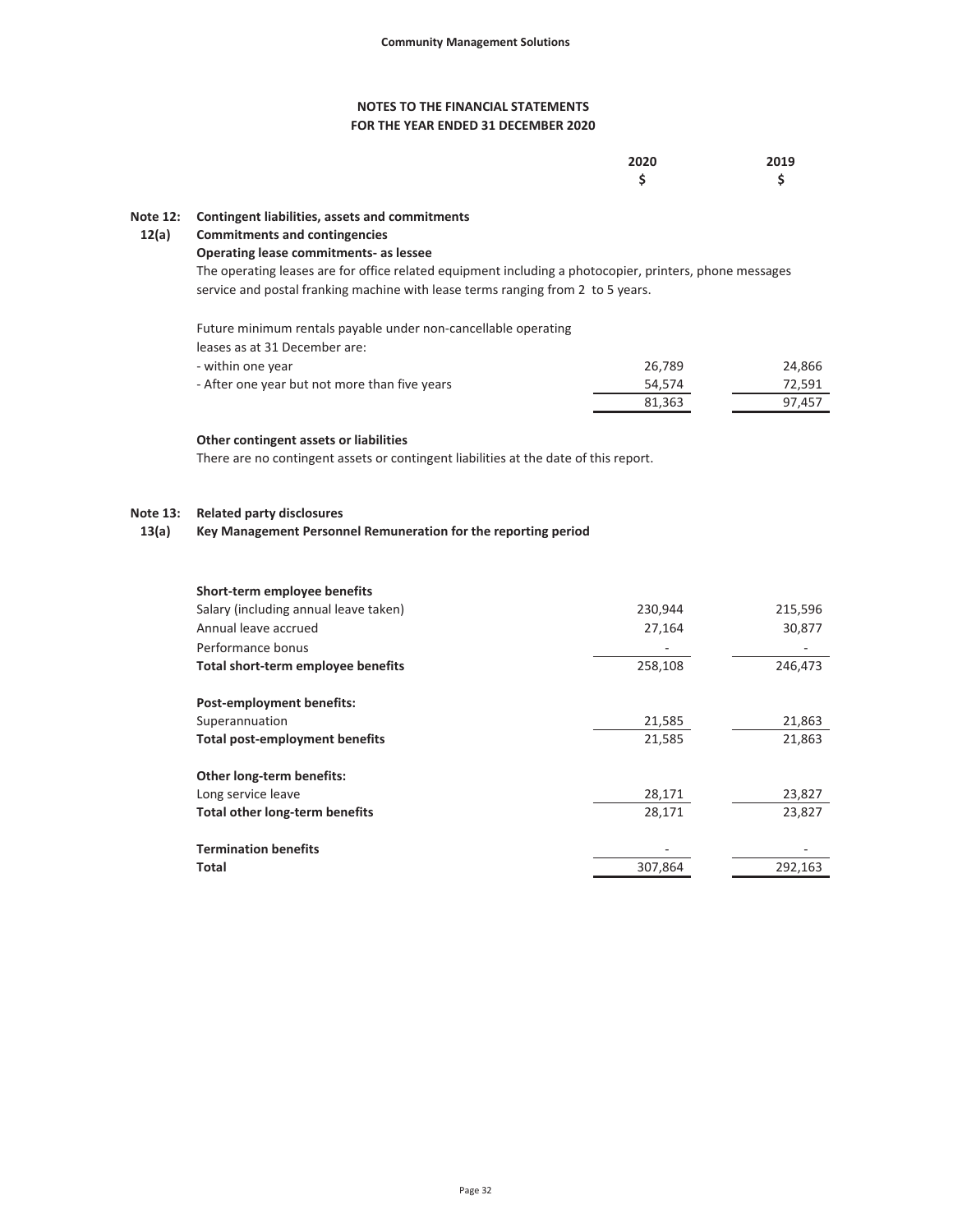| Note 14: Remuneration of Auditors     | 2020   | 2019   |
|---------------------------------------|--------|--------|
| Value of the services provided        |        |        |
| Financial statement audit services    | 13,005 | 12,750 |
| Other services                        | 900    | 900    |
| <b>Total remuneration of auditors</b> | 13.905 | 13,650 |

Other services performed by the auditors is the preparation and lodgement of the Annual Fringe Benefits Tax return.

#### **Note 15: Financial instruments**

#### **Financial risk management**

The Association's financial instruments consist of deposits with banks, accounts receivables and payable, external borrowings and investments in shares in companies listed on the Australian Stock Exchange.

The Association does not have any derivative instruments at 31 December 2020.

#### **Significant accounting policies**

Details of significant accounting policies and methods adopted, including the criteria for recognition, the basis for measurement and the basis on which income and expenses are recognised, in respect of each class of financial asset, financial liability and equity instrument are disclosed in Note 1 to the financial statements.

#### **Financial risk exposures and management**

The main risks the Association is exposed to through its financial assets and liabilities are interest rate risk, liquidity risk and credit risk. The Association's risk management program focuses on the unpredictability of the financial markets and seeks to minimise the potential adverse effects of the financial performance of the Association, by way of various measures detailed below. There have been no changes in the Financial Risk Management Strategies from 2019.

The Board of the Association analyses interest rate exposure and evaluates treasury management strategies in the context of the most recent economic conditions and forecasts.

Risk management is carried out by the board and key management personnel.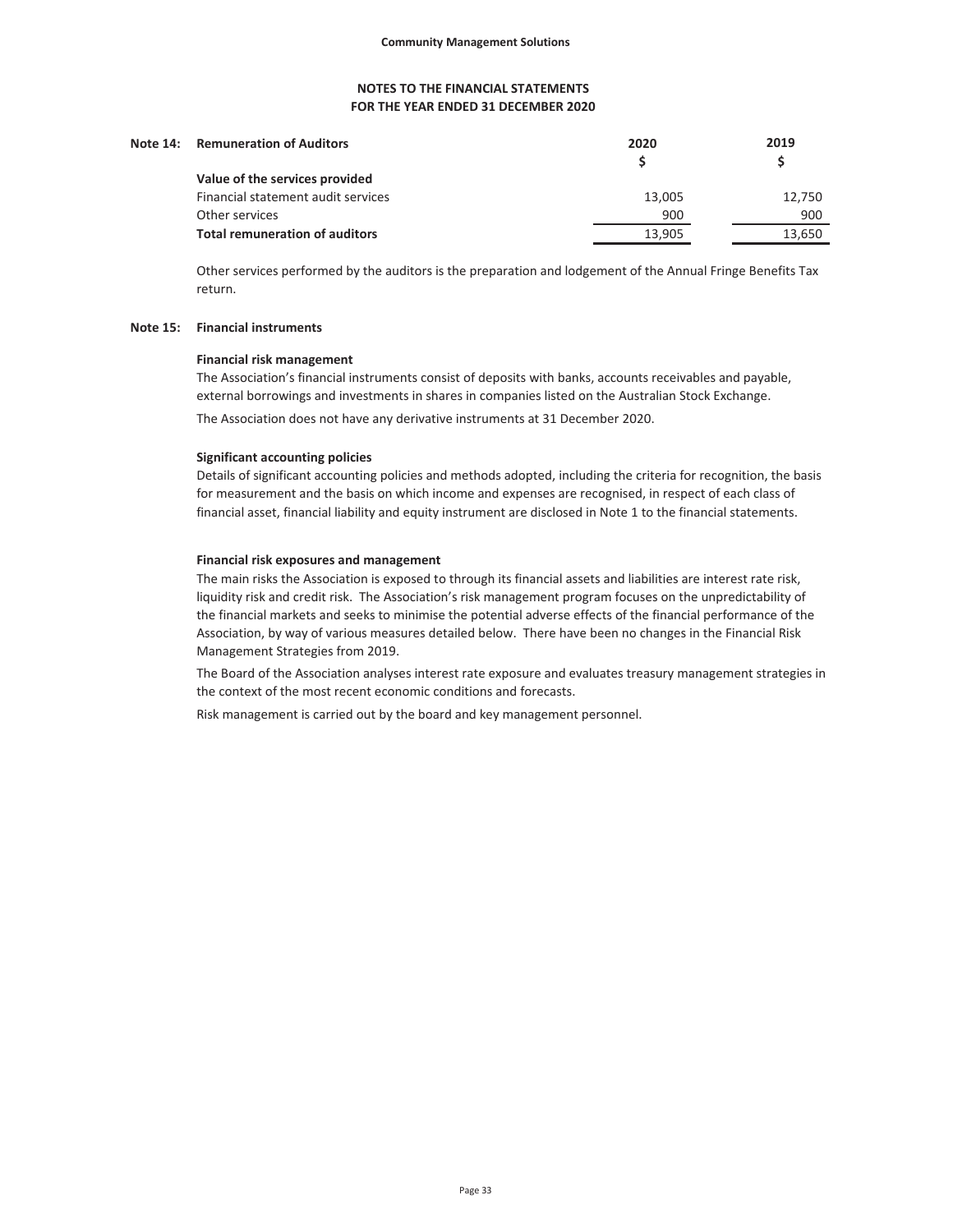# **FOR THE YEAR ENDED 31 DECEMBER 2020 NOTES TO THE FINANCIAL STATEMENTS**

|                 |                                                        | 2020      | 2019      |
|-----------------|--------------------------------------------------------|-----------|-----------|
|                 |                                                        | \$        | \$        |
| <b>Note 15:</b> | <b>Financial instruments (Continued)</b>               |           |           |
| 15(a)           | <b>Categories of Financial Instruments</b>             |           |           |
|                 | <b>Financial assets</b>                                |           |           |
|                 | Fair value through profit or loss:                     |           |           |
|                 | - Shares in listed corporations                        | 755,646   | 721,540   |
|                 |                                                        |           |           |
|                 | Loans and receivables:                                 |           |           |
|                 | - Trade and other receivables                          | 88,810    | 83,759    |
|                 | - Cash and cash equivalents                            | 924,200   | 635,047   |
|                 | Total                                                  | 1,013,010 | 718,806   |
|                 | <b>Carrying amount of financial assets</b>             | 1,768,656 | 1,440,346 |
|                 | <b>Financial liabilities</b>                           |           |           |
|                 | <b>Other Financial liabilities:</b>                    |           |           |
|                 | - Trade and other payables                             | 607,812   | 463,248   |
|                 |                                                        | 55,721    | 70,429    |
|                 | - Lease liability<br>- Loan                            |           |           |
|                 |                                                        | 156,447   | 193,697   |
|                 | <b>Carrying amount of financial liabilities</b>        | 819,980   | 727,374   |
| 15(b)           | Net income and expense from financial assets           |           |           |
|                 | Financial assets at fair value through profit and loss |           |           |
|                 | Held for trading:                                      |           |           |
|                 | Change in fair value                                   | 5,373     | 102,076   |
|                 | Dividend revenue                                       | 17,370    | 33,292    |
|                 | Net gain/(loss) at fair value through profit and loss  | 22,743    | 135,368   |
|                 |                                                        |           |           |
|                 | <b>Loans and receivables</b>                           |           |           |
|                 | Interest revenue                                       | 815       | 2,326     |
|                 | Net gain from loans and receivable                     | 815       | 2,326     |
|                 | Net gain/(loss) from financial assets                  | 23,558    | 137,694   |
| 15(c)           | Net income and expense from financial liabilities      |           |           |
|                 | At amortised cost                                      |           |           |
|                 | Interest expense                                       | 9,997     | 12,795    |
|                 | Net gain/(loss) from financial liabilities             | 9,997     | 12,795    |
|                 |                                                        |           |           |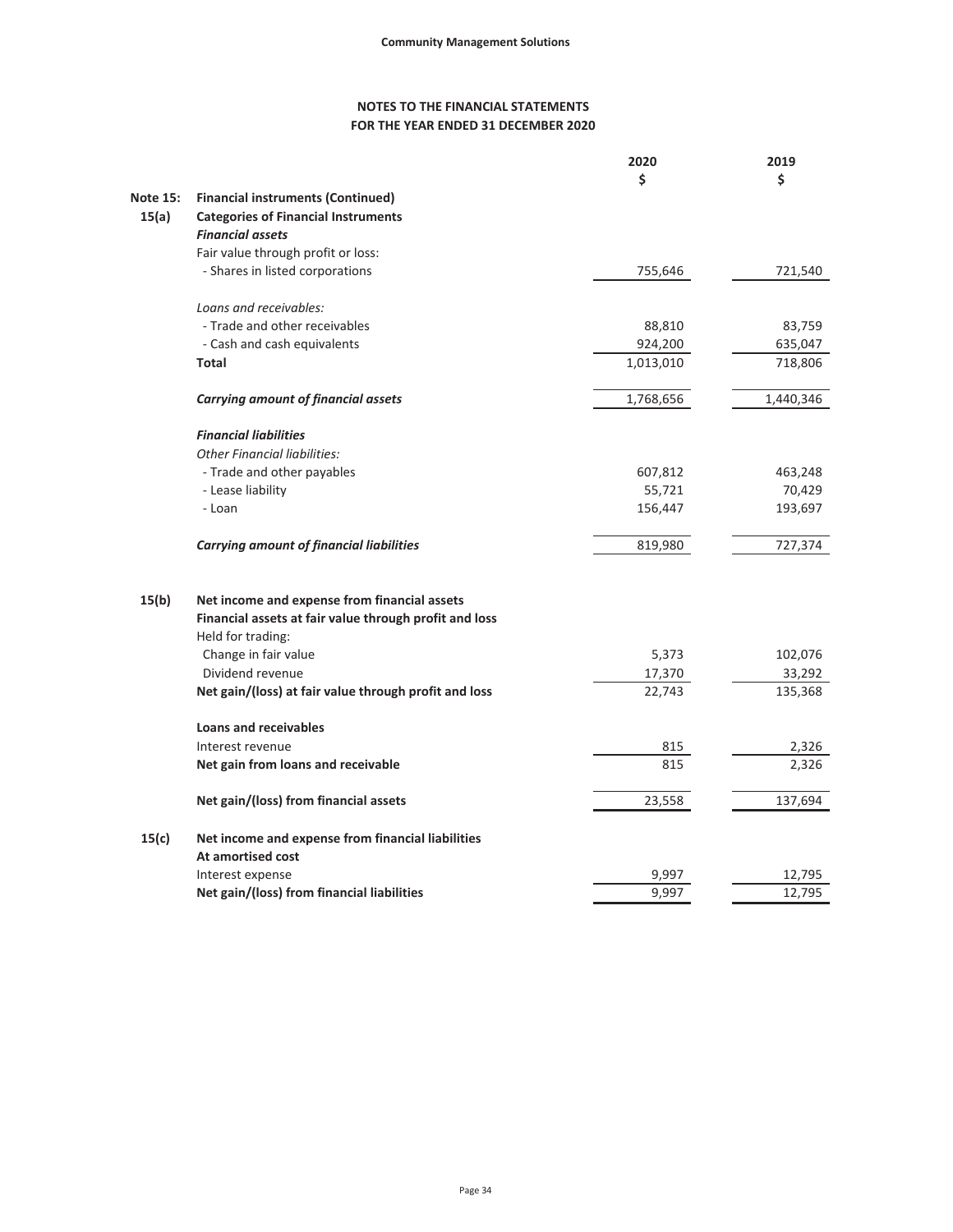#### **Note 15: Financial instruments (Continued)**

#### **15(d) Credit risk**

Credit risk refers to the risk that counterparty will default on its contractual obligations resulting in financial loss to the Association. The Association does not have any significant credit risk exposure to any single counterparty or any group of counterparties having similar characteristics.

The carrying amount of financial assets recorded in the financial statements, net of any allowances for losses, represents the Association's maximum exposure to credit risk without taking account of the value of any collateral obtained.

**The following table illustrates the entity's gross exposure to credit risk, excluding any collateral or credit enhancements.**

|                             | 2020   | 2019   |
|-----------------------------|--------|--------|
|                             |        |        |
| <b>Financial assets</b>     |        |        |
| Trade and other receivables | 58,620 | 55,889 |
| Total                       | 58,620 | 55,889 |

#### *Collateral held as security*

No collateral is held as security for any of the trade and other receivables balance.

Set out below is the information about the credit risk exposure on financial assets using a provision matrix:

| 31 December 2020                                   |         |                          |                          |              |        |
|----------------------------------------------------|---------|--------------------------|--------------------------|--------------|--------|
|                                                    | Current | <30 days                 | 30 - 60 days             | 61 - 90 days | Total  |
|                                                    | S       |                          |                          |              | \$     |
| Expected credit loss rate                          | 0%      | $0\%$                    | 0%                       | 0%           |        |
| Estimate total gross carrying<br>amount at default | 37,555  | 7,616                    | 1.675                    | 11,774       | 58,620 |
| Expected credit loss                               | ۰       | $\overline{\phantom{a}}$ | $\overline{\phantom{a}}$ | -            |        |

| 31 December 2019                                   |              |           |              |              |             |
|----------------------------------------------------|--------------|-----------|--------------|--------------|-------------|
|                                                    | Current<br>S | $30$ davs | 30 - 60 days | 61 - 90 days | Total<br>\$ |
| Expected credit loss rate                          | 0%           | 0%        | 0%           | 0%           |             |
| Estimate total gross carrying<br>amount at default | 48.030       | 6.158     | 1,702        | -            | 55,889      |
| Expected credit loss                               | -            | -         | -            | -            |             |

The Association's maximum exposure to credit risk for the components of the statement of financial position at 31 December 2020 and 2019 is the carrying amounts as illustrated in Note 16(d).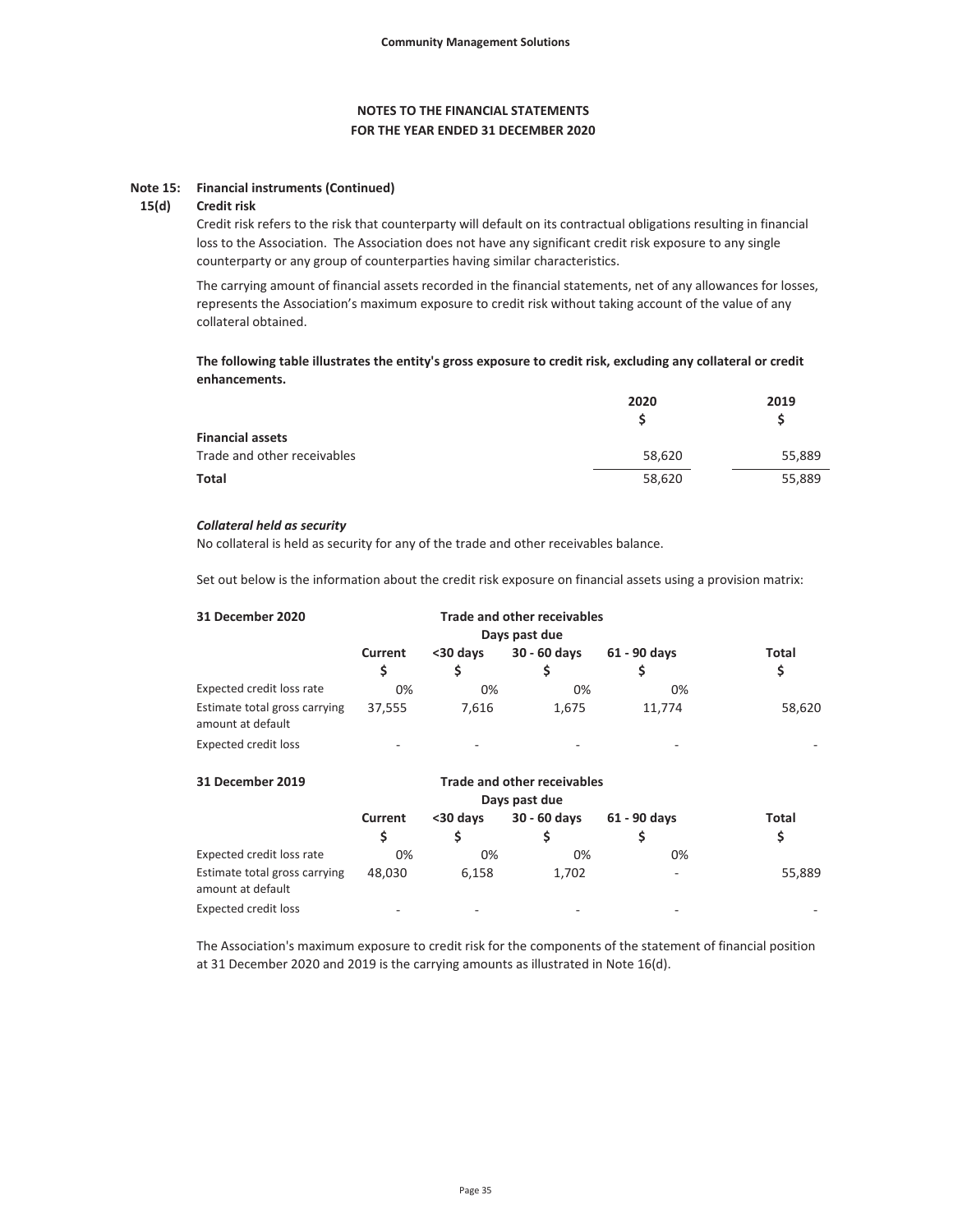#### **Note 15: Financial instruments (Continued)**

#### **15(e) Liquidity risk**

The Association manages liquidity risk by monitoring forecast and actual cash flows and matching the maturity profiles of financial assets and liabilities and ensuring that adequate funds are maintained.

Trade payables are short-term in nature.

The Association is not exposed to any significant liquidity risk.

The table below analyses the Association's trade and other payables and borrowings into relevant maturity groupings based on the remaining period at the reporting date to the contractual maturity date. The amounts disclosed in the table are the contractual undiscounted cash-flows.

#### **Contractual maturities for financial liabilities- As at 31 December 2020**

|                          | On                       | <1 year | 1-2 years | 2-5 years | >5                       | Total   |
|--------------------------|--------------------------|---------|-----------|-----------|--------------------------|---------|
|                          | demand                   |         |           |           | vears                    |         |
| Trade and other payables | $\equiv$                 | 604,886 | 1,200     | 1,726     | $\overline{\phantom{a}}$ | 607,812 |
| Loan                     | $\overline{\phantom{a}}$ | 18.792  | 18.792    | 118.863   | -                        | 156,447 |
| <b>Total</b>             | $\overline{\phantom{a}}$ | 623.678 | 19.992    | 120,589   | $\overline{\phantom{a}}$ | 764,259 |

### **Contractual maturities for financial liabilities- As at 31 December 2019**

|                          | On     | <1 year | 1-2 years | 2-5 years | >5                       | Total   |
|--------------------------|--------|---------|-----------|-----------|--------------------------|---------|
|                          | demand |         |           |           | years                    |         |
| Trade and other payables | ٠      | 464,020 | 1,200     | 3,255     | $\overline{\phantom{a}}$ | 468,475 |
| Loan                     | $\sim$ | 18.792  | 18.792    | 156.113   |                          | 193,697 |
| Total                    | -      | 482,812 | 19,992    | 159,368   | -                        | 662,172 |

#### **Lease liability maturities- As at 31 December 2020**

|                   | On     | <1 vear | 1-2 years | 2-5 years |                          | Total  |
|-------------------|--------|---------|-----------|-----------|--------------------------|--------|
|                   | demand |         |           |           | vears                    |        |
| Plant & equipment | $\sim$ | 15.286  | 15.884    | 24.551    | $\overline{\phantom{a}}$ | 55.721 |

#### **Lease liability maturities- As at 31 December 2019**

|                   | On     | <1 vear | 1-2 years | 2-5 years |       | Total  |
|-------------------|--------|---------|-----------|-----------|-------|--------|
|                   | demand |         |           |           | vears |        |
| Plant & equipment | $\sim$ | 14.554  | 15.286    | 32.110    | 8,479 | 70.429 |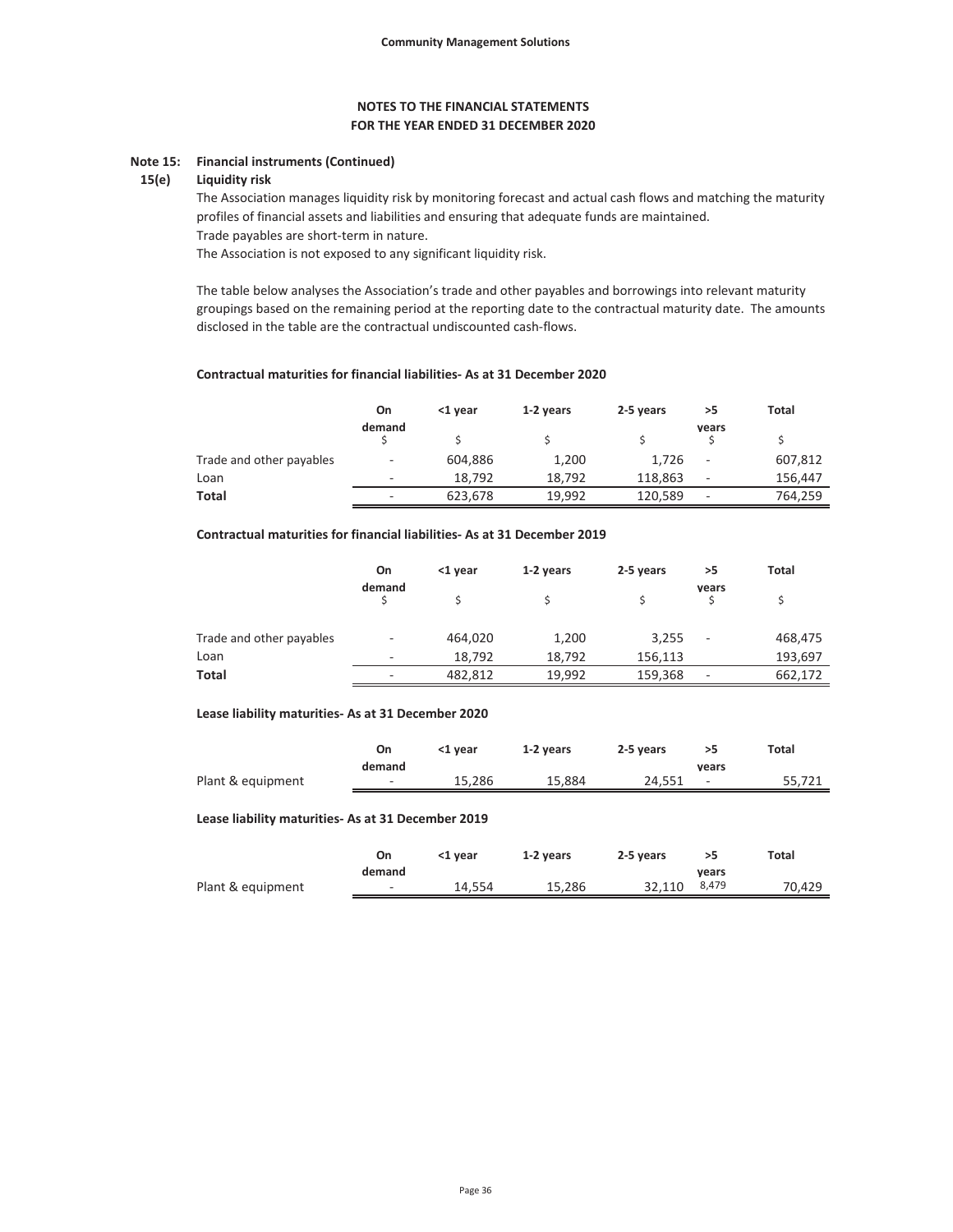#### **Note 15: Financial instruments (Continued)**

#### **15(f) Market risk**

#### *Interest rate risk*

The Association is exposed to interest rate risk through its variable rate borrowings and through its cash and cash equivalents.

#### *Cash flow sensitivity analysis for variable rate instruments*

The Committee of Management have considered the impact of the disclosure requirements of AASB 7 "Financial Instruments Disclosures", most specifically paragraphs 40 – 41 and does not consider that these disclosures are necessary given the impact of any variations in the interest rates and the required disclosure thereof is not considered material.

#### *Price risk*

The Association is not exposed to any material commodity price risk.

#### *Foreign currency risk*

The Association does not have any exposures to foreign currencies at the reporting date.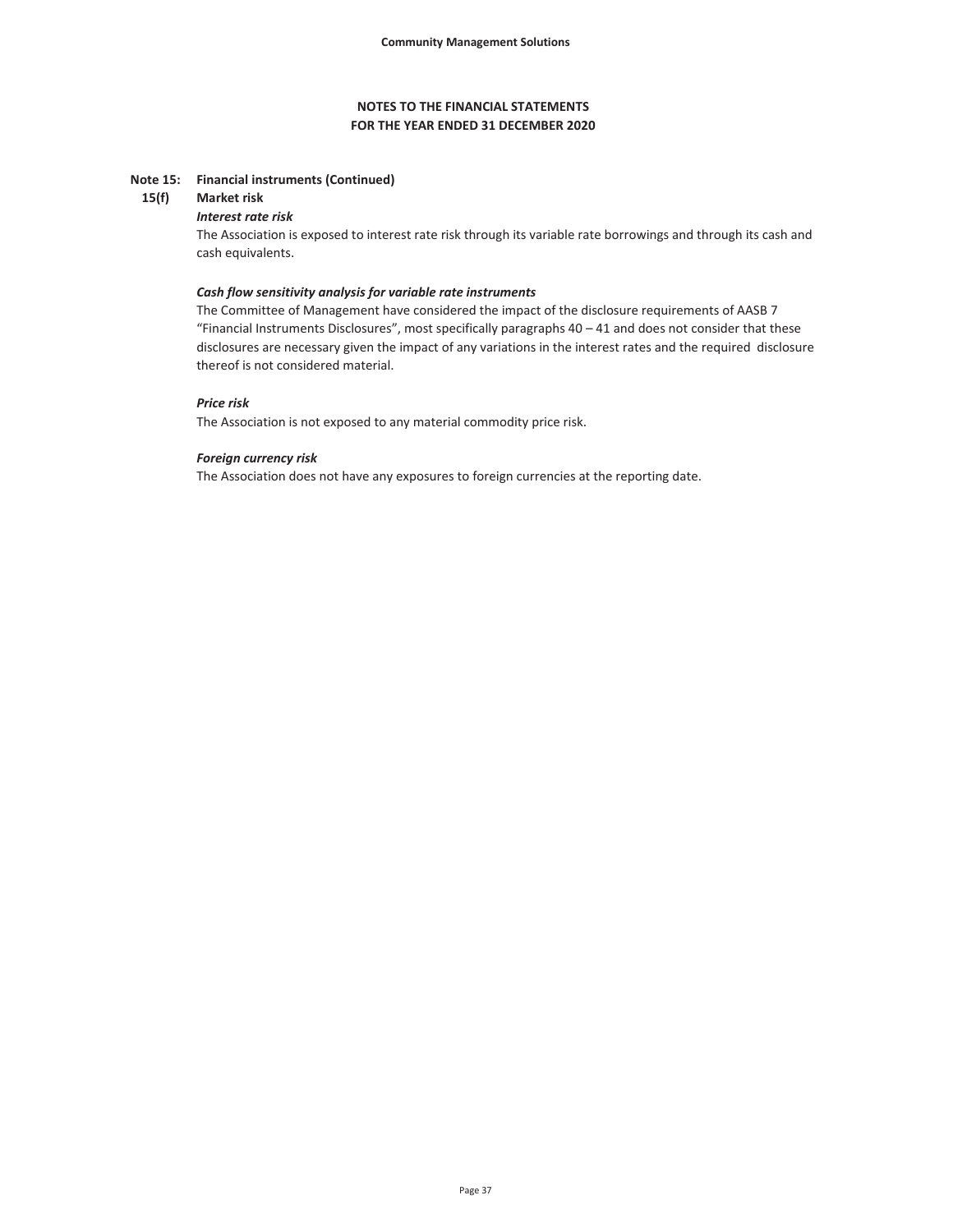## **FOR THE YEAR ENDED 31 DECEMBER 2020 NOTES TO THE FINANCIAL STATEMENTS**

#### **Note 15: Financial instruments (Continued)**

#### **15(g) Capital risk management**

The Association manages its capital to ensure that it will be able to continue as a going concern and maximise the return to the Association to enable it to provide its ongoing services to its members. The maximisation of the return is achieved through the optimisation of its financial assets, debt and equity.

The capital structure consists of cash and cash equivalents, investments in companies listed on the Australian Stock Exchange and accumulated surplus. The Association's board reviews the composition of the capital structure on a regular basis to ensure that an optimal return is generated.

This strategy remains unchanged from 31 December 2019.

#### **Note 16: Fair value measurement**

#### **16(a) Financial assets and liabilities**

Management of the reporting unit assessed that cash, trade receivables, trade payables, and other current liabilities approximate their carrying amounts largely due to the short term maturities of these instruments.

The fair value of financial assets and liabilities is included at the amount which the instrument could be exchanged in a current transaction between willing parties. The following methods and assumptions were used to estimate the fair values:

Fair values of the Association's interest-bearing borrowings and loans are determined by using a discounted cash flow method. The discount rate used reflects the issuer's borrowing rate as at the end of the reporting period. The own performance risk as at 31 December 2020 was assessed to be insignificant.

Fair value of available-for-sale financial assets is derived from quoted market prices in active markets.

Long-term fixed-rate and variable-rate receivables/borrowings are evaluated by the Association based on parameters such as interest rates and individual credit worthiness of the customer. Based on this evaluation, allowances are taken into account for the expected losses of these receivables. As at 31 December 2020 the carrying amounts of such receivables, net of allowances, were not materially different from their calculated fair values.

The aggregate net fair values and carrying amounts of financial assets and financial liabilities are disclosed in the Statement of Financial Position and in the notes to the financial statements.

All fair value measurements have been categorised as Level 1 in the fair value hierarchy.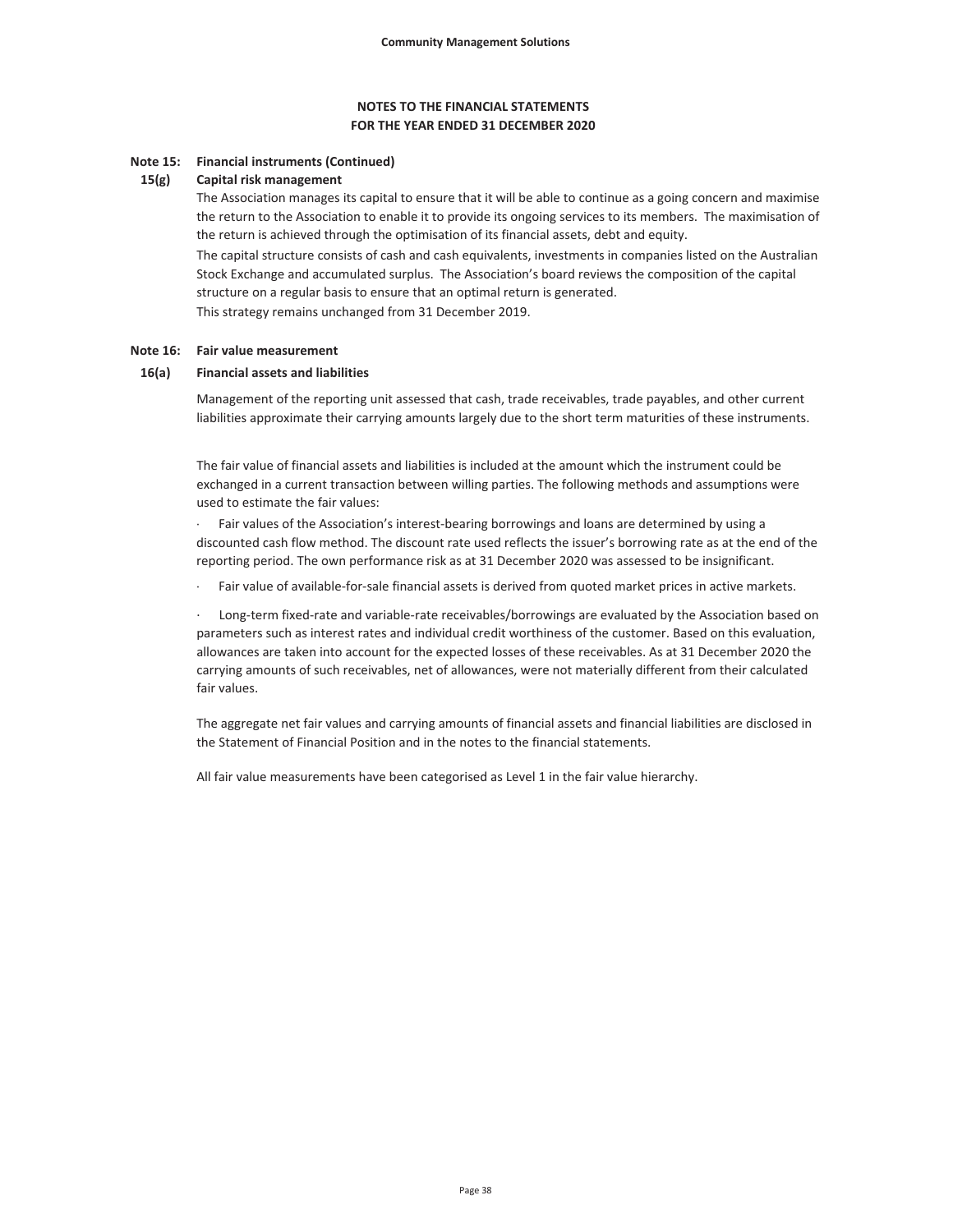#### **Note 17: Section 272 Fair Work (Registered Organisations) Act 2009**

In accordance with the requirements of the *Fair Work (Registered Organisations) Act 2009* , the attention of members is drawn to the provisions of subsections (1) to (3) of section 272, which reads as follows:

Information to be provided to members or Commissioner:

- 1) A member of a reporting unit, or the Commissioner, may apply to the reporting unit for specified prescribed information in relation to the reporting unit to be made available to the person making the application.
- 2) The application must be in writing and must specify the period within which, and the manner in which, the information is to be made available. The period must not be less than 14 days after the application is given to the reporting unit.
- 3) A reporting unit must comply with an application made under subsection (1)

#### **Note 18: Disclosure under Reporting Guidelines, Section 253**

The Organisation declares that the following activities did not occur during the reporting period ending 31 December 2020:

The reporting unit did not:

- agree to receive financial support from another reporting unit to continue as a going concern

- agree to provide financial support to another reporting unit to ensure they continue as a going concern

- acquire an asset or liability due to an amalgamation under Part 2 of Chapter 3 of the RO Act, a restructure of the branches of an organisation, a determination or revocation by the General Manager, Fair Work Commission

- transfer to or withdraw from a fund (other than general fund), account, asset or controlled entity

- provide cash flows to another reporting unit and/or controlled entity

- receive cash flows from another reporting unit and/or controlled entity

-have another entity administer the financial affairs of the reporting unit

- make a payment to a former related party of the reporting unit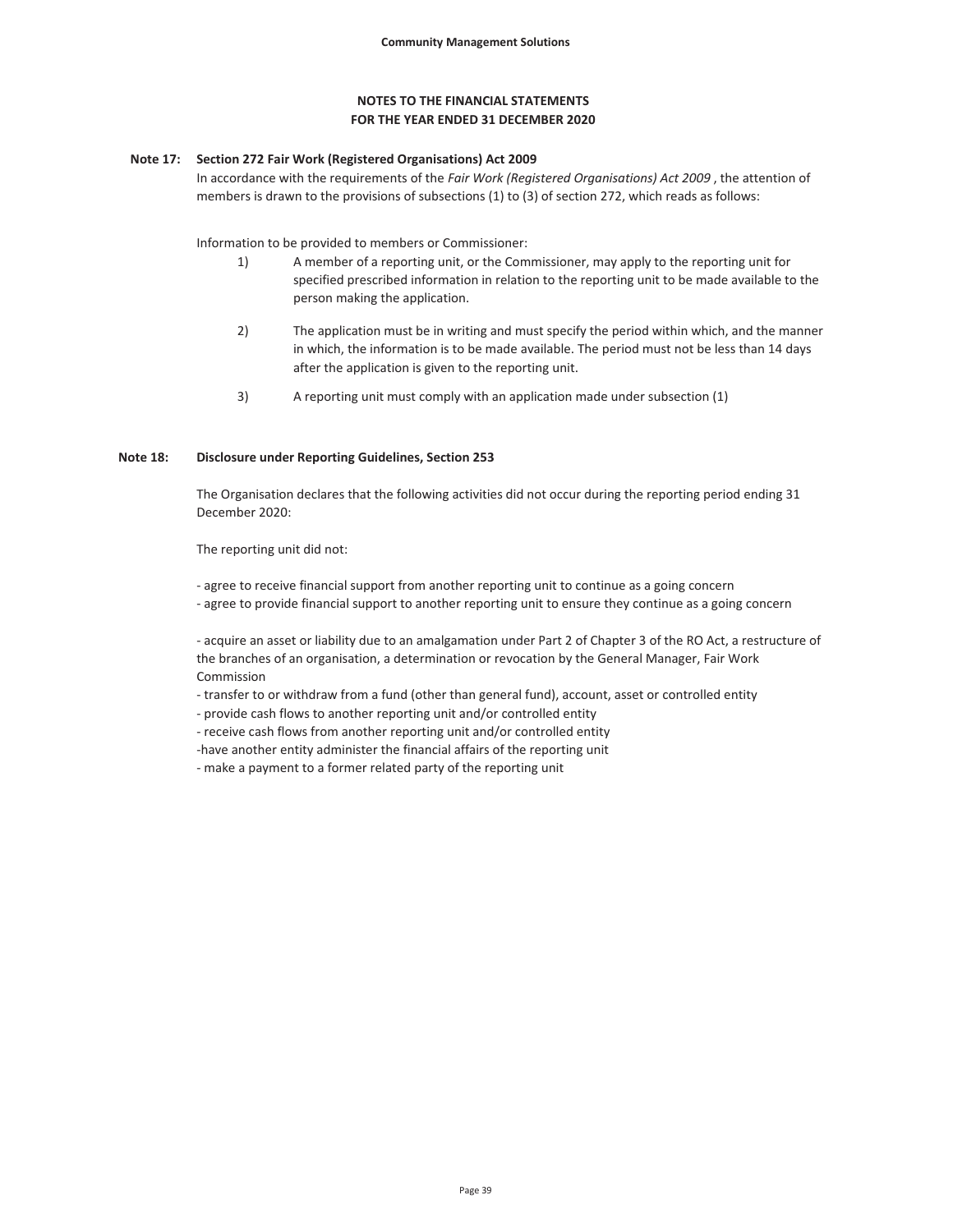

#### **Crowe Audit Australia**  ABN 13 969 921 386

Level 16 120 Edward Street Brisbane QLD 4000 Australia Main +61 (07) 3233 3555 Fax +61 (07) 3233 3567 WWW.crowe.com.au

# Independent Auditor's Report

# To the Members of Community Management Solutions

# **Opinion**

We have audited the financial report of Community Management Solutions (the 'Association'), which comprises the statement of financial position as at 31 December 2020, the statement of comprehensive income, the statement of changes in equity and the statement of cash flows for the year then ended, and notes to the financial statements, including a summary of significant accounting policies, the Committee of Management Statement, and the subsection 255(2A) report.

In our opinion, the accompanying financial report gives a true and fair view of the financial position of the Association as at 31 December 2020, and of its financial performance and its cash flows for the year ended on that date in accordance with:

- (a) The Australian Accounting Standards; and
- (b) any other requirements imposed by the Reporting Guidelines or Part 3 of Chapter 8 of the *Fair Work (Registered Organisations) Act 2009* (the RO Act).

# **Basis for Opinion**

We conducted our audit in accordance with Australian Auditing Standards. Our responsibilities under those standards are further described in the *Auditor's Responsibilities for the Audit of the Financial Report* section of our report. We are independent of the Association in accordance with the ethical requirements of the Accounting Professional and Ethical Standards Board's APES 110 *Code of Ethics for Professional Accountants* (the Code) that are relevant to our audit of the financial report in Australia. We have also fulfilled our other ethical responsibilities in accordance with the Code.

We believe that the audit evidence we have obtained is sufficient and appropriate to provide a basis for our opinion.

### **Other Information**

The Committee are responsible for the other information. The other information comprises the information contained in the Association's Operating Report for the year ended 31 December 2020 but does not include the financial report and our auditor's report thereon.

Our opinion on the financial report does not cover the other information and accordingly we do not express any form of assurance conclusion thereon.

*Liability limited by a scheme approved under Professional Standards Legislation.* 

*The title 'Partner' conveys that the person is a senior member within their respective division and is among the group of persons who hold an equity interest (shareholder) in its parent entity, Findex Group Limited. The only professional service offering which is conducted by a partnership is the Crowe Australasia external audit division. All other professional services offered by Findex Group Limited are conducted by a privately-owned organisation and/or its subsidiaries.* 

*Findex (Aust) Pty Ltd, trading as Crowe Australasia is a member of Crowe Global, a Swiss verein. Each member firm of Crowe Global is a separate and independent legal entity. Findex (Aust) Pty Ltd and its affiliates are not responsible or liable for any acts or omissions of Crowe Global or any other member of Crowe Global. Crowe Global does not render any professional services and does not have an ownership or partnership interest in Findex (Aust) Pty Ltd. Services are provided by Crowe Audit Australia, an affiliate of Findex (Aust) Pty Ltd.*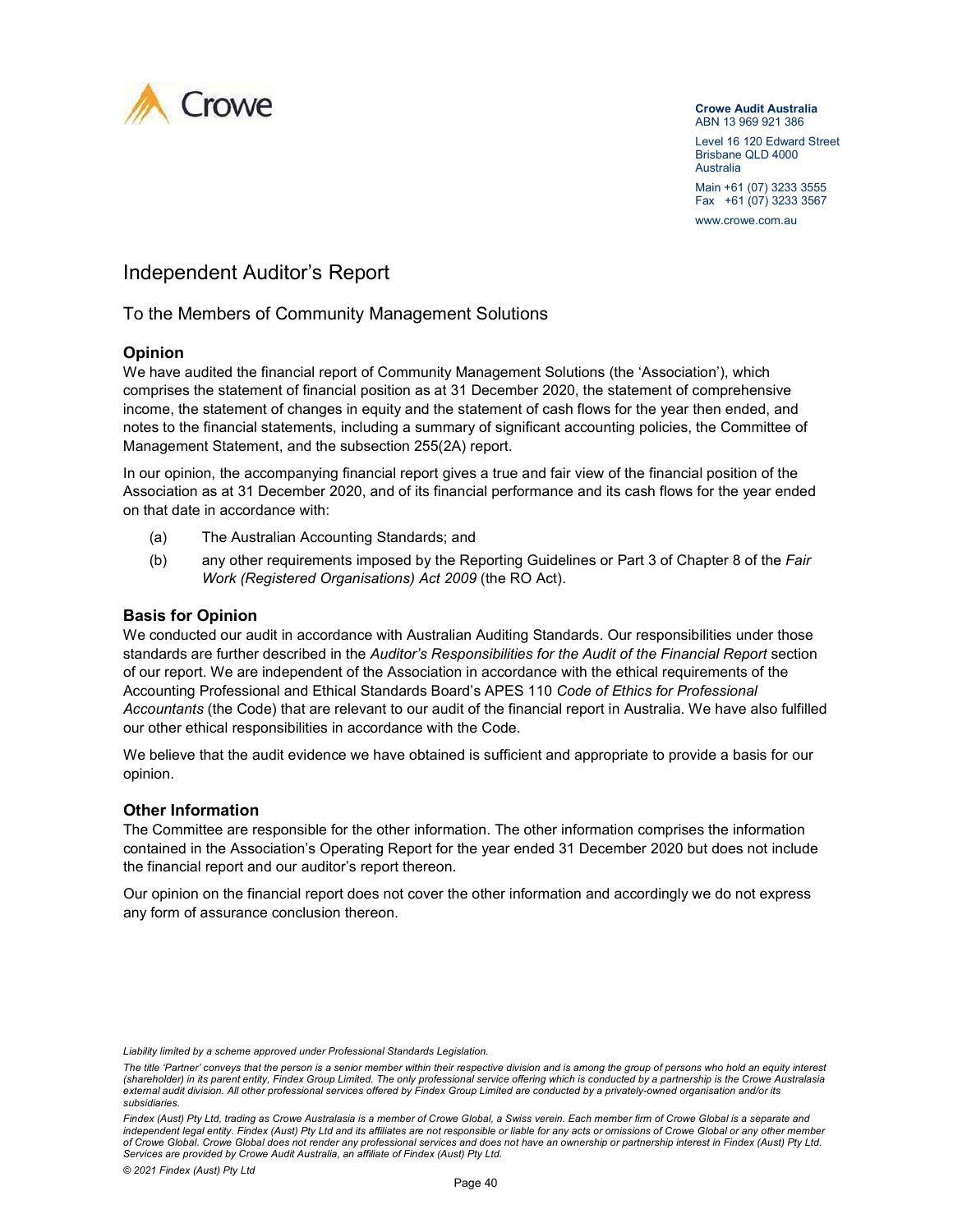

In connection with our audit of the financial report, our responsibility is to read the other information and, in doing so, consider whether the other information is materially inconsistent with the financial report or our knowledge obtained in the audit or otherwise appears to be materially misstated.

If, based on the work we have performed, we conclude that there is a material misstatement of this other information, we are required to report that fact. We have nothing to report in this regard.

# **Responsibilities of the Committee for the Financial Report**

The Committee of the Association are responsible for the preparation of the financial report that gives a true and fair view in accordance with Australian Accounting Standards and the reporting requirements of *Fair Work (Registered Organisations) Act 2009* and for such internal control as the Committee determine is necessary to enable the preparation of the financial report that gives a true and fair view and is free from material misstatement, whether due to fraud or error.

In preparing the financial report, the Committee are responsible for assessing the ability of the Association to continue as a going concern, disclosing, as applicable, matters related to going concern and using the going concern basis of accounting unless the Committee either intend to liquidate the Association or to cease operations, or have no realistic alternative but to do so.

# **Auditor's Responsibilities for the Audit of the Financial Report**

Our objectives are to obtain reasonable assurance about whether the financial report as a whole is free from material misstatement, whether due to fraud or error, and to issue an auditor's report that includes our opinion. Reasonable assurance is a high level of assurance but is not a guarantee that an audit conducted in accordance with the Australian Auditing Standards will always detect a material misstatement when it exists.

Misstatements can arise from fraud or error and are considered material if, individually or in the aggregate, they could reasonably be expected to influence the economic decisions of users taken on the basis of this financial report.

As part of an audit in accordance with the Australian Auditing Standards, we exercise professional judgement and maintain professional scepticism throughout the audit. We also:

- Identify and assess the risks of material misstatement of the financial report, whether due to fraud or error, design and perform audit procedures responsive to those risks, and obtain audit evidence that is sufficient and appropriate to provide a basis for our opinion. The risk of not detecting a material misstatement resulting from fraud is higher than for one resulting from error, as fraud may involve collusion, forgery, intentional omissions, misrepresentations, or the override of internal control.
- Obtain an understanding of internal control relevant to the audit in order to design audit procedures that are appropriate in the circumstances, but not for the purpose of expressing an opinion on the effectiveness of the Association's internal control.
- Evaluate the appropriateness of accounting policies used and the reasonableness of accounting estimates and related disclosures made by the Committee.
- Conclude on the appropriateness of the Committee use of the going concern basis of accounting and, based on the audit evidence obtained, whether a material uncertainty exists related to events or conditions that may cast significant doubt on the Association's ability to continue as a going concern. If we conclude that a material uncertainty exists, we are required to draw attention in our auditor's report to the related disclosures in the financial report or, if such disclosures are inadequate, to modify our opinion. Our conclusions are based on the audit evidence obtained up to the date of our auditor's report. However, future events or conditions may cause the Association to cease to continue as a going concern.